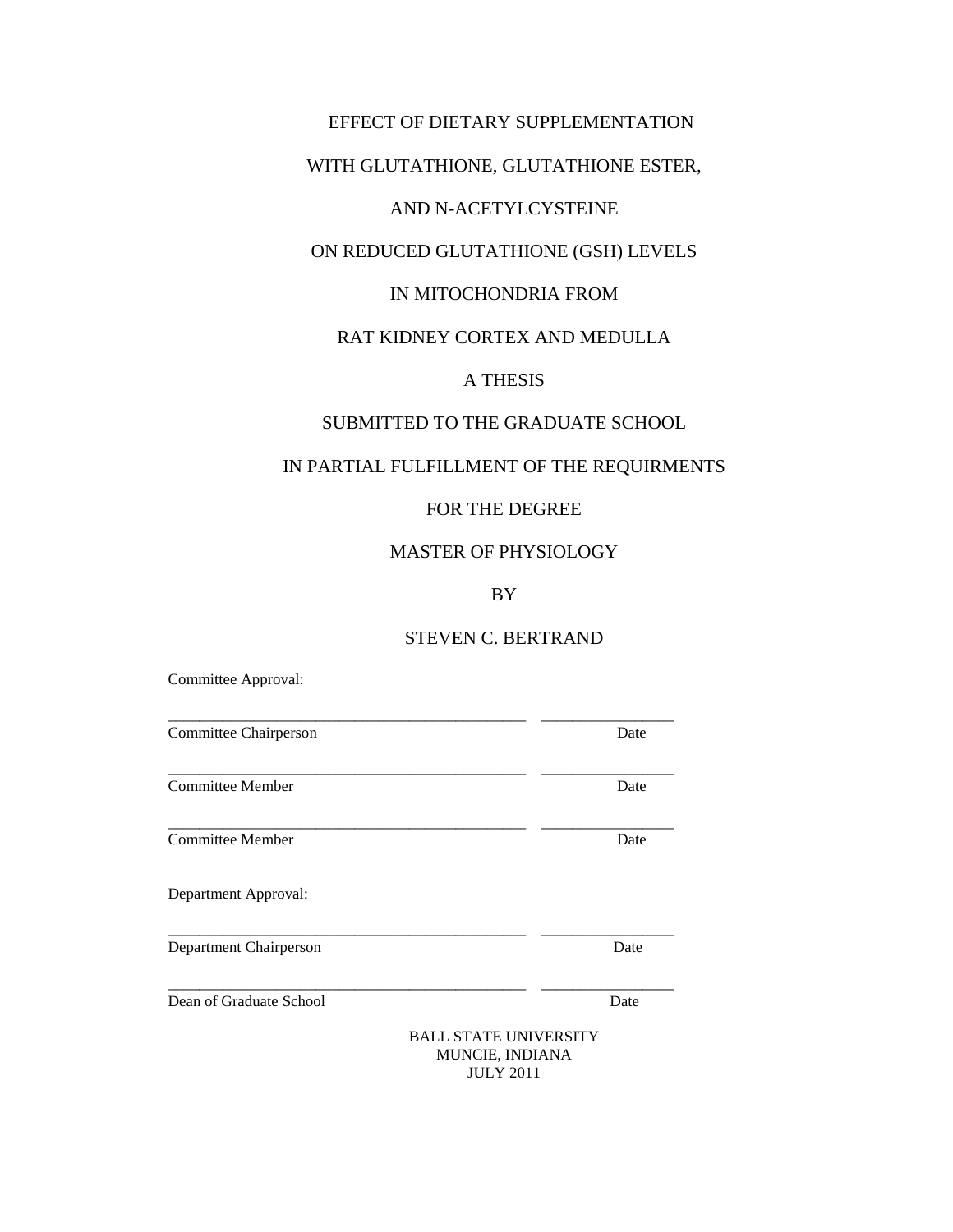**EFFECT OF DIETARY SUPPLEMENTATION WITH GLUTATHIONE, GLUTATHIONE ESTER, AND N-ACETYLCYSTEINE ON REDUCED GLUTATHIONE (GSH) LEVELS IN MITOCHONDRIA FROM RAT KIDNEY CORTEX AND MEDULLA A THESIS SUBMITTED TO THE GRADUATE SCHOOL IN PARTIAL FULFILLMENT OF THE REQUIRMENTS FOR THE DEGREE**

**MASTER OF PHYSIOLOGY**

**BY**

### **STEVEN C. BERTRAND**

# **ADVISOR-DR. MARIANNA ZAMLAUSKI-TUCKER**

### **BALL STATE UNIVERSITY**

## **MUNCIE, INDIANA**

## **JULY 2011**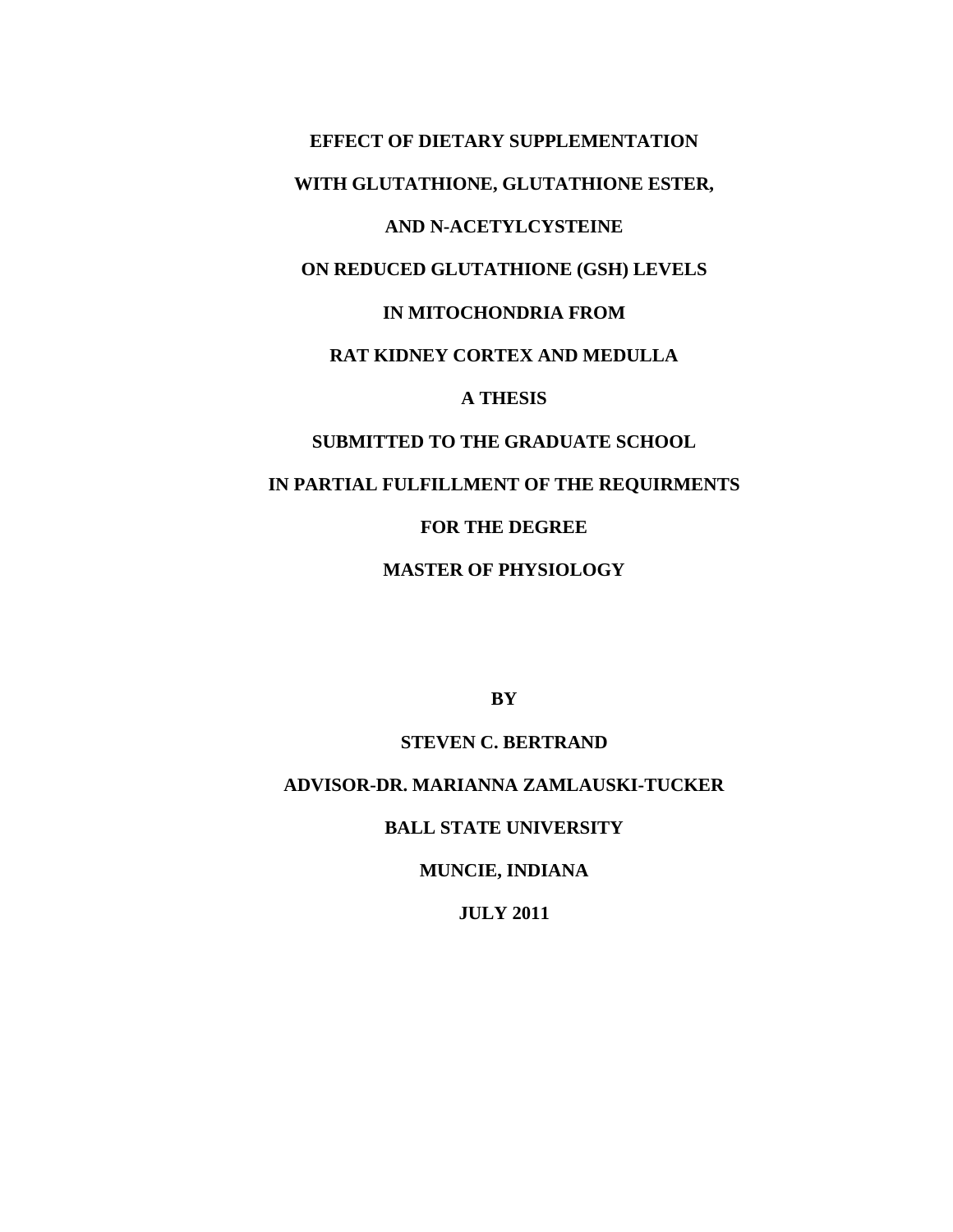#### **Acknowledgements**

First, let me thank my friends and family for their support in this endeavor. This would not have been possible without them. I appreciate their understanding of the time and effort required. Next, I would like to thank Dr. Marianna Zamlauski-Tucker for her guidance, teaching and support. We may not have always seen eye to eye, but our disagreements only made for a better work. I appreciate her assistance in performing the surgeries, the assays, and helping me secure finances for the research. I would like to thank Dr. Scott Pattison and Dr. Jayanthi Kandiah for their roles as committee members. Their suggestions and expertise were a great help. I am grateful to Amanda Ashton, Jason Ziegler, and Jason Norrick for their assistance. Injecting rats daily for 4 weeks takes its toll, and without their help I may not have made it. I would especially like to thank Jason Norrick as he not only assisted in the injections and surgeries but was also able to offer a breadth of knowledge as well as an ear to vent to. Finally, I would like to thank the Department of Physiology and Health Science as well as the Sponsored Programs Office of Ball State University for their contributions to this research. I received financial support for this research from the Department of Physiology and Health Science (Henzlik award) and a Graduate Research Grant (Sponsored Programs Office). The Department of Physiology and Health Science also provided the rats for this research and necessary equipment.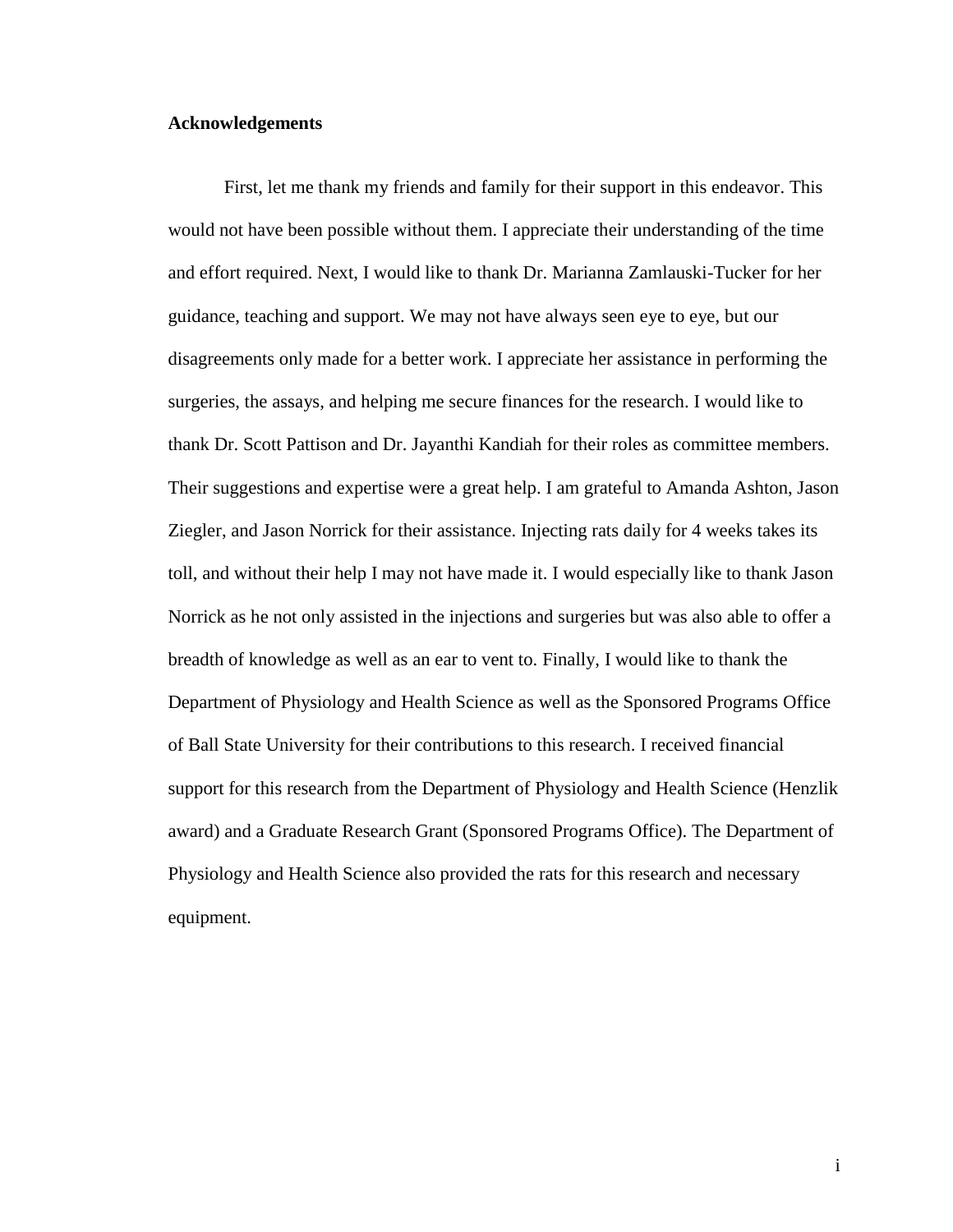#### **ABSTRACT**

**THESIS:** Effect of Dietary Supplementation with Glutathione, Glutathione Ester, and N-Acetylcysteine on Reduced Glutathione (GSH) Levels in Mitochondria from Rat Kidney Cortex and Medulla

**STUDENT:** Steven C. Bertrand

**DEGREE:** Master of Science

**COLLEGE:** Science and Humanities

**DATE:** July 2011

#### **PAGES:** 61

The present study determined whether dietary supplementation with reduced glutathione (GSH), glutathione ester (GSHE) or N-acetylcysteine (NAC) increased the mitochondrial level of GSH, the major antioxidant inside cells, in rat kidney cortex and medulla. Nine month-old female Lewis rats were given daily intraperitoneal injections of isotonic saline (n=6), or saline containing GSH (250mg or  $0.81$ mmol/Kg of body wt; n=7), GSHE (12mg or 0.03mmol/Kg; n=8), or NAC (200mg or 1.22mmol/Kg; n=8) for four weeks. At the end of the injection period, the rats were anesthetized and the kidneys removed. The kidneys were separated into cortical and medullary sections, weighed, and homogenized. The sections were separated into cytosolic and mitochondrial fractions by differential centrifugation. The GSH levels were determined by a colorimetric assay. Cortical and medullary mitochondrial GSH levels were significantly increased by all three supplements. Cytosolic GSH levels were also significantly increased in both cortical and medullary sections. Thus, dietary supplementation can significantly increase the mitochondrial pool of GSH in the rat kidney.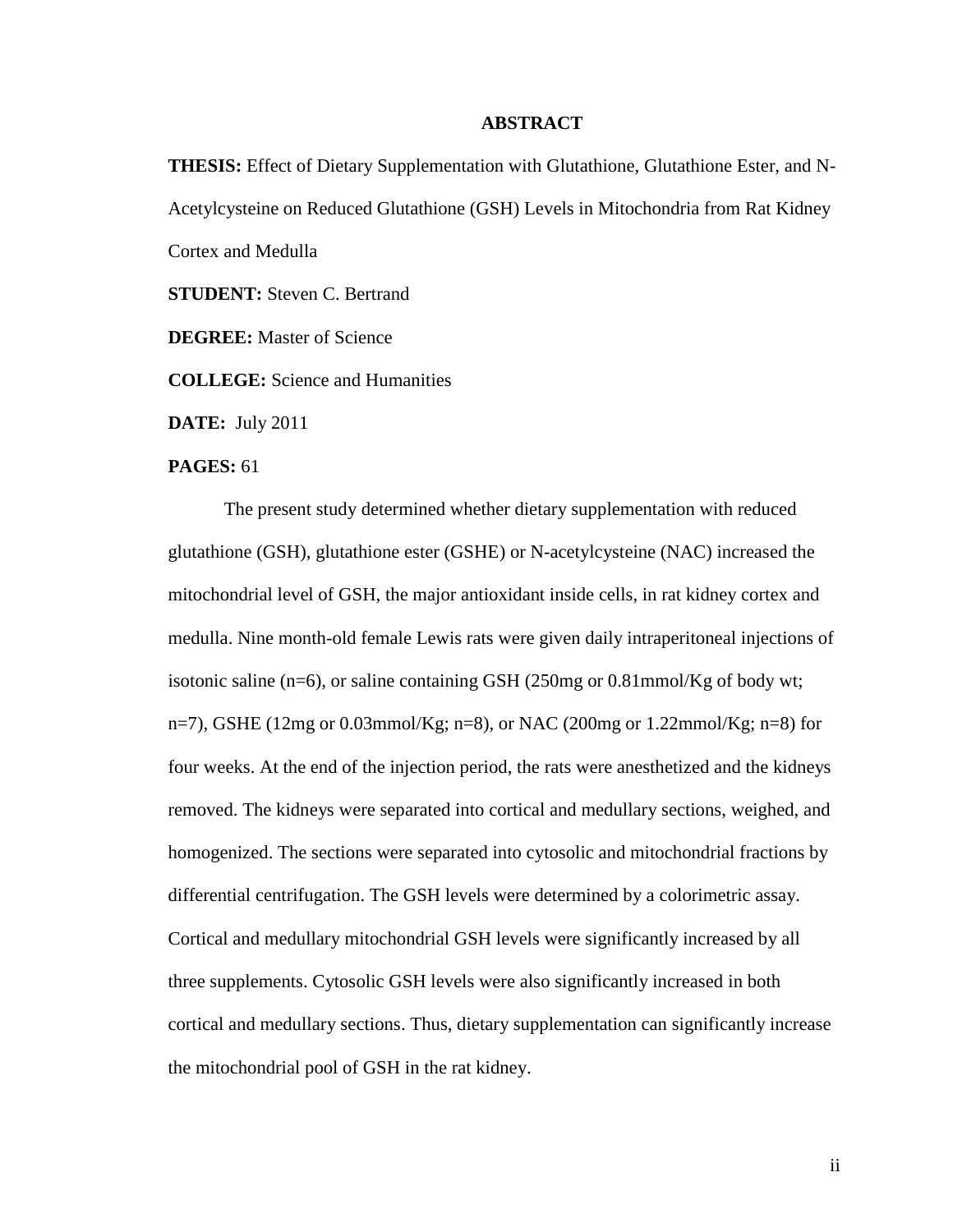# **Table of Contents**

| <b>Literature Background</b>                                       |
|--------------------------------------------------------------------|
|                                                                    |
|                                                                    |
| <b>Changes in Kidney Tissue GSH with Exogenous Supplementation</b> |
|                                                                    |
|                                                                    |
|                                                                    |
| <b>Materials and Methods</b>                                       |
|                                                                    |
| <b>Experimental Methodology</b>                                    |
|                                                                    |
|                                                                    |
|                                                                    |
|                                                                    |
|                                                                    |
| <b>Results</b>                                                     |
| Effect of GSH, NAC and GSHE Supplementation on the Body Weights of |
|                                                                    |
| Effects of Supplementation on Mitochondrial GSH Levels27           |
|                                                                    |
|                                                                    |
|                                                                    |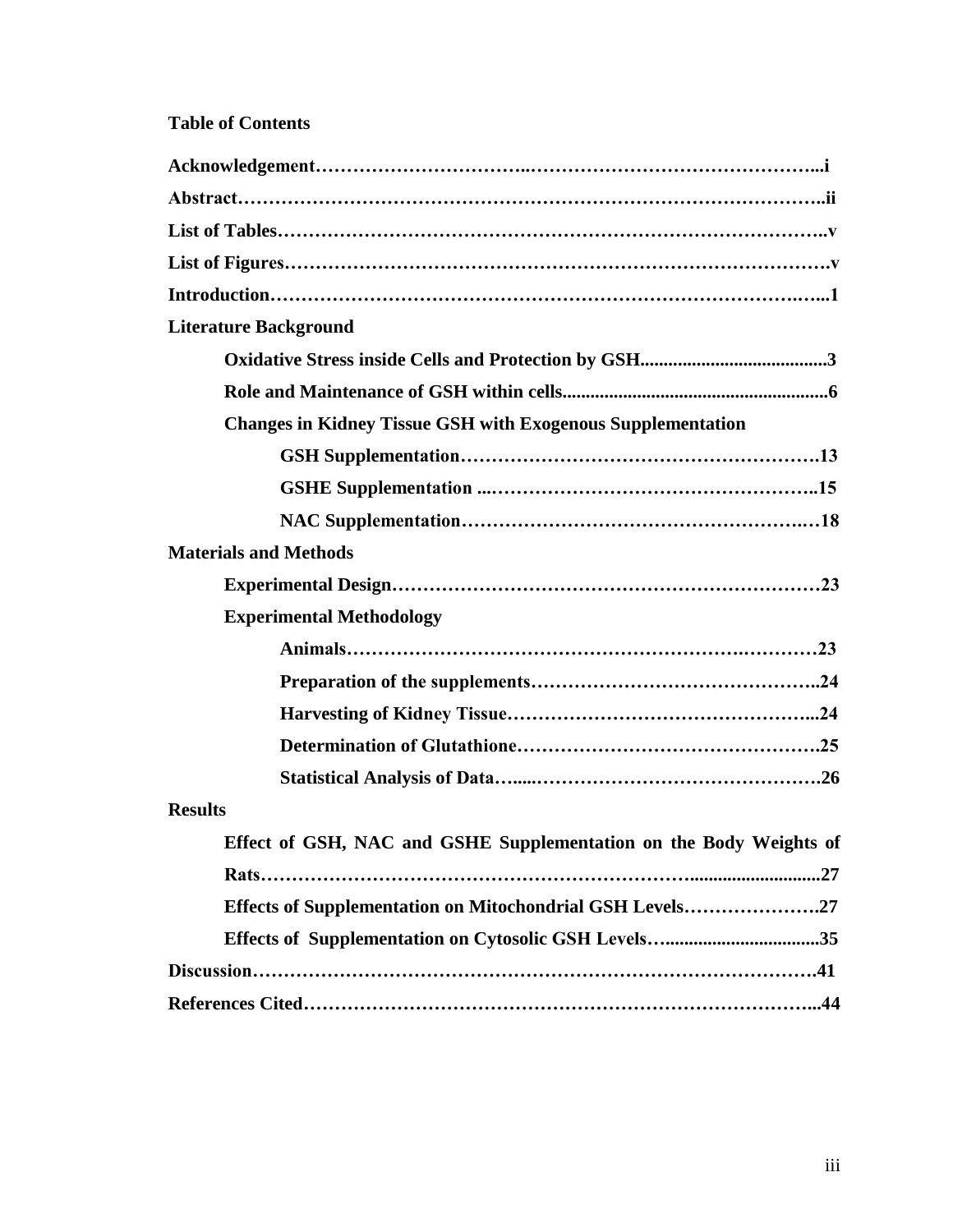# **Appendix**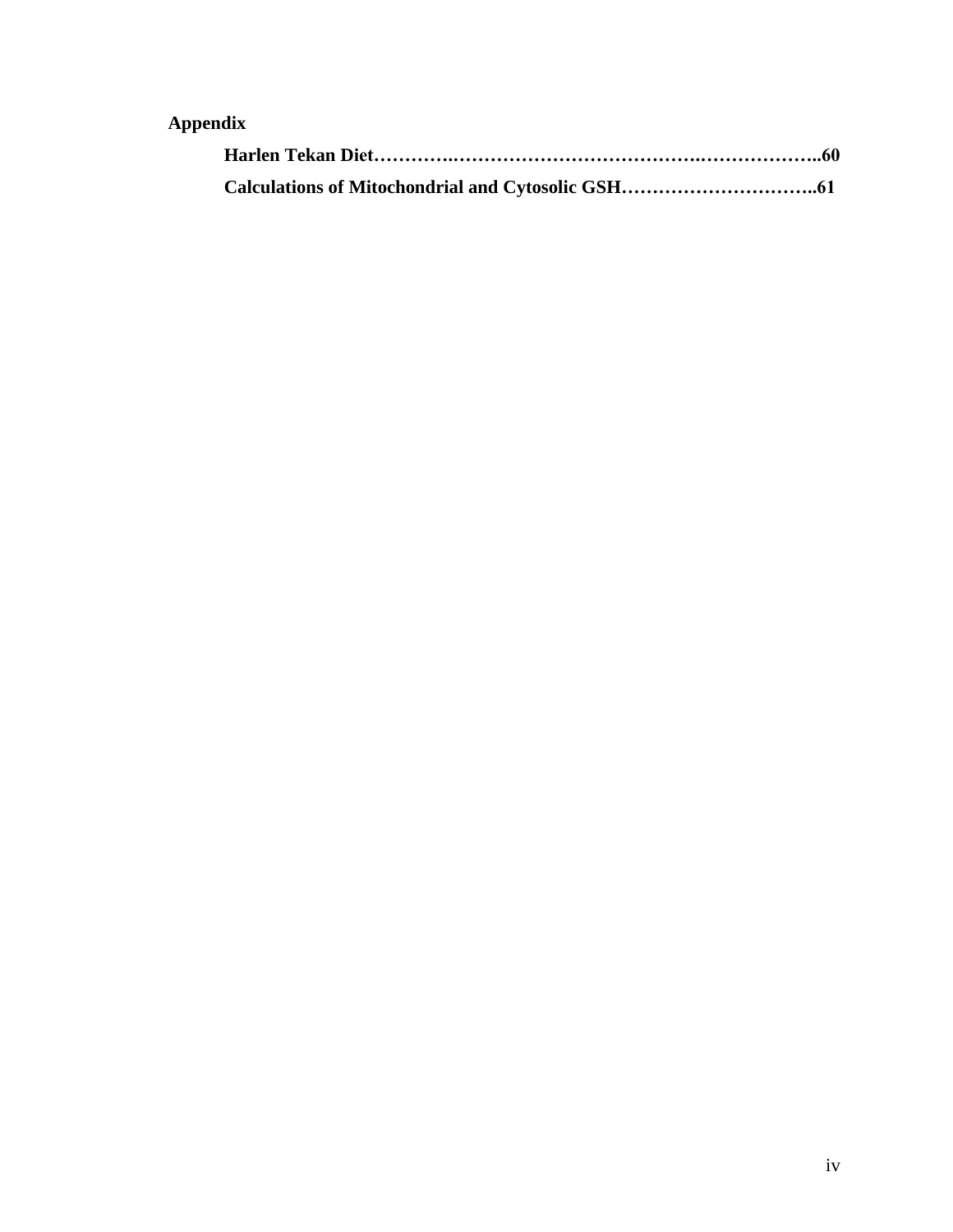**List of Tables and Figures**

**Tables:**

# **Figures:**

| Figure 8- Mitochondrial Cytosolic Glutathione Levels in Kidney Cortex30 |  |
|-------------------------------------------------------------------------|--|
| Figure 9- Mitochondrial Glutathione Levels in Kidney Medulla32          |  |
|                                                                         |  |
|                                                                         |  |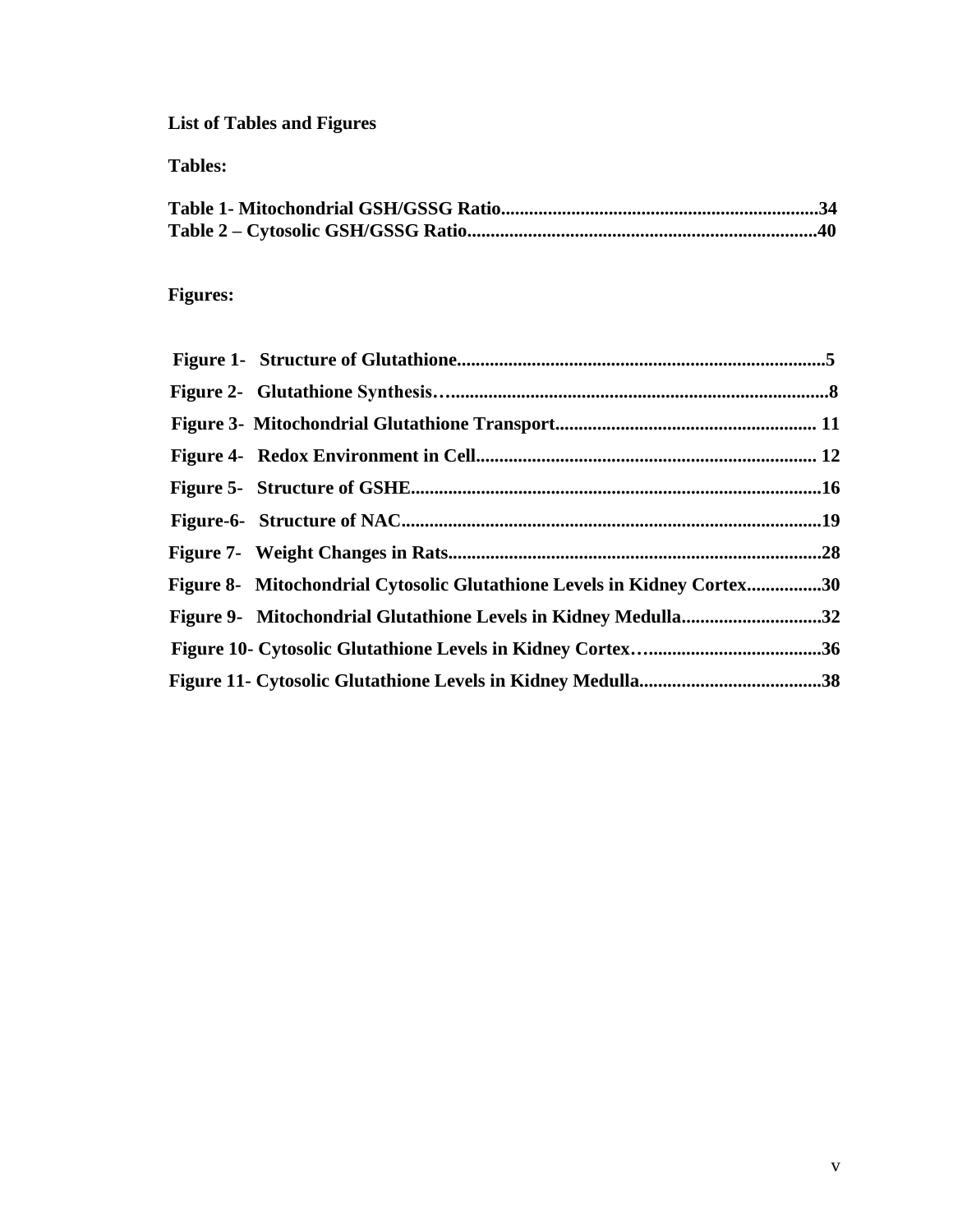### **Introduction**

The purpose of the present study was to investigate whether exogenous dietary supplementation can increase the level of reduced glutathione (GSH) in mitochondria from the rat kidney. GSH functions inside the cell as the major antioxidant, and maintaining adequate levels is important for protecting the cell against damage by free radicals, such as the hydroxyl radical ( $\cdot$ OH), superoxide radical ( $\cdot$ O<sub>2</sub>), and nitric oxide (·NO). Free radicals are generated in oxidative metabolism and by other cellular functions (Andreyev, 2005; Zachara, 2006). GSH also functions as a coenzyme in metabolic reactions, plays a role in neutralizing toxic compounds, and is considered one of the most important anticarcinogens inside cells (Zachara, 2006). Glutathione-Stransferases (GST) protect the cell from various toxins, including products of lipid peroxidation, by adding a GSH molecule to the toxin (Andreyev, 2005). They are located primarily in the cytosol, but may also be present in the mitochondrial matrix (Lash, 1996). Mitochondrial DNA (MtDNA) is particularly susceptible to damage from free radicals because it is located close to the respiratory chain, lacks the protection of histones or DNA-binding proteins, and has limited base excision repair mechanisms (Genova, 2004; Lim, 2002; Sastre, 2000; Szeto, 2006b). Cell damage and dysfunction due to oxidative stress caused by free radicals has been linked to the pathophysiological processes seen in numerous diseases (Ault, 2003; Dhanasekaran, 2004; Halliwell, 1994; Kowluru, 2007; Lluis, 2005; Mansfield, 2004; Panee, 2007; Sagara, 1998; Young, 2001; Zhan, 2004).

There is evidence that dietary supplementation with GSH, glutathione ethyl ester (GSHE), and N-acetylcysteine (NAC) will increase kidney tissue GSH levels. However,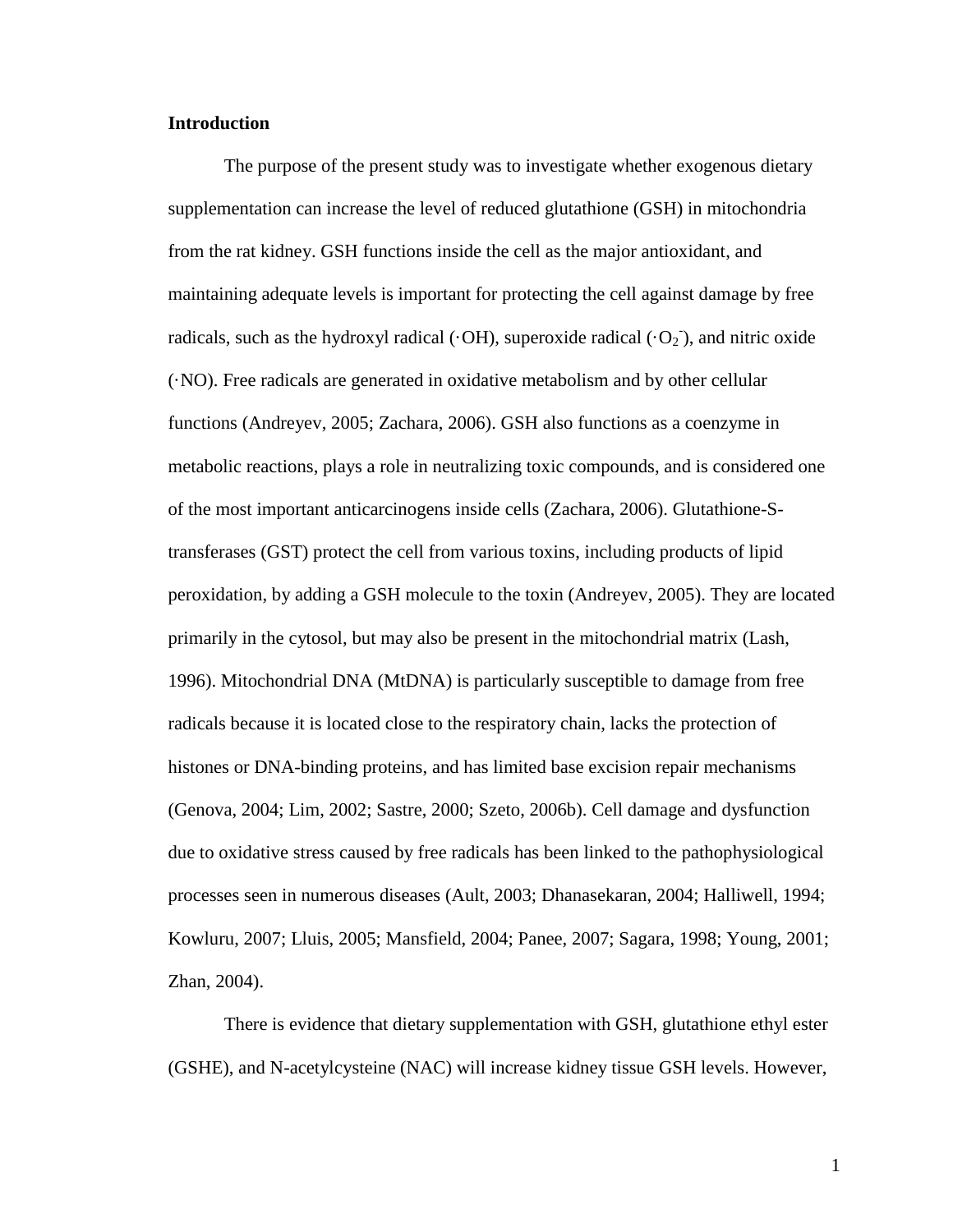it is not clear from the literature if the mitochondrial pool of GSH is increased with dietary supplementation. Indeed, within the cell, the GSH pool in the mitochondria is much smaller (i.e.,  $\sim$  5 % or less) than the cytosolic pool (i.e.,  $\sim$  95 %; see Results), and changes in whole kidney tissue GSH may not reflect changes in the mitochondrial pool. Thus, this study was undertaken to determine whether exogenous dietary supplementation with GSH, GSHE, or NAC will increase the mitochondrial GSH pool in the rat kidney.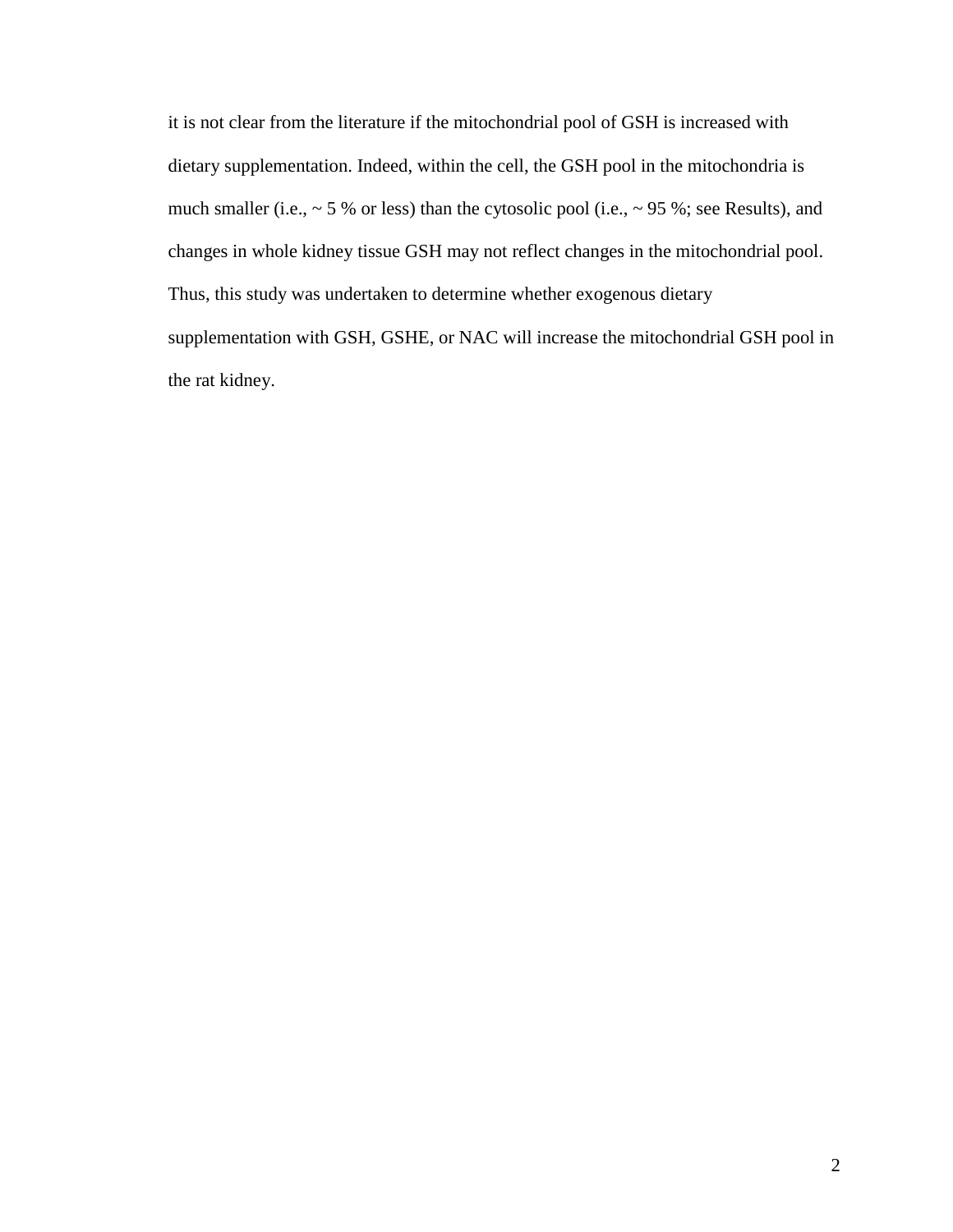#### **Literature Background**

### **Oxidative stress inside cells and protection by GSH**

Oxidative stress occurs when there is an imbalance between pro-oxidants and antioxidants in a particular organelle, cell, tissue, or organism (Cocco, 2005; Sen, 2000). Pro-oxidants include free radicals, such as the hydroxyl radical  $(OH)$ , superoxide radical  $(O_2)$ , and nitric oxide (·NO) (Andreyev, 2005). Continuous production of pro-oxidants occurs in the mitochondria from complexes I and III of the electron transport chain (ETC) during normal respiration (Choksi, 2007; Panee, 2007; Szeto, 2006). Free radicals are highly reactive molecules because of their unpaired electron (Young, 2001). Oxidative damage occurs when free radicals react with proteins inside the cell, such as DNA or RNA, as well as lipids in the cell or organelle membrane (Ames, 1993; Halliwell, 2000; Hayes, 2005; Szeto, 2006b). Estimates are that there are 100,000 oxidative hits a day to rat DNA, and 10,000 hits a day to human DNA. The oxidative hits cause damage by generating different base oxidations and modification products in DNA (Ames, 1993; Halliwell, 2000), and results in cell dysfunction. Physiological dysfunctions due to oxidative damage have been observed in Alzheimer's disease, diabetes mellitus, amyotrophic lateral sclerosis (ALS), Parkinson's and Huntington's Disease, cardiovascular disease, inflammation, arthrosclerosis, rheumatoid arthritis, cancer, hypoxia, hypertension, ischemia-reperfusion injury and aging (Ault, 2003; Dhanasekaran, 2004; Halliwell, 1994; Kowluru, 2007; Lluis, 2005; Mansfield, 2004; Panee, 2007; Scaduto, 1991; Sagara, 1998; Slusser, 1990; Young, 2001; Zhan, 2004). Free radicals have also been implicated in non age-related oxygen radical diseases of the newborn (Njalsson, 2005). The pathological effects of free radicals are also seen in kidney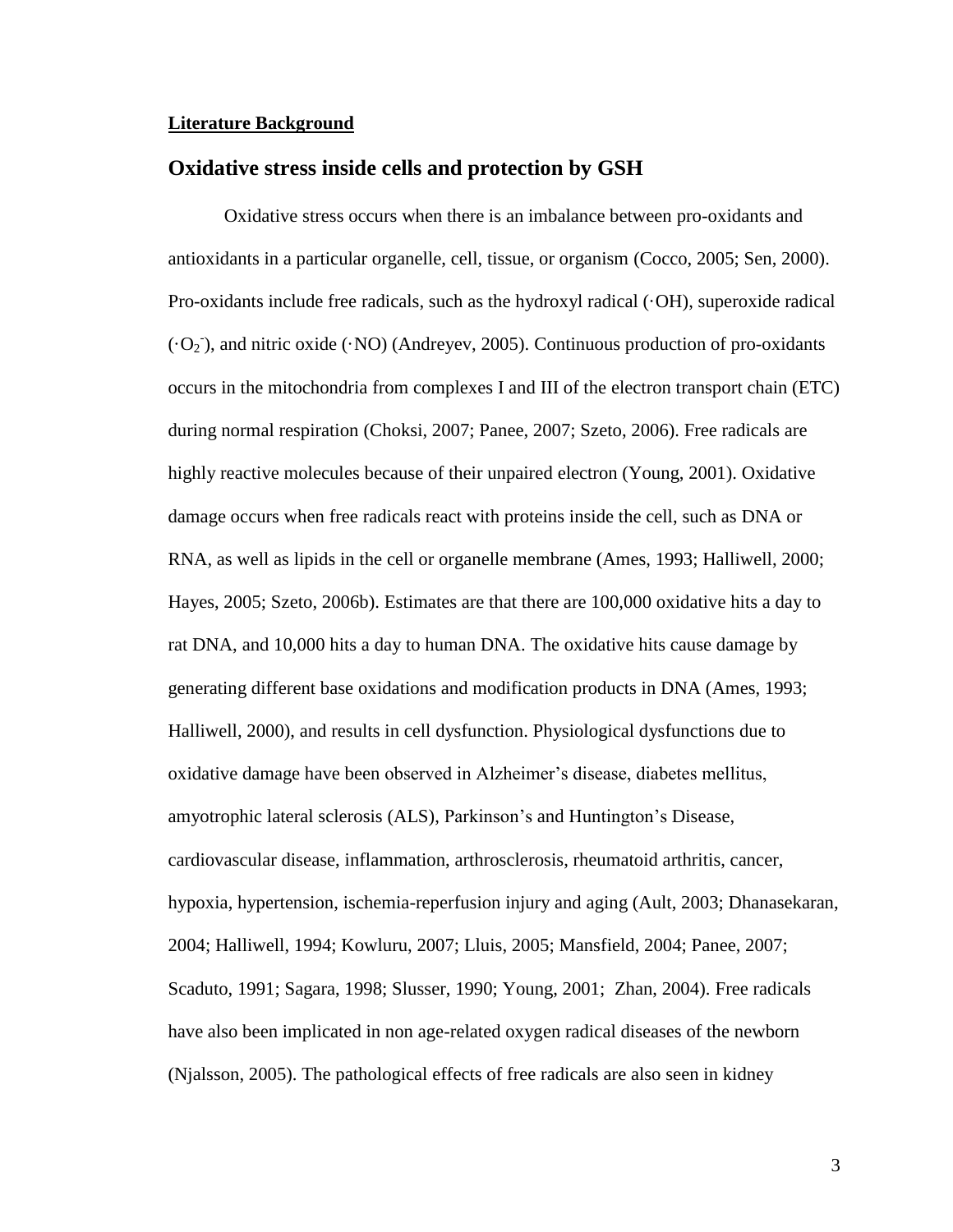diseases, such as acute and chronic renal failure, glomerulonephritis, rhabdomyolysis and obstructive nephropathy (Baud, 1993; Budisavljevic, 2003; Mashiach, 2001; Poovala, 1999; Rodrigo, 2002b, 2006).

The cell is protected from oxidative damage by antioxidants that are able to donate an electron to a free radical and inactivate it (Young, 2001). The principal antioxidant inside cells is GSH (Anderson, 1998; Sen, 2000). GSH is a water soluble tripeptide composed of glutamate, cysteine, and glycine, and is present in all mammalian cells as the most abundant intracellular thiol (Anderson 1998; Sen, 2000). Hopkins (1921) discovered and named glutathione, which he initially believed was a dipeptide containing glutamate and cysteine. Eight years later it was discovered that GSH was actually a tripeptide (see Figure 1) (Sen, 2000). GSH is present in many parts of the cell, and it has concentrations varying from 1-10mM depending on factors including age, nutritional status, synthesis, the rate of GSH efflux, and intracellular utilization of GSH (Chen, 1989; Hazelton, 1980; Leeuwenburgh, 1996; Liu, 2003; Nakata, 1996; Smith, 1996; Söderdahl, 2003; Sun, 1996). Maintenance of cellular GSH levels is important to protect the cell against oxidative damage. Indeed, decreases in the cell GSH level and the GSH redox ratio (GSH/GSSG), where GSSG is oxidized form of glutathione, have been used to assess the level of oxidative stress being experienced by cells (Andziak, 2006). GSSG, composed of two GSH molecules, is formed when GSH neutralizes a free radical. The reduction of GSSG back to GSH is catalyzed by glutathione reductase (Andreyev, 2005).

Other indicators of oxidative stress include an increase in lipid oxidation products (MDA or malondialdehyde and isoprostanes), an increase in protein oxidation products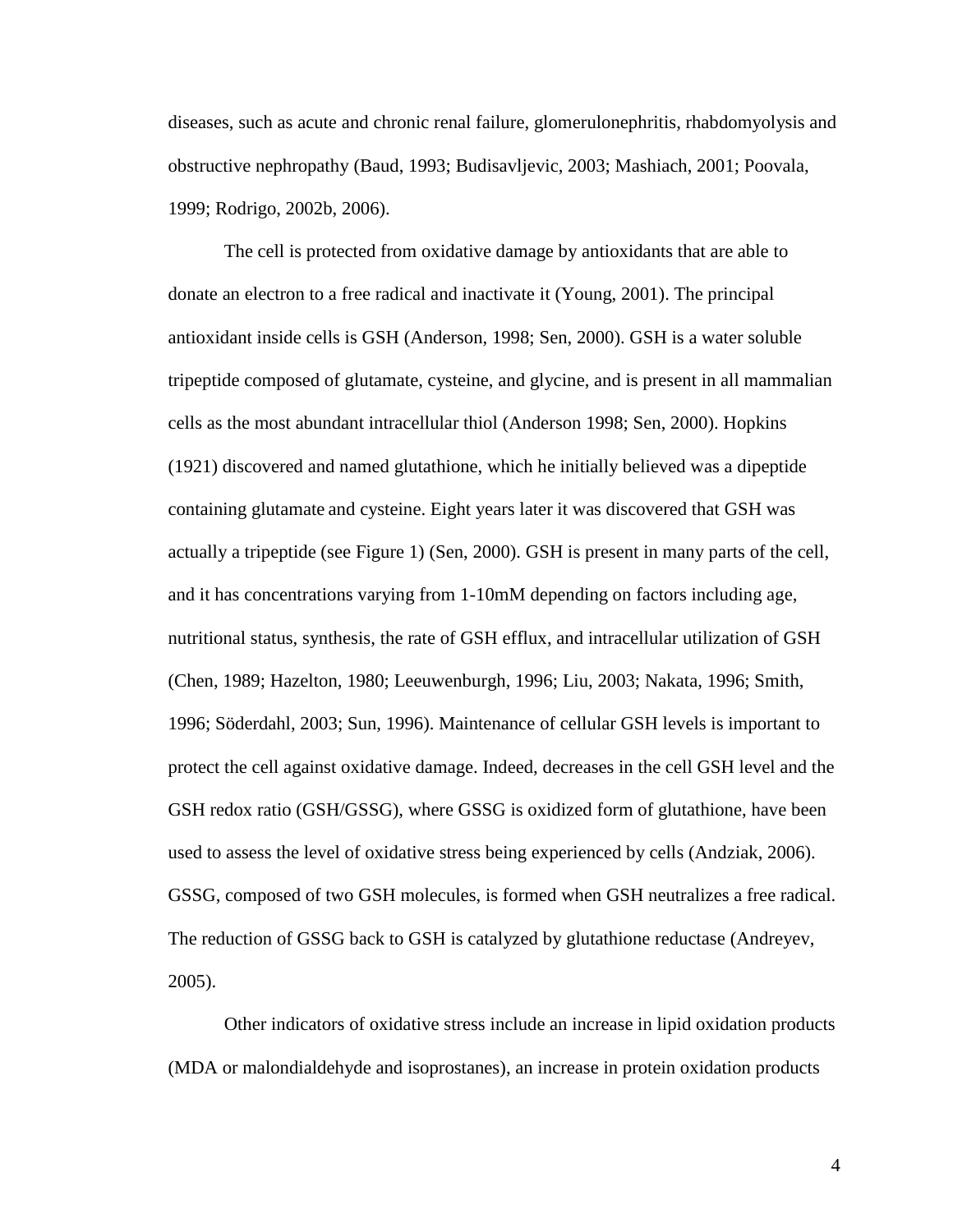**Figure 1: Structure of Glutathione**



# **Figure 1: Structure of Glutathione**

Reduced glutathione (GSH) is a water soluble tripeptide composed of glutamate, cysteine, and glycine. (Figure adapted from Lash, 2006)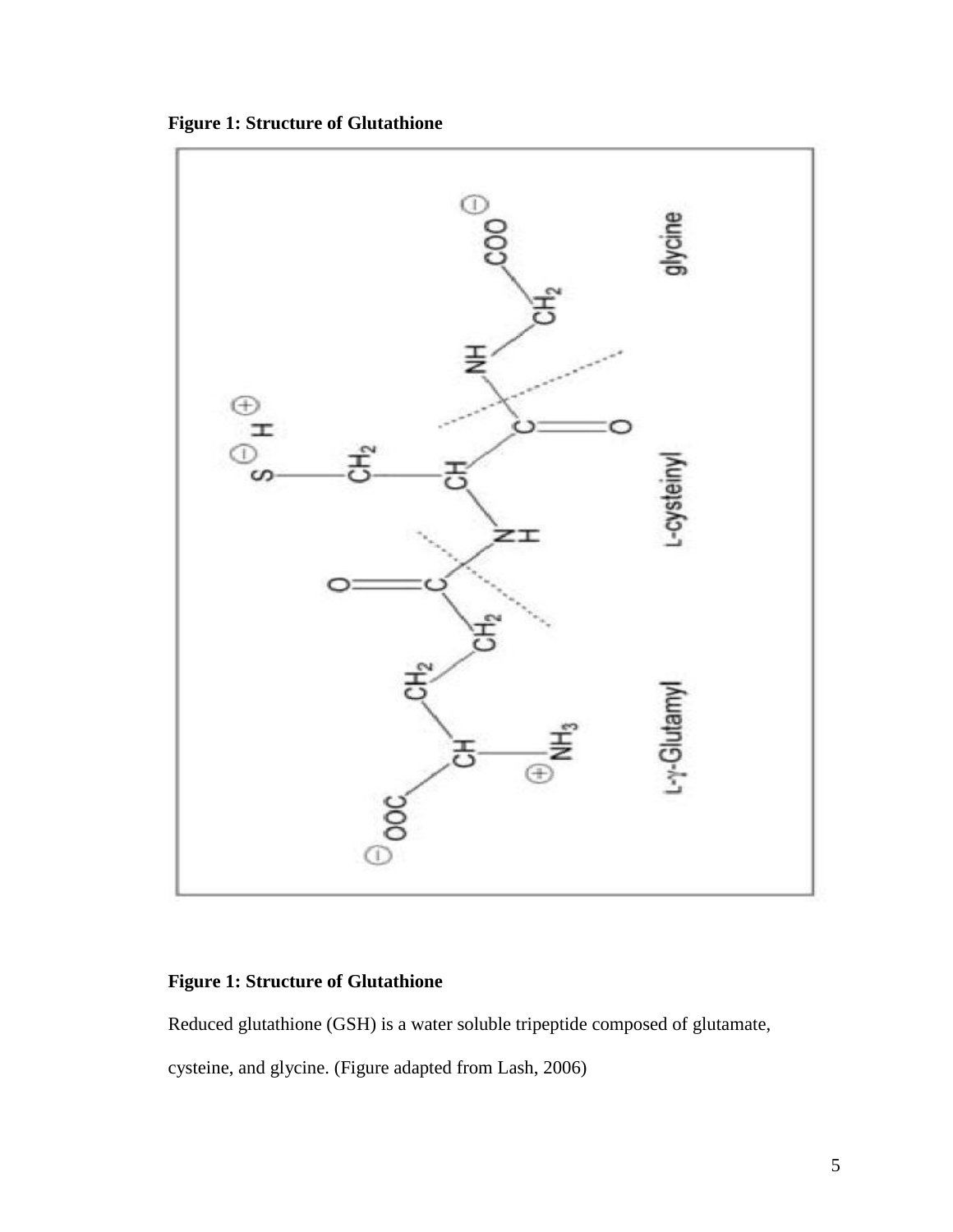(carbonyls), and an increase in DNA oxidation products (8-OHdG or 8-hydroxy-2' deoxyguanisine) (Andziak, 2006). Peroxidation of polyunsaturated fatty acids results in lipid peroxides which are highly unstable and decompose to a variety of compounds, of which MDA is the most abundant (Lecomte, 1994; Ogawa, 2006). When DNA is damaged, 8-OHdG is formed upon the oxidation of deoxyguanosine by the hydroxyl radical (De La Asuncion, 1996; Ogawa, 2006). When DNA undergoes repair, 8-OHdG is excised and excreted in urine. The excretion rate of 8-OHdG has been used as an indicator of oxidative stress or damage (Chen, 2007; Fraga, 1990; Ogawa, 2006).

### **Role and maintenance of GSH inside cells**

GSH has many roles inside the cell besides being an antioxidant. GSH functions as an electron-donating substrate to several enzymes involved in oxidant-detoxification and as a coenzyme in many metabolic reactions. It promotes formation of reduced forms of other antioxidants, such as ascorbate (vitamin C) from dehydroascorbate and αtocopherol (vitamin E) (Andreyev, 2005; Mårtensson, 1991b; Ortolani, 2000), plays an important role in neutralizing toxic compounds, and maintains the redox state of the cell (Anderson, 1985, 1998; Godwin, 1992; Hagen, 1990; Markovic, 2007; Reichard, 1981; Sen, 1998; Smith, 1996; Valencia, 2002; Zachara, 2006). GSH synthesis takes place primarily in the cytosol, and requires the consecutive action of two-enzymes, gamma (γ) glutamycysteine synthetase (γ-GCS) and GSH synthetase (GS) (Townsend, 2003; Wang, 1998). In the γ-GCS reaction, γ-glutamylcysteine is formed when the γ-carboxyl group of glutamate reacts with ATP to form  $\gamma$ -glutamylphosphate, which in turn reacts with the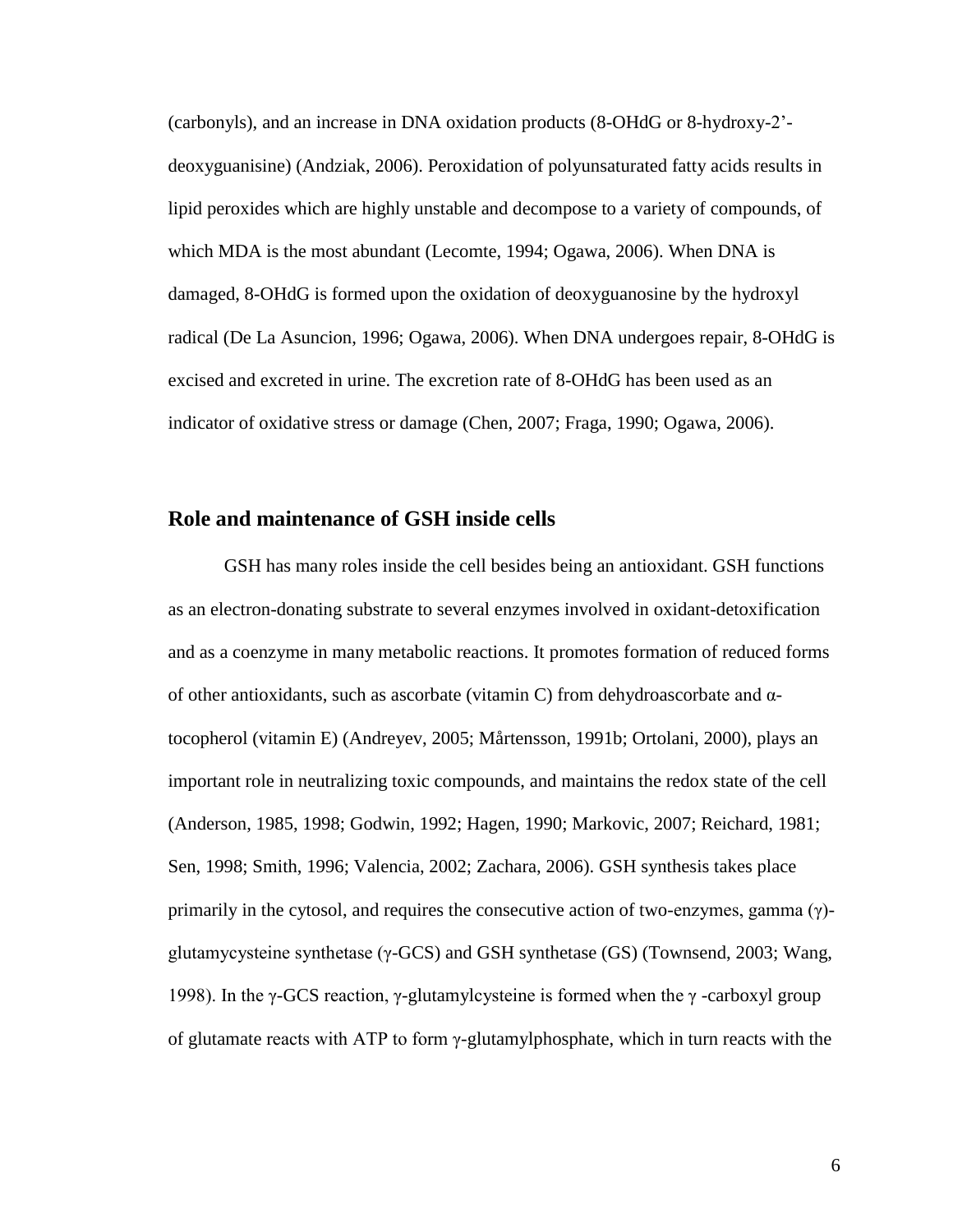amino group of cysteine (Griffith, 1999). The peptidic  $γ$  –linkage formed protects  $γ$ glutamyl-cysteine from hydrolysis by intracellular peptidases (Griffith, 1999). GSH synthetase adds glycine to  $\gamma$ - glutamyl- cysteine, forming GSH in a mechanism similar to γ-GCS (Griffith, 1999; Valencia, 2001) (see Figure 2). The addition of glycine protects GSH from intracellular cleavage by γ-glutamylcyclotransferase (Lu, 1999). Regulation of γ-GCS is controlled through negative feedback from GSH with an inhibition constant of  $\sim$  2.3mM in the kidney (Aebi, 1992; Richman, 1975; Wang, 1998). Richman (1975) reported the inhibition constant of GSH is close to whole kidney GSH concentrations of  $\sim$  2.3 mM ( $\sim$  8.74 µmol/mg tissue protein). Negative feedback control of GSH levels is evidenced in studies that show the hepatic cellular concentration of GSH will not exceed a plateau of between 7.5 and 8  $\mu$ mol/g wet tissue (~ 1.97 -2.10mM) (Grattagliano, 1995). De novo synthesis of GSH in the cell is regulated at the level of feedback inhibition of  $γ$ -GCS and the availability of substrates (Griffith, 1999). The synthesis of GSH requires two moles of ATP per mole of GSH produced, and any physiological or pathological process that limits ATP availability will compromise GSH synthesis (Shan, 1989). The rate limiting step in the synthesis of GSH is generally thought to be the availability of cysteine, but availability of the other two amino acids (i.e., glutamate or glycine) will be limiting as well (Deneke, 1989; Townsend, 2003; Wang, 1998; Wu, 2004). Cysteine can enter the cell in thiol, disulfide, mixed disulfide and  $\gamma$ -glutamyl amino acid forms (Banks, 1994; Bannai, 1988; Burdo, 2006; Chen Z, 2000; Lo, 2008b; Meier, 1995; Sen, 2000; Shan, 1989; Welbourne, 1979). Cystine can also be transported into cells and reduced to cysteine (Bannai, 1980; Burdo, 2006; States, 1974). Cystine is the oxidized dimer of cysteine and is the more prevalent (90%) extracellular form due to the instability of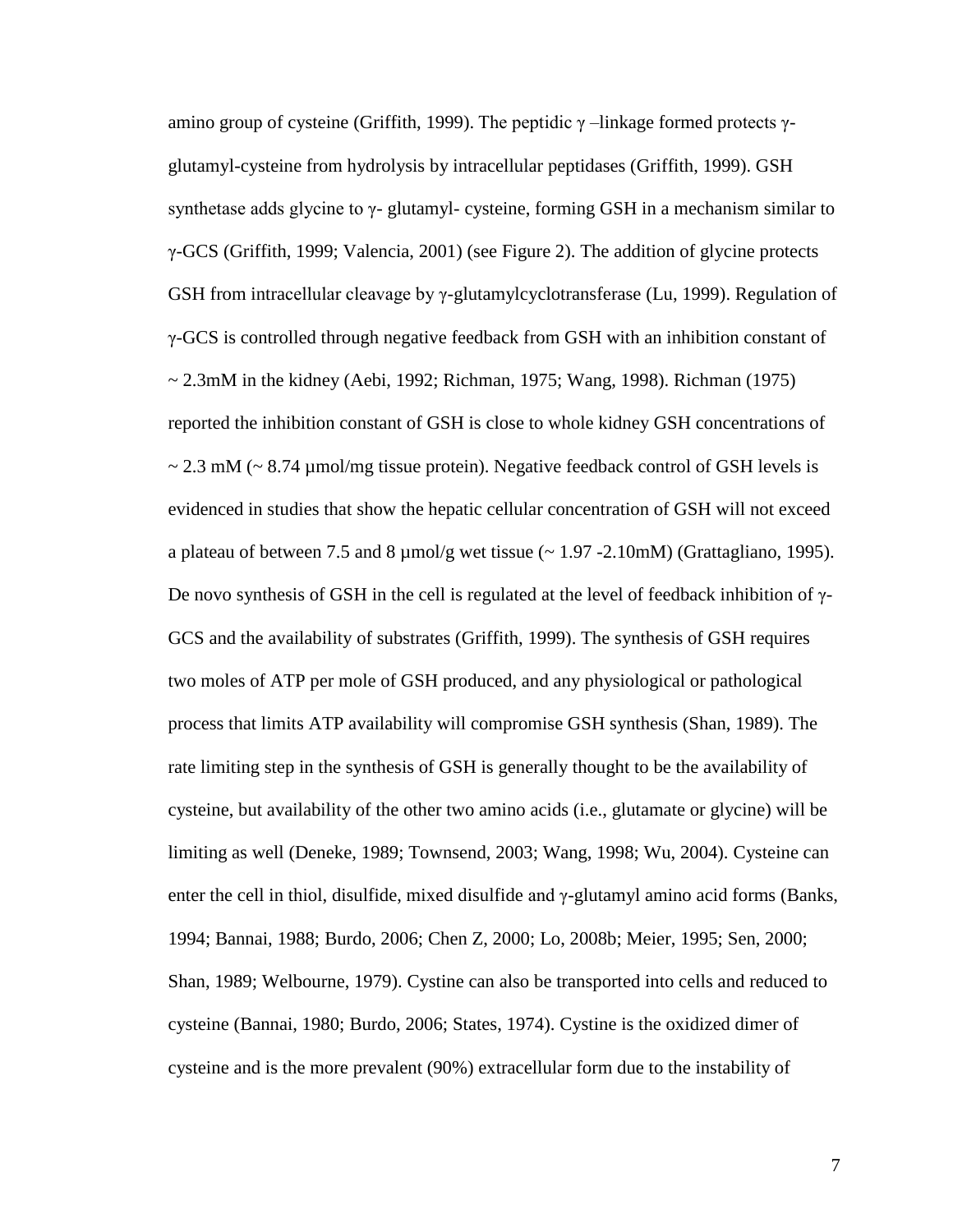



### **Figure 2: Glutathione Synthesis**

GSH synthesis takes place in the cytosol and requires the consecutive action of twoenzymes, gamma (γ)-glutamycysteine synthetase (γ-GCS) and glutathione synthetase. In the γ-GCS reaction, γ-glutamyl-cysteine is formed when the γ -carboxyl group of glutamate reacts with ATP to form γ-glutamylphosphate, which in turn reacts with the amino group of cysteine. Glutathione synthetase adds glycine to γ-glutamyl-cysteine forming GSH in a mechanism similar to γ-GCS. (Figure adapted from Peuke, 2005).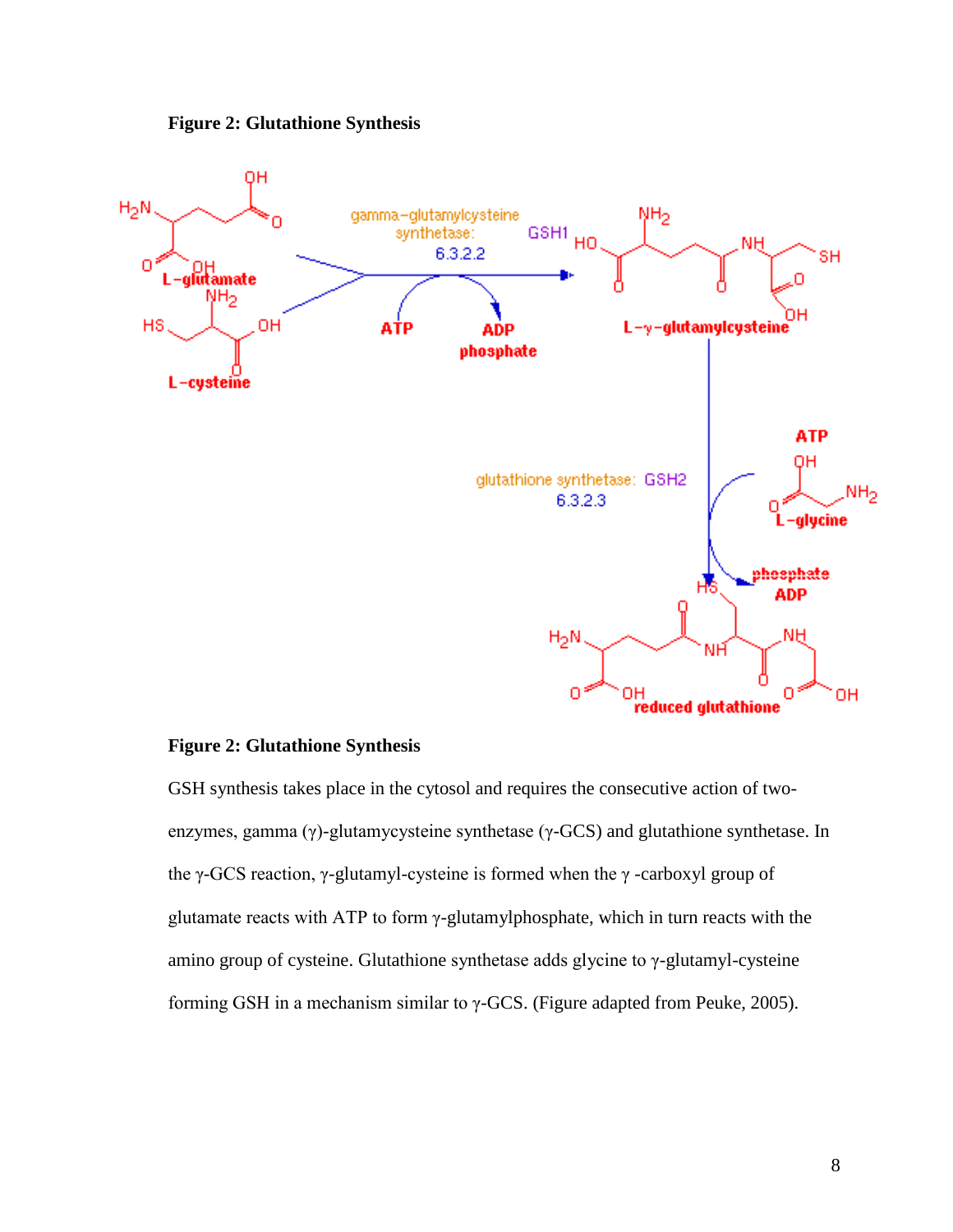cysteine that auto-oxidizes to cystine under aerobic conditions (Burdo, 2006; Sen, 2000; Shan, 1989; Welbourne, 1979).

There appears to be compartmentalization of GSH inside the cell so that its concentration is variable (Conour, 2004; Smith, 1996). Nuclear GSH is thought to make up approximately 5-10% of the cells total GSH and at concentrations below that of cytosol (Smith, 1996; Söderdahl, 2003). Transport into the nucleus is passive, with the nucleus also having synthetic capability (Markovic, 2007; Smith, 1996). As opposed to the nucleus, the endoplasmic reticulum (ER) is very oxidized with a redox state of 20-100 times greater (-170mV to -185mV) than cytosol due to an increased GSSG concentration (Bass, 2004; Hwang, 1992). GSH is present in the ER at a concentration of 6-10 mM (Hwang, 1992; Bass, 2004). Up to 50% of the GSH in the ER is in the form of mixed disulfides with protein (Jessop, 2004). Mitochondrial GSH makes up a much smaller portion of the cells GSH (Chen, 1998). Mitochondria have a limited capability to synthesize GSH (Fernandez-Checa, 1997; Green, 2006; Smith, 1996), but can reduce GSSG back to GSH via glutathione reductase (Taniguchi, 1986). In most physiological states, mitochondrial GSH uptake is an energy dependant process (Anderson, 2002; Lash, 2002, 2006; Mårtensson, 1990). However, it should be noted that in studies in liver mitochondria, GSH uptake was passive with high cytosolic levels of GSH (Meister, 1994, 1995). Kurosawa (1990) found that GSH in the liver is freely moveable across a protonpermeated mitochondrial membrane, and the movement is determined by its own gradient. This gradient is necessary to maintain GSH in the mitochondrial matrix. However, Lash (2002) suggests that GSH is not coupled to a proton gradient because changes in extra-mitochondrial pH have no affect on GSH uptake. What is agreed upon is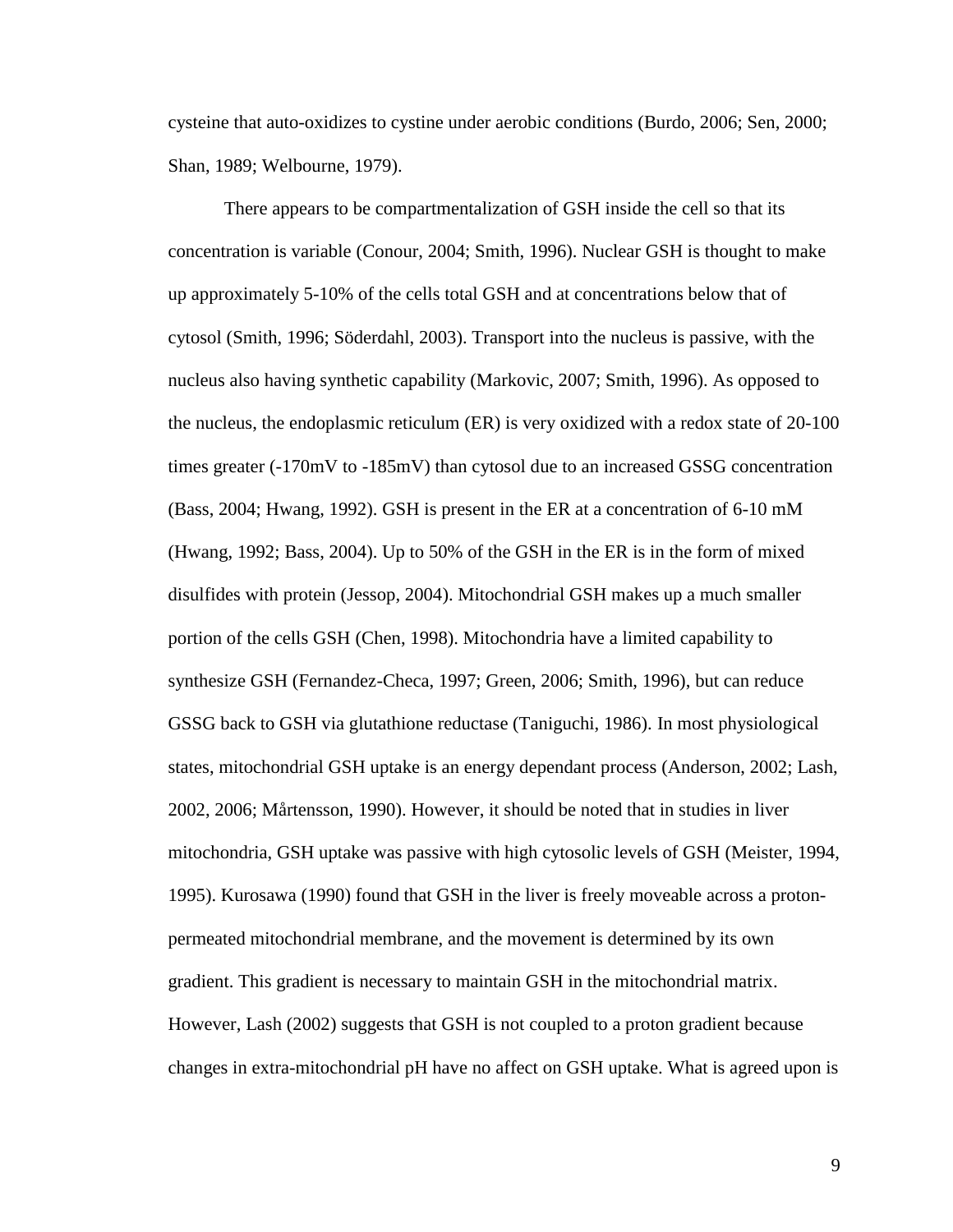that neither a change in pH or membrane potential is required for GSH transport into mitochondria (Smith, 1996).

Uptake of GSH into mitochondria is thought to involve both a low capacity, high affinity transporter (dicarboxylate or DIC) and a high capacity, low affinity transporter (2-oxoglutarate or OGC) (see Figure 3) (Andreyev, 2005; Chen, 1998; Fernandez-Checa, 1997, 1998; Lash, 1998, 2007). The DIC carrier exchanges GSH for inorganic phosphate while the OGC transporter exchanges 2-oxogluterate (2-OG) for GSH (Lash, 2007). The DIC and OGC carriers are estimated to account for 70-80% of GSH uptake with the higher affinity DIC carrier accounting for more of the transport (Chen, 2000; Lash, 2002**;** Xu, 2006). The mechanism for both the OGC and DIC carriers is one of simultaneous transport, a mechanism that requires the carriers to form a complex with the two counter substrates prior to translocation (Capobianco, 1996; Palmieri, 1992; Stipani, 1996). The simultaneous transport mechanism allows for enhanced uptake when both substrates are present, but also creates an impediment if one of the substrates is limited (Palmieri, 1992; Stipani, 1996; Capobianco, 1996). GSH uptake by rat kidney mitochondria is saturable  $(K_m = 1.3 \text{ mM}, V_{max} = 5.59 \text{ nmol/min per mg protein})$  (Lash, 2006). Mitochondrial GSH uptake is affected by the cell redox state, other amino acids, and membrane fluidity (Fernandez-Checa, 2005, Lash, 2006).

The different concentrations of GSH within the cell may be related to the regulation of the redox status of the various regions of the cell (see Figure 4). The redox status or state is related to the ratio of reduced to oxidized states of molecules, such as GSH/GSSG, NADPH/NADP, and NADP/NAD (Schafer, 2001). The redox state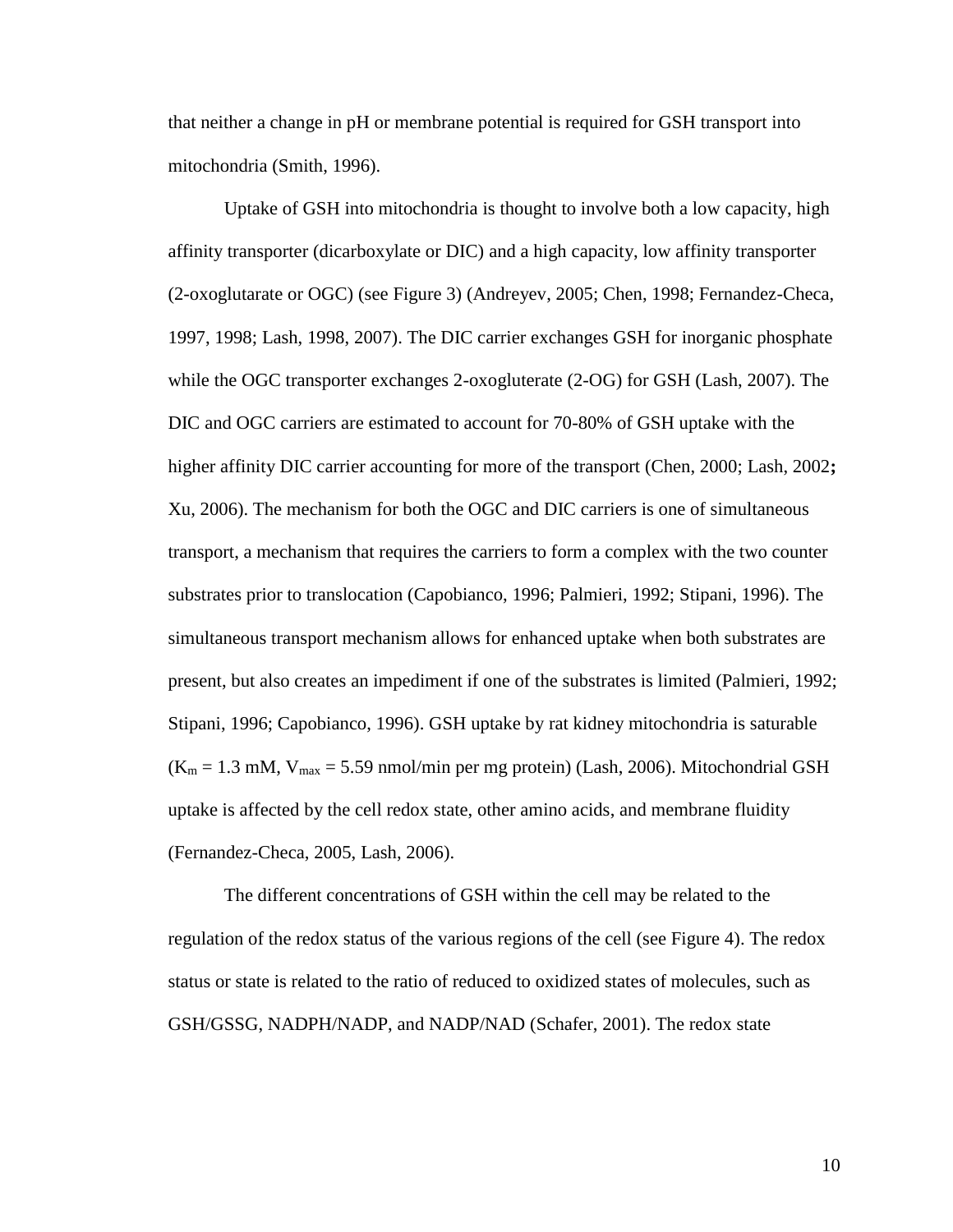

**Figure 3: Mitochondrial Glutathione Transport**



Uptake of GSH into mitochondria is through a low capacity, high affinity GSH transporter (dicarboxylate or DIC) and a high capacity, low affinity GSH transporter (2 oxoglutarate or OGC). The DIC carrier exchanges GSH for inorganic phosphate  $(P_i^2)$ , while the OGC transporter exchanges 2-oxogluterate  $(2\text{-}OG^2)$  for GSH. The DIC and OGC carriers are estimated to account for 70-80% of GSH uptake. (Figure from Lash, 2006)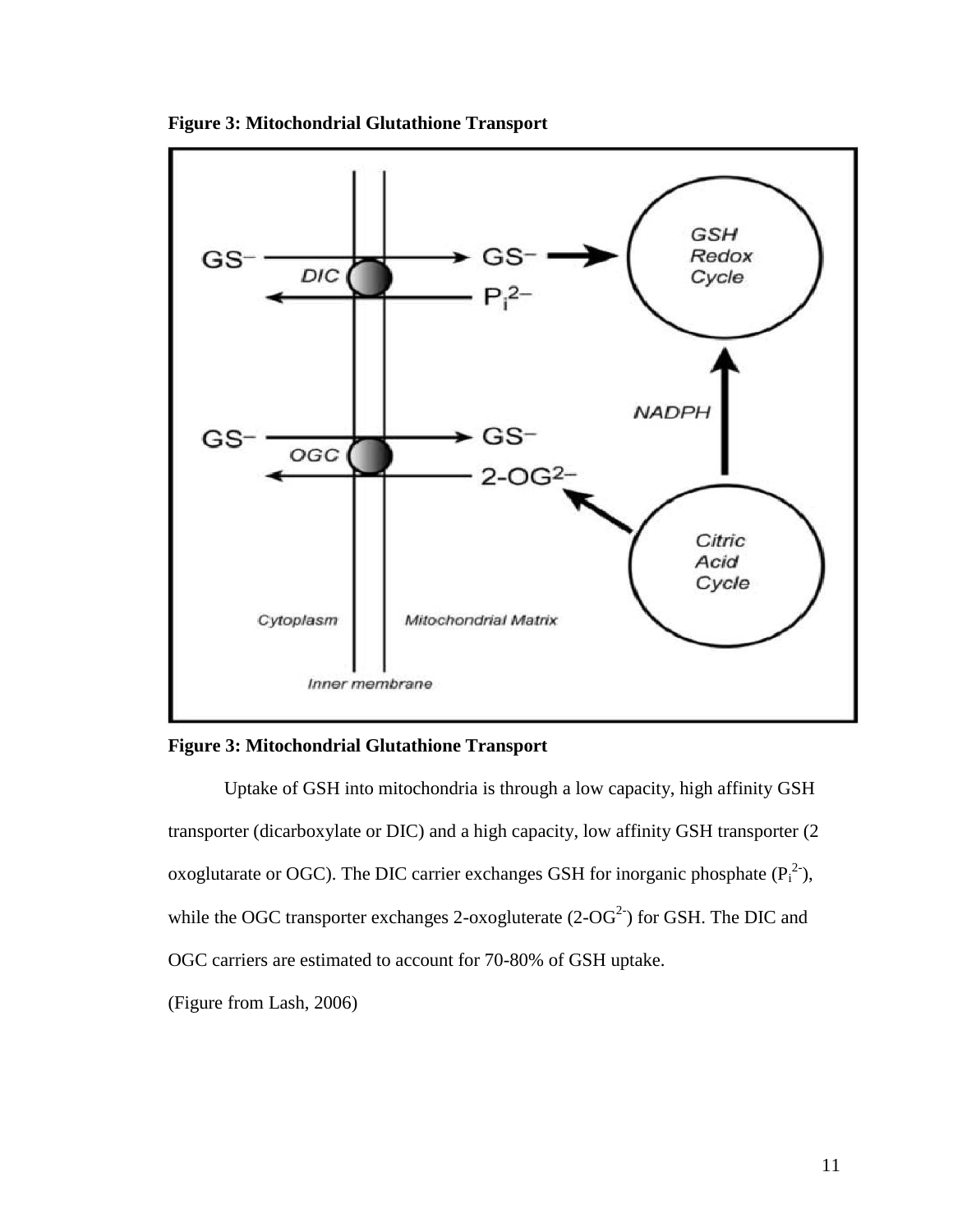

**Figure 4: Redox Environment in Cell**

Thiol/disulfide redox states are independently controlled in the cytoplasm (*green*), nuclei (*yellow*), mitochondria (*red*), endoplasmic reticulum (ER) (*blue*), and plasma (*white area surrounding cytoplasm*). Known transporters of GSH are shown. Nuclear GSH makes up approximately 5-10% of the cells total GSH and at concentrations below that of cytosol. Cells that are in the proliferative stage are in a more reduced state  $(-260 \text{mV to } -230 \text{mV})$ as they progress from the G1 to G2/M phase of cell division. GSH in the ER has a concentration of 6-10 mM and is mostly present as GSSG. The redox state of the ER is 20-100 times greater (-170mV to -185mV) than the cytosol. Mitochondrial total glutathione (GSH+2GSSG) content is in the range from 2 to 14 mM with a majority in the reduced form.

(Figure adapted from Moriarty-Craige, 2004).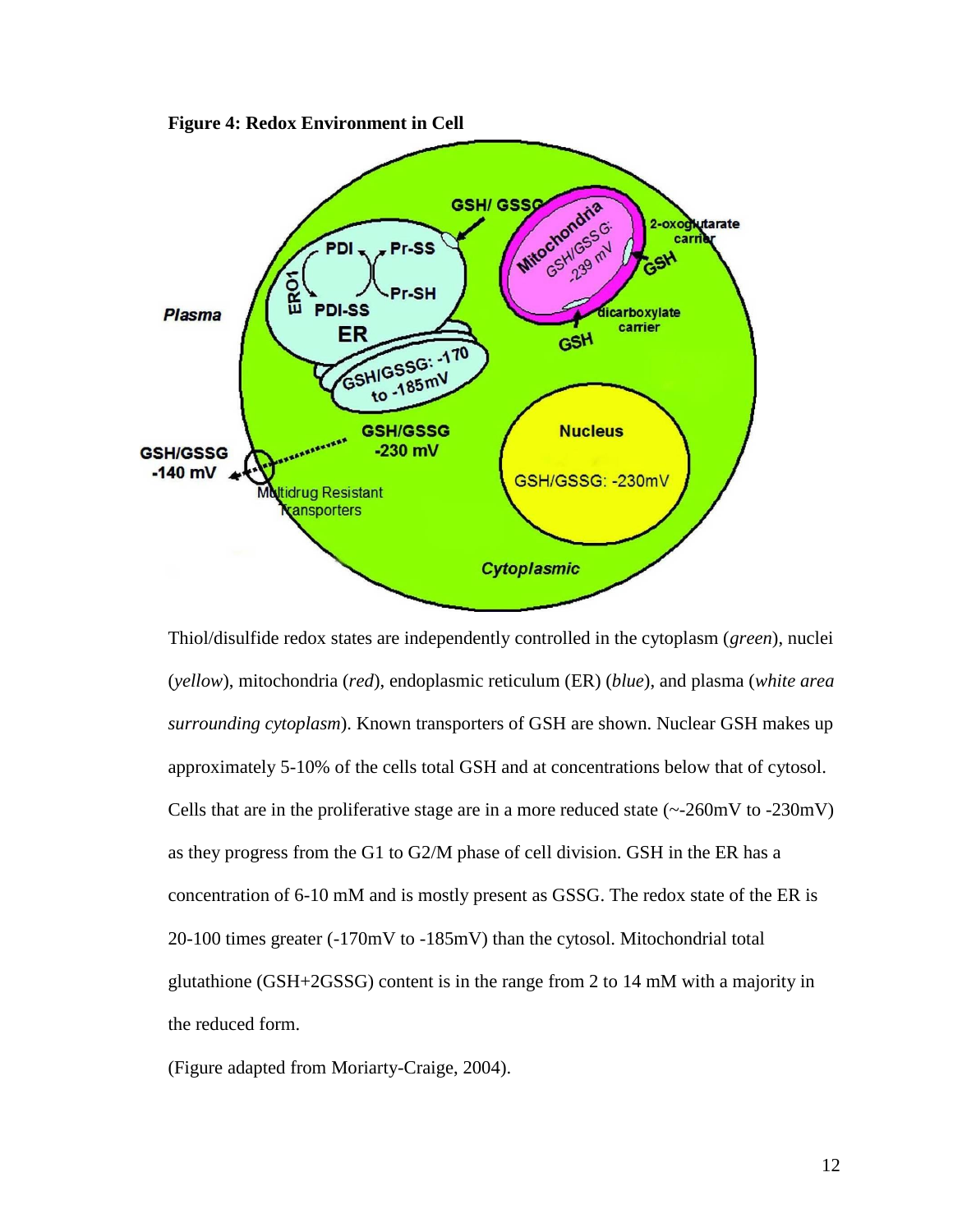regulates various processes occurring in the different parts of the cell (Conour, 2004; Lash, 1996; Schafer, 2001). For example, the more reduced environment of the nucleus during proliferation allows certain transcription factors to operate efficiently, may protect genomic DNA from oxidative damage, and facilitates repair of DNA following oxidative damage (Conour, 2004; Smith, 1996). After cytokinesis or division of the cytoplasm, the change to an oxidized environment of the nucleus may be a signal to stop cell proliferation (Conour, 2004). As opposed to the nucleus and mitochondria, the endoplasmic reticulum (ER) is very oxidized due to an increased GSSG concentration (Bass, 2004; Hwang, 1992).

### **Changes in kidney tissue GSH with exogenous supplementation**

**GSH SUPPLEMENTATION:** Previous studies have found that exogenous supplementation with GSH increased GSH levels in the kidney. Scaduto (1991) reported a significant increase in GSH, from  $10+1$  to  $39+1$  µmol/g kidney dry weight (X  $\pm$  SEM; n=3-4), two hours following one intravenous (i.v.) injection of GSH of 1 mmol (307mg) per Kg of body weight in the rat. Sen (1994) reported a significant three-fold increase in total glutathione (i.e., GSH + 2GSSG) in kidney when rats were given GSH at 1g (3.25mmol) per Kg body weight by intraperitoneal (i.p) injection for three days. Abul-Ezz (1991) gave GSH at 2mmol (614mg) per Kg i.v. every three hours for five doses to rats. Kidney GSH levels were increased ~69% in two hours, returning to baseline after four hours. Aebi (1992) injected 1.67 or 8.35 mmol per Kg body weight of GSH i.v. into rats and found significant increases, from 2.46  $+0.54$  to 3.73  $+0.65$  and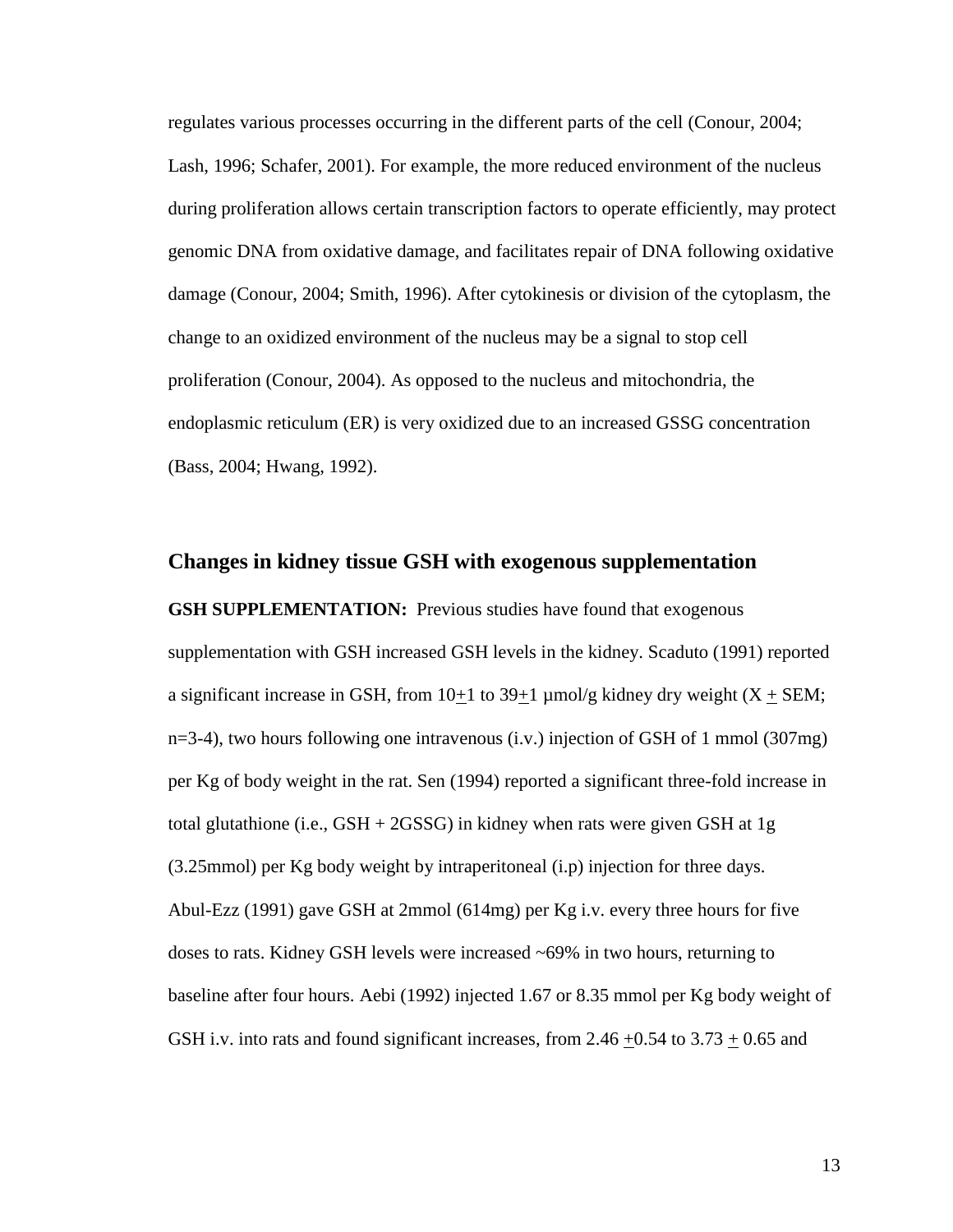$6.70 + 1.79$  µmol/g wet kidney (X+ SEM, n= 9), 1 hour after the respective doses. Exogenous GSH has also been shown to increase the amount of GSH in other organs, such as the heart, intestine, nervous tissue, as well as in disease states, such as diabetes mellitus in rats and mice (Aw, 1991, 1992; Lash, 1986; Ramires, 2001; Ueno, 2002).

The mechanism by which exogenous GSH supplementation increases tissue GSH is thought to involve uptake of GSH or its precursors by cells from the blood. High concentrations of extracellular GSH will also reduce cystine to cysteine, thereby facilitating cysteine uptake and availability for GSH synthesis within the cell (Aebi, 1992; Bukowski, 1995). GSH reacts with cystine to form cysteine and a cysteine glutathione mixed disulfide through a transhydrogenation reaction (Bannai, 1986; Deneke, 1995). In addition, by reducing cystine to cysteine, more cysteine will be made available to the liver for synthesis of GSH. The GSH can then be released into blood for uptake by the kidney or other organs (Aebi, 1992; Banks, 1994; Hagen, 1990b; Lewerenz, 2006). Intraperitoneal injection in the rat results in the deposited fluid and substances, such as GSH, being taken up by the organs of the peritoneal cavity. Approximately 30-40% of the anatomic peritoneum is in contact with the peritoneal cavity, but changes in body position will alter the amount of contact with the cavity (Flessner, 1996). Uptake of the injection is directly related to the surface area of the organ in relation to the peritoneal cavity (Flessner, 2007). Solutes will be transported through the mesothelium, the interstitium, and finally through the capillary wall via diffusion (Flessner, 1991). All absorbed solutes enter the hepatic portal vein and eventually the liver through a plethora of veins. These veins include the anterior mesenteric that drains the ileum, caecum and colon, the posterior mesenteric that drains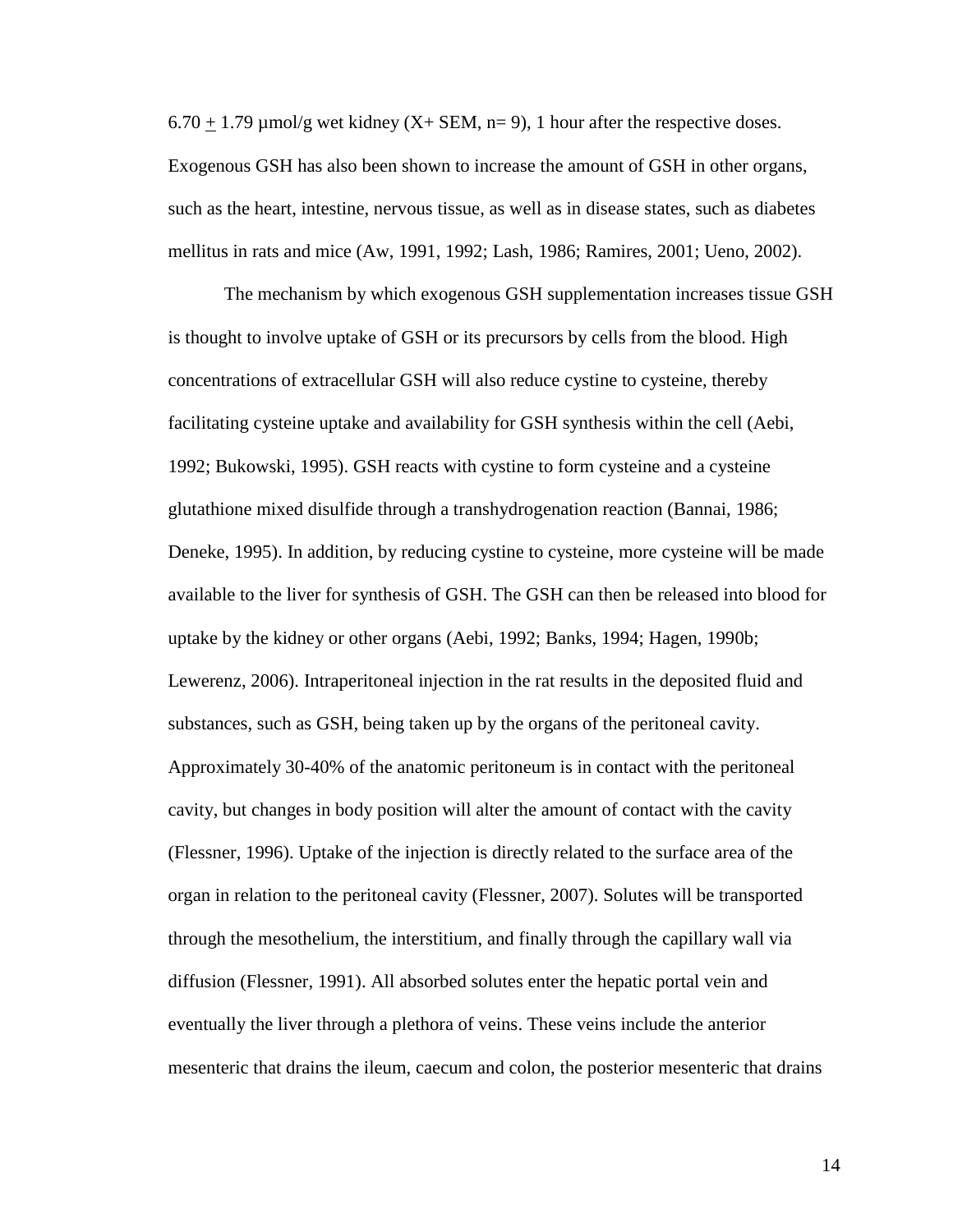the distal colon and rectum, and the posterior pancreatico-deudenal, pyloric and lineal veins (Coria-Avila, 2007; Sharp, 1998; Waynforth, 1980; Wells, 1964). Once in the liver, the injected substances are either metabolized or are carried with deoxygenated blood by the inferior vena cava into the right atrium of the heart. From the heart, the substances enter the pulmonary circulation, and then the systemic circulation (Coria-Avila, 2007). Distribution of exogenous GSH occurs rapidly and evenly throughout the extracellular space Aebi, 1992; Ammon, 1986). Hahn (1978) administered radiolabeled 10µmol or 30.7 mg of GSH i.v. to rats and found radioactivity first accumulated in the kidney, and then the liver five minutes after injection. Schumacher (2001) administered radiolabeled 1mmol or 307mg per Kg of GSH i.p. to mice and found 11% of <sup>3</sup>H labeled GSH in the kidney after 15 minutes. Eight percent of the labeled GSH was still present in the kidney after four hours. Nineteen percent of  $35S$  labeled glutathione was found in the kidney after 60 minutes, falling to 9% after four hours (Schumacher, 2001).

#### **GLUTATHIONE MONOETHYL ESTER (GSHE) SUPPLEMENTATION:**

Previous studies have reported that exogenous GSHE (Figure 5) supplementation increases GSH levels in rat kidney. Scaduto (1988) found a significant increase, from  $13.6 + 0.9$  to  $32.8 + 10.1 \mu$ mol/g dry wt.  $(X + SD; n=4)$ , when GSHE was given i.p. at 2mmol (670 mg) per Kg of body wt two hours prior to harvest. GSHE also increased total glutathione (i.e., GSH + 2 GSSG) in rat kidney cortical mitochondria, from 3.3 to  $\sim$  5.1 nmol/mg of mitochondrial protein. Robinson (1992) gave an intravenous bolus of 5mmol (1677mg) per Kg of GSHE to rats and found a three fold increase in kidney GSH levels, from  $\sim$  4 to  $\sim$  15 µmol/g kidney wet wt four hours after administration. Chen and Richie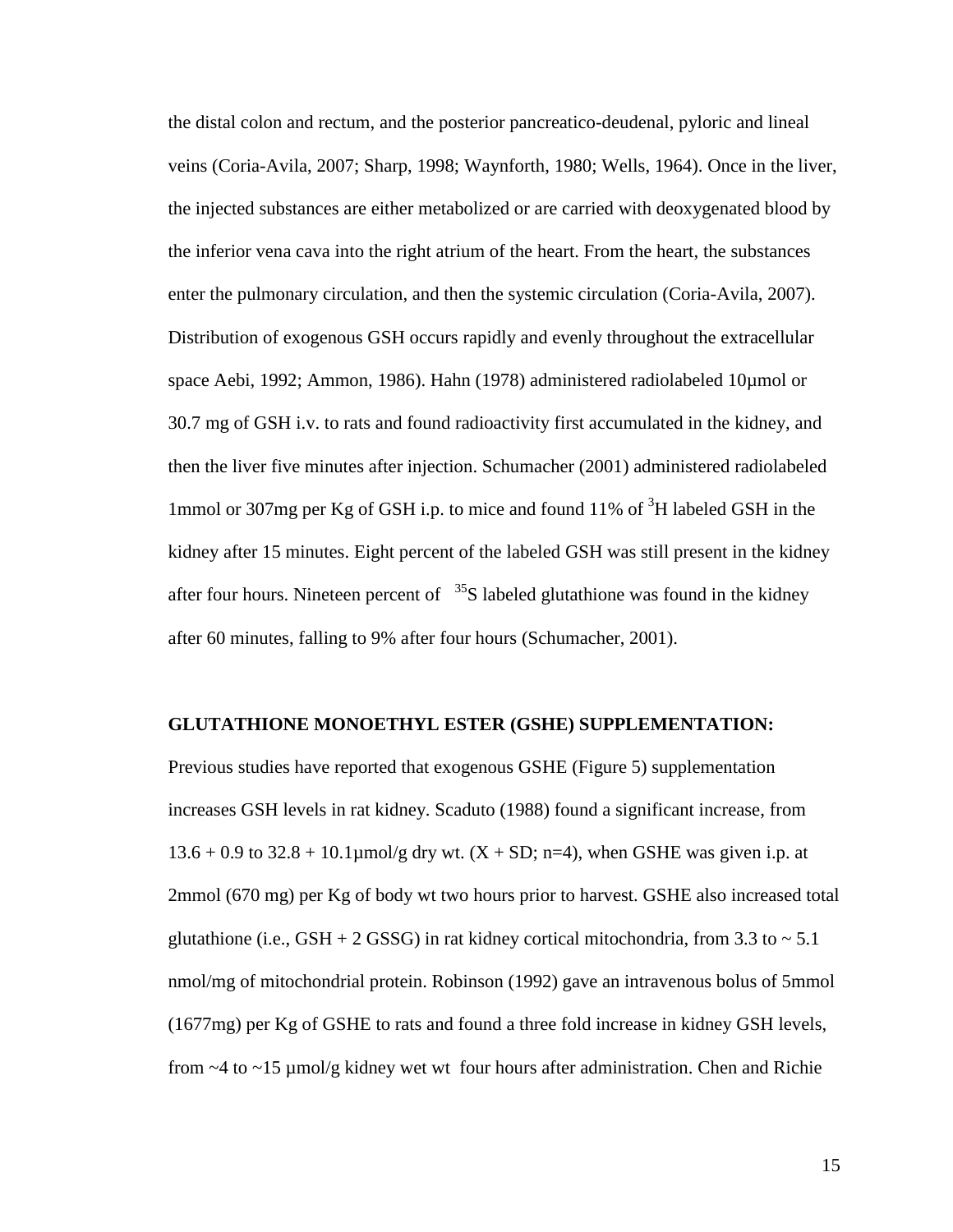



Glutathione ester contains an additional  $CH_2-CH_3$  on the glycine portion of the glutathione molecule. (Figure from Sigma, 2011).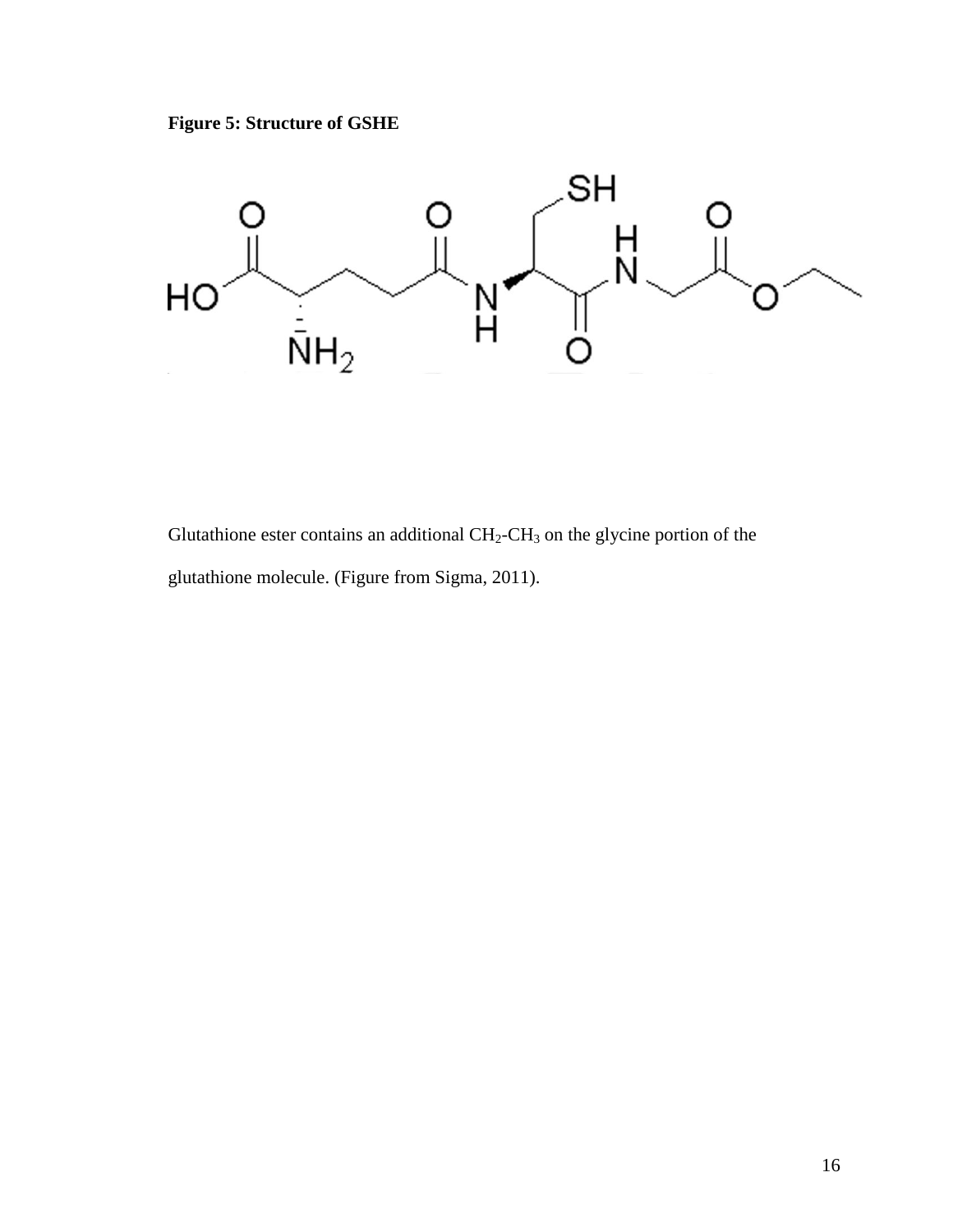(2000) gave an i.p. injection of GSHE of 10mmol (3354mg) per Kg and showed significant increases in kidney GSH and cysteine levels in mice of different ages. Puri (1983) gave 10mmol (3354mg) per Kg i.p. of GSHE to mice and found an increase in GSH, from  $\sim$ 2 µmol/g to  $\sim$ 8µmol/g of wet wt, in kidney and liver after two hours. Anderson (1985) gave 7.5mmol (2515mg) per Kg of GSHE to mice two hours prior to sacrifice, and found GSHE increased the kidney GSH, from  $\sim 0.200 \mu m o l/g$  to 3.75µmol/g kidney wet wt, in animals depleted of GSH by buthionine (S,R)-sulfoximine (BSO). GSHE has been shown to raise cellular GSH levels in other organs such as the brain, liver, heart, spleen, lung, lymphoid and lens epithelial cells (Anderson, 1985, 1989; Mårtensson, 1989, 1989b; Murali, 2007; Rajasekaran, 2002; Wellner, 1984). GSHE has also been shown to raise mitochondrial GSH levels in rat lens epithelial cells (Mårtensson, 1989b), and in ischemic rat liver following reperfusion (Mårtensson, 1989c). In addition, GSHE raised GSH levels in the mitochondria of mouse heart (Mårtensson, 1989) and liver (Mårtensson, 1989c), but not in mitochondria from mouse skeletal muscle (Mårtensson, 1989).

GSHE administered via i.p. injection follows the same route as described previously for i.p. administration of GSH. GSHE can be taken up by the liver or enter the general circulation. GSHE can be converted to GSH in blood, and then the GSH can be taken up the kidney cells to increase tissue GSH levels. Mice given 10 mmol (3354 mg) per Kg of GSHE i.p. increased the blood plasma levels of GSH, from 15-35 uM to  $\sim$  155 uM , one hour after administration (Anderson, 1985). GSHE can be hydrolyzed through the action of carboxylesterases that hydrolyze GSHE into GSH and the corresponding alcohol (i.e., ethanol) (Anderson, 1985; Grattagliano, 1995). GSHE is slowly hydrolyzed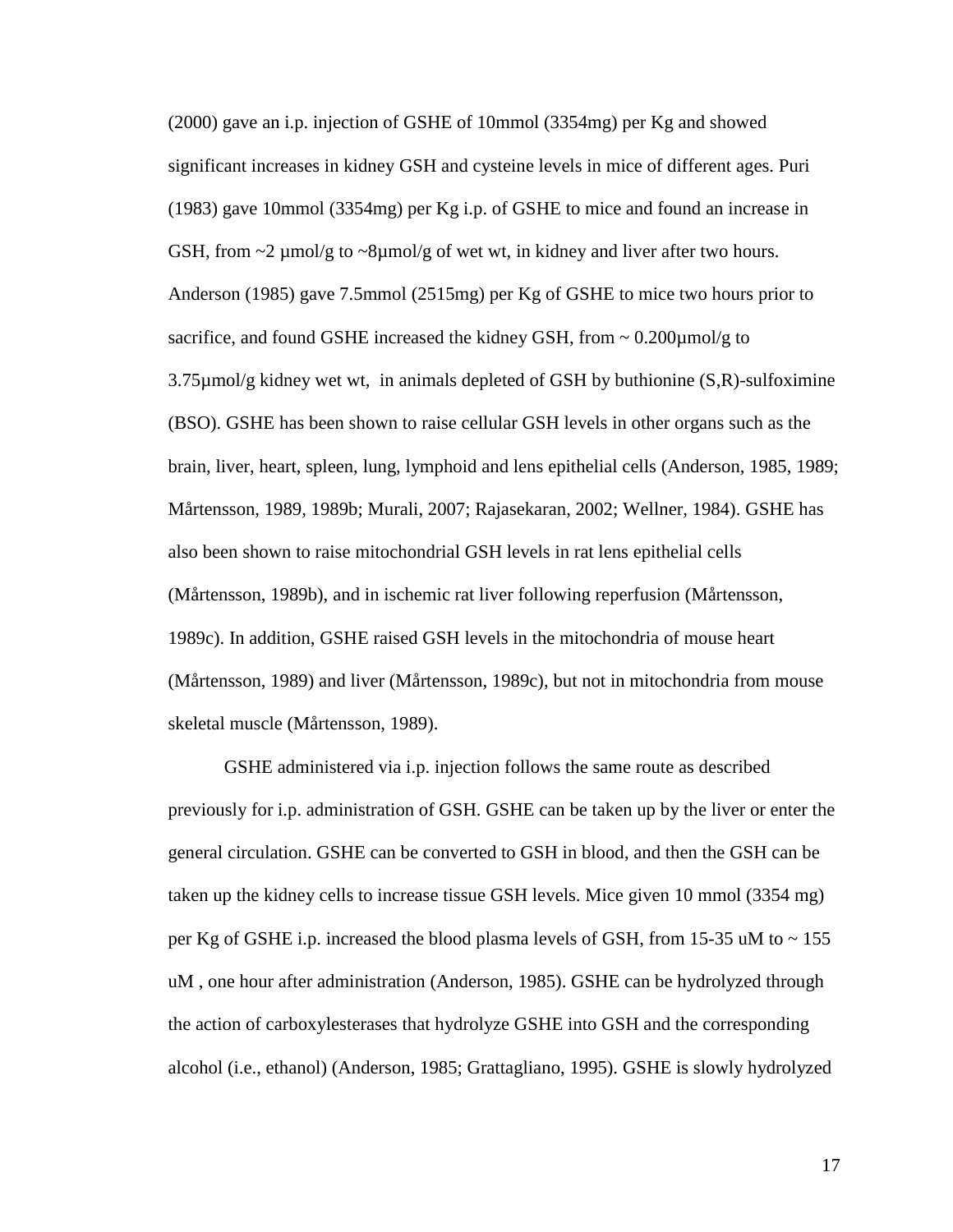by plasma carboxylesterases resulting in a longer persistence in the circulation than GSH (Grattagliano, 1995). GSHE may also be taken up by kidney cells intact (Anderson, 1985; 1989) and then converted to GSH inside the cell via carboxylesterases. Carboxylesterases are ubiquitously expressed inside cells, with the highest activities occurring in the liver, kidney and intestine (Hosokawa, 2008; Imai, 2006; Tsujita, 1962). Carboxylesterases are also thought to be the major determinant of pharmokinetics and pharmodynamics of ester drugs or ester prodrugs (Hosokawa, 2008; Lee, 2000; Satoh, 1998, 2002, 2006; Yan, 1994). Once inside the cell, conversion of GSHE to GSH is relatively rapid. Anderson (1985) found that two hours after  $^{[35]}S$  labeled glutathione ester was injected into mice (n=3-4), only 5-18 % of the radioactive label was present in cells as the ester. Anderson (1985) also suggested that GSHE may directly react with free radicals.

**N-ACETYLCYSTEINE SUPPLEMENTATION:** The glutathione precursor N-Acetylcysteine (NAC) (see Figure 6) has been found to increase tissue GSH levels in the kidney and other organs. Arfsten (2004) showed that when NAC was given by gavage or stomach tube for 30 days at  $600$ mg/Kg/day, total glutathione (GSH + GSSG) in rat kidney increased significantly, from 2.6  $\pm$  0.1 to 4.7  $\pm$ 0.2  $\mu$ M/  $\mu$ g total protein (X  $\pm$  SEM; n=20). Nitescu (2006) reported that kidney total glutathione levels were increased significantly when NAC (200mg/Kg) was administered i.p. at 2, 12 and 24 hrs before induction of renal ischemia-reperfusion. The total glutathione level of the NAC group was 80 $\pm$  9 versus 38 $\pm$  10 nmol/g kidney wet wt (X  $\pm$  SEM; n=10) for the control group.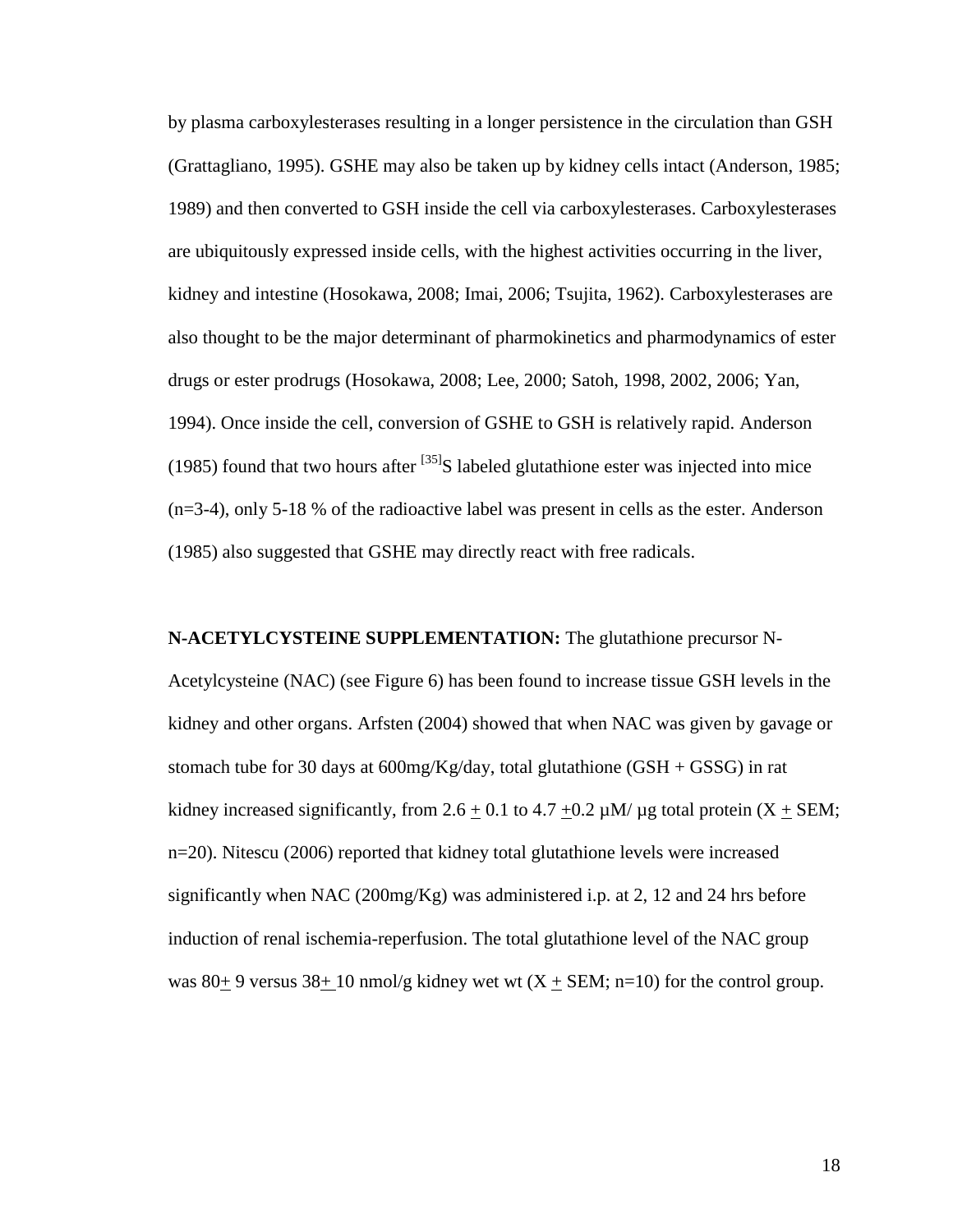**Figure 6: Structure of NAC**



The structure of NAC is a cysteine molecule connected to an acetyl group. The acetyl group contains a methyl group single-bonded to a carbonyl. The –SH group of NAC is responsible for its biological activity while the acetyl substitution makes the molecule less easily metabolized and oxidized. (Figure from Sigma, 2011).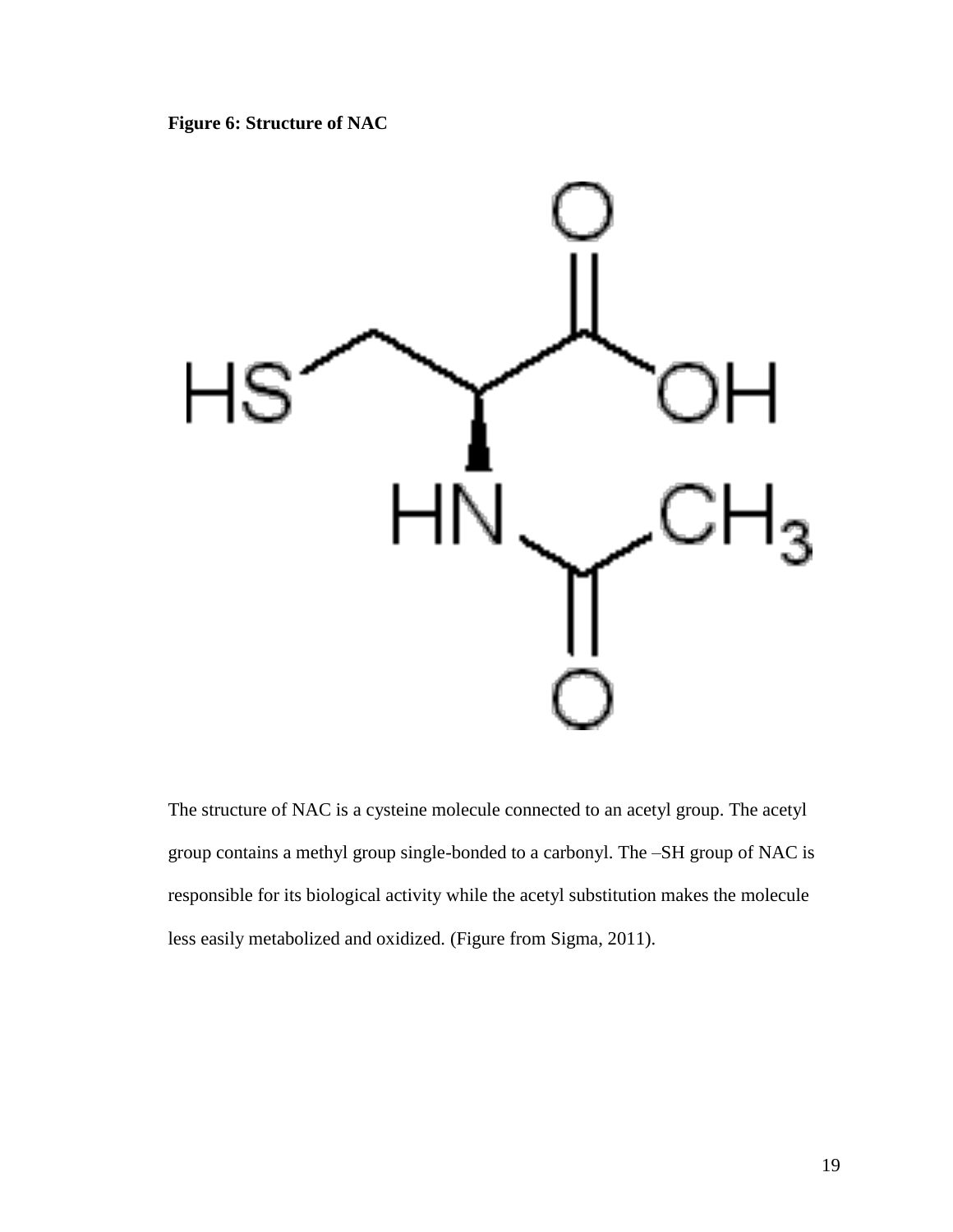Nitescu (2006) also found improved renal function as well as reduced oxidative stress. NAC has been found to increase GSH content in erythrocytes, liver, lung (De Flora, 1985; Nakata, 1996; Shattuck, 1998). However, the effects of NAC supplementation are not always consistent. Arfsten (2007) gave multiple doses of NAC (1200mg/Kg) at 4 hour intervals to rats and found kidney GSH levels were not increased significantly. McLellan (1995) found that i.v. and i.p. injected NAC (320 mg/Kg) in rats raised bladder and bone marrow GSH concentrations, but had no effect on the liver GSH concentration. Estrela (1983) gave large doses of NAC i.p. or orally and found that i.p. injection decreased GSH content in the liver. Rats given 0.125 g/Kg of NAC had a liver GSH content of  $5.21+0.18$  µmol/g, whereas rats receiving  $1g/Kg$  had a liver GSH content of 2.34+0.37 µmol/g. The decrease in GSH with the large dose of NAC may be due to toxicity.

NAC has been shown to affect the mitochondrial GSH levels of tissues. Grattagliano (2004) fed rats a diet that contained 0.3% (mass of solute/ mass of solution) (w/w) NAC for 16 months. Liver mitochondrial GSH levels rose significantly, from  $\sim$  4.5 to  $\sim$  5.9+ 0.8 nmol/mg protein. Martinez (2000) and Banaclocha (1997) both fed mice a diet that contained  $0.3\%$  (w/w) NAC for 20 plus weeks and found insignificant increases in synaptic mitochondria. Cocco (2005) found age related decreases in GSH in brain and heart mitochondria, and reported a NAC supplemented diet resulted in partial recovery of heart mitochondrial GSH.

Exogenous NAC injected i.p. follows the same path as i.p. administration of GSH and GSHE. Whether i.p injected NAC is metabolized by the liver has not been resolved (Arfsten, 2007). It should be noted that only three percent of radioactively-labeled NAC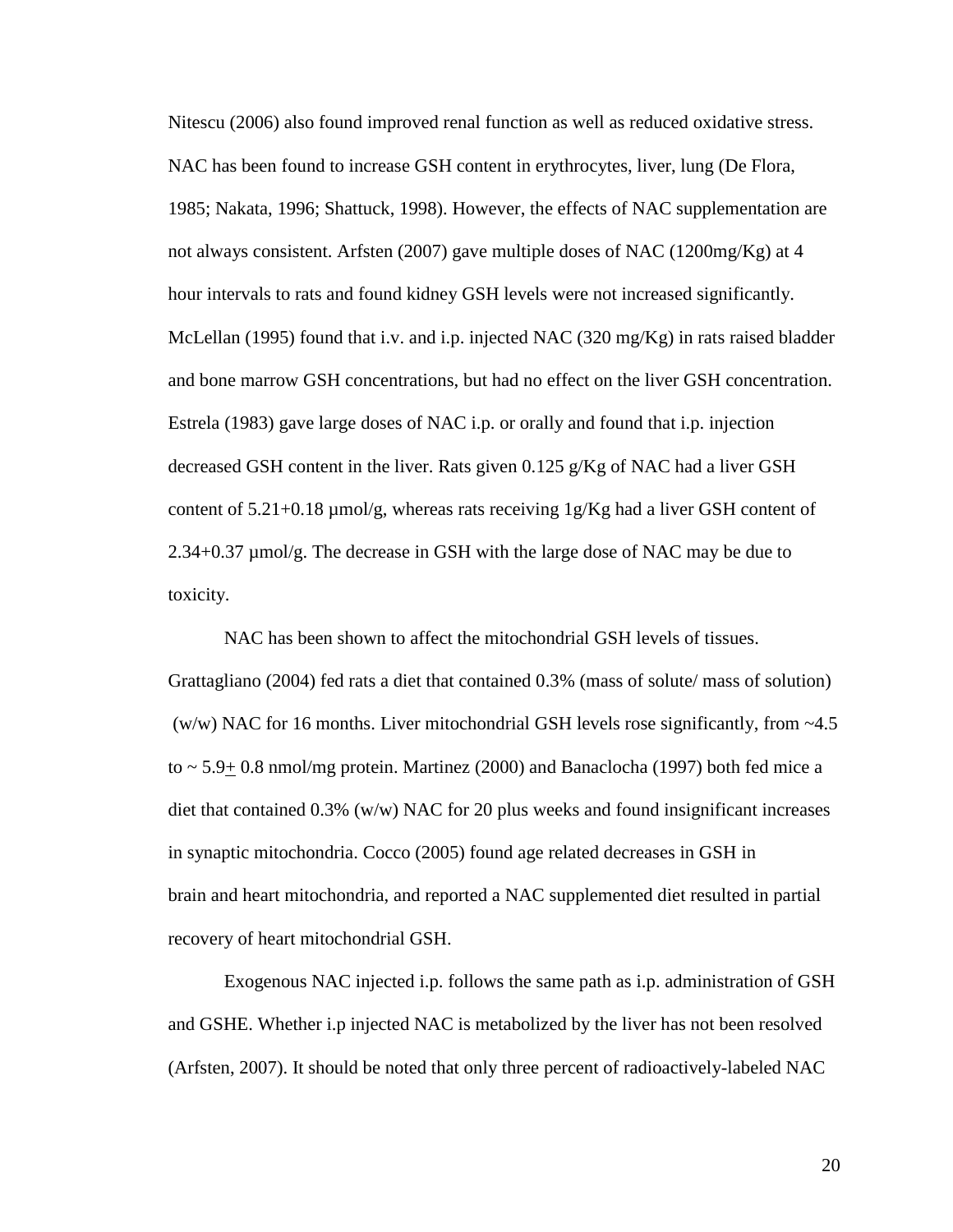is excreted in the feces following oral administration, indicating an almost complete absorption of NAC and its metabolites (Kelly, 1998). NAC may form disulfides of N,N' diacetylcysteine (NAC-NAC), or react with other low molecular weight thiols, such as cysteine and glutathione, to form mixed disulfides in the plasma following injection (Issels, 1989; Johansson, 1987; Meier, 1995). The exact mechanism for NAC or its disulfides entry into cells is not completely understood. NAC has a five carbon backbone and a net negative charge, and has been shown to be a substrate for the organic anion transporter 1 (OAT1) in the kidney, as well as the anion exchanger 1 (AE1) transporter in erythrocytes (Koh, 2002; Raftos, 2007). The AE1 transporter is also found in  $\alpha$ intercalated cells in the distal nephron of the kidney, where it transports bicarbonate in exchange for chloride across the basolateral membrane. Whether NAC is a substrate of AE1 transporter in the kidney is unknown (Walsh, 2008; Pang, 2008). NAC may also diffuse across the cell membrane (Aoyama, 2006; Holdiness, 1991; Moldéus, 1986), and has been shown to be taken up by cultured hepatocytes (Banks, 1994). After entering the cell, NAC may persist for an extended period of time (Arfsten, 2007; Borgström, 1986; McLennan, 1995). McLennan (1995) gave an i.v. injection of radioactive NAC (320mg/Kg) in mice and found NAC was localized to kidney, liver, and GI tract 45 min after injection and present up to five hours later. Twenty-four hours after injection, the renal cortex and facial glands were still highly radioactive (McLennan, 1995). Arfsten (2007) performed a similar study with a higher dose of radioactive NAC (600mmg/Kg) in the rat, and also found 51% of the total radioactivity being present 24 hours later.

Once NAC is inside kidney cells, it is converted to cysteine by acylases (McLennan, 1995; Yamauchi, 2001). Acylases, primarily acylase I (N-acyl-L-amino acid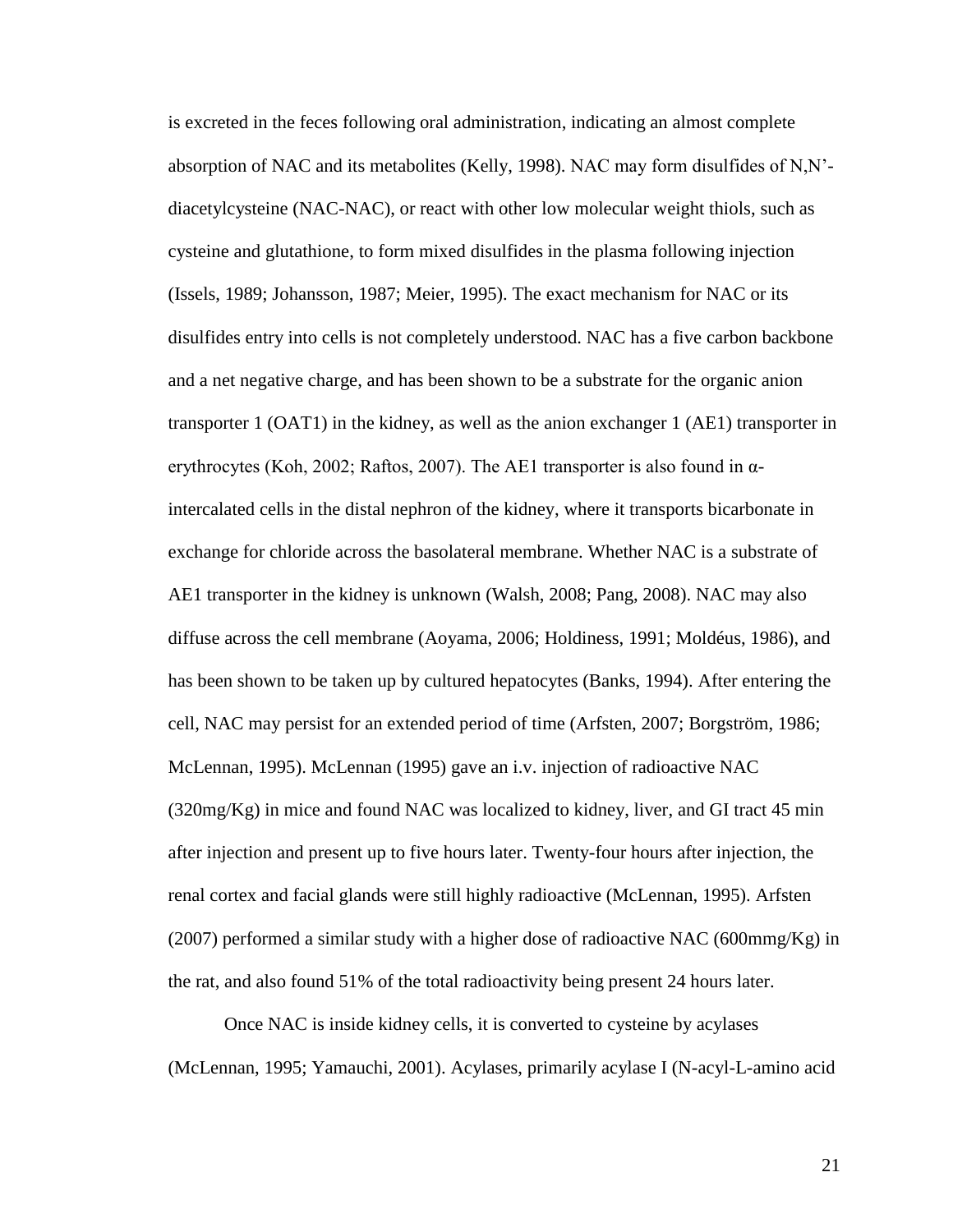amidohydrolase), are cytosolic enzymes that catalyze the deacetylation of *N*-acyl-L-amino acids, such as NAC (Newman, 2007; Uttamsingh, 2000; Yamauchi, 2002). Deacetylation of NAC to cysteine has been shown to occur in rat, mouse, and human tissues, with deacetylase activity highest in the kidney (De Vries, 1993; Sjödin, 1989; Yamauchi, 2002). Yamauchi (2002) localized acylase I to the renal proximal straight and convoluted tubules in primates, and Uttamsingh (2000) found acylase I in the glomeruli, proximal and distal convoluted tubules in rats. The cysteine from deacetylation can then be used for GSH synthesis by the cell (Banks, 1994; Bonanomi, 1980; Issels, 1989; Johansson, 1987; Meier, 1995; Sen, 1998).

In conclusion, few of the previous studies have investigated the effects of long term dietary supplementation on mitochondrial GSH levels in the rat kidney. The present study was undertaken to quantitate the changes in mitochondrial and cytosolic GSH levels in rat kidney cortex and medulla following exogenous supplementation with GSH, GSHE and NAC for four weeks.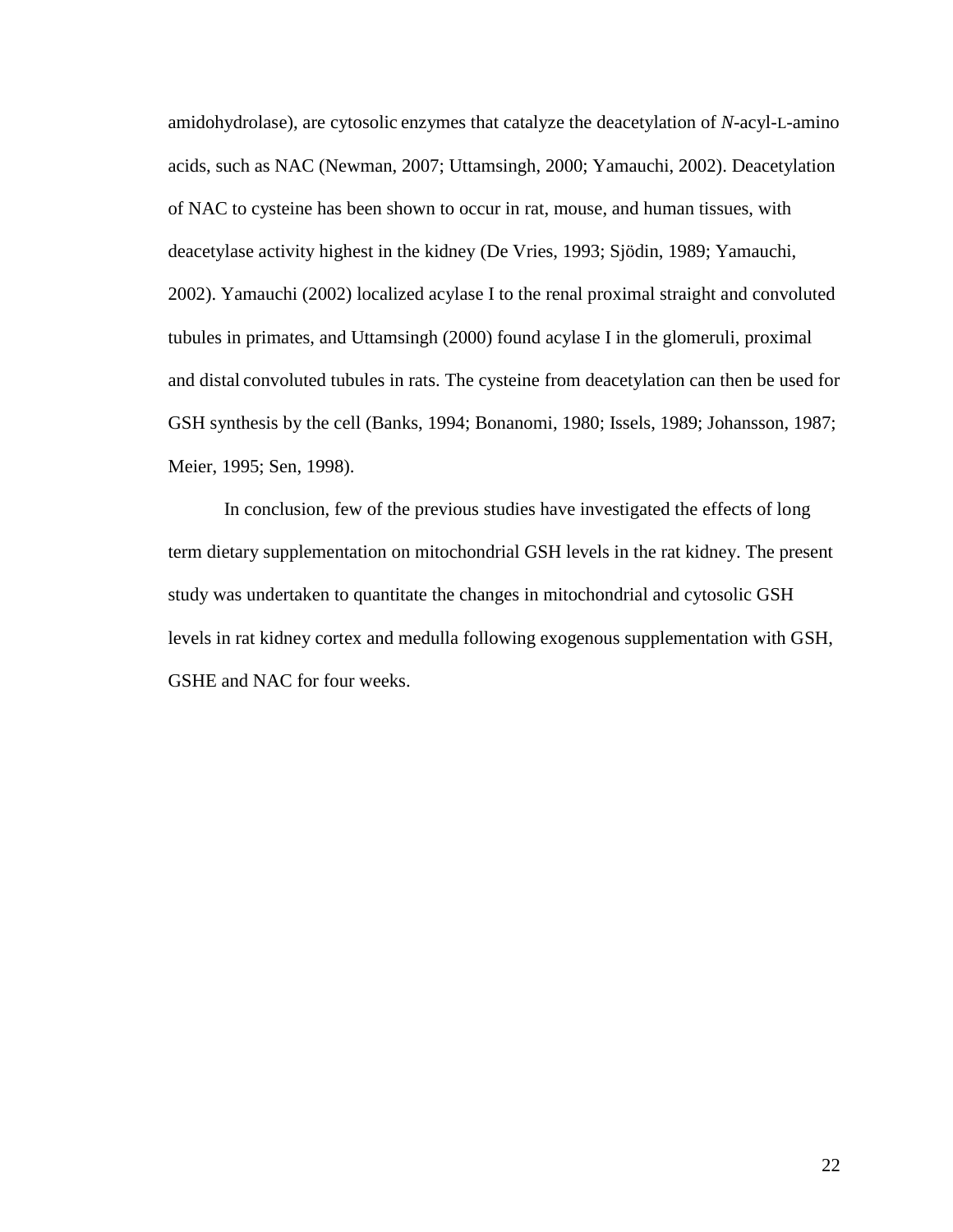#### **Materials and Methods**

#### **Experimental Design**

There were four groups with 7-9 rats in each group. Animals in the GSH-S Experimental group ( $n = 7$ ) were given GSH (250 mg or 0.81mmol/Kg body weight) for one month by daily i.p. injection. Animals in the NAC-S Experimental group (n=8) were given NAC (200 mg or 1.22mmol/Kg body weight) for one month by daily i.p. injection. Animals in the GSHE-S Experimental group (n=8) were given glutathione monoethyl ester GSHE (12 mg or 0.03mmol/Kg body weight) for one month by daily i.p. injection. The Control group  $(n = 6)$  was given sterile isotonic saline for one month by i.p. injection. The overall health and body weights of the rats were monitored during the study. The weight change of the rats were compared to a group of similar aged rats  $(n = 3)$  that received no treatment. At the end of one month, the kidneys were harvested from the rats. The levels of GSH, GSSG, total glutathione (i.e.,  $GSH + 2$  GSSG), and the glutathione redox ratio (i.e., GSH/GSSG) were determined in the mitochondria and cytosol from cortex and medulla. Statistical differences among the groups were assessed.

### **Experimental Methodology**

**Animals:** Female Lewis rats, approximately eight to twelve months of age and weighing between 185-351g, were used in the study. The rats were bred in the Penthouse of Cooper Science Building in the Department of Physiology and Health Science. The rats were kept under controlled conditions (21-25°C) with a 12-hour light-dark cycle. The rats also had free access to food (i.e., 2018 Harlen Teklan Global 18% Protein Rodent Diet (see Appendix A) and water during the study. All procedures were approved by the Animal Care and Use Committee of Ball State University.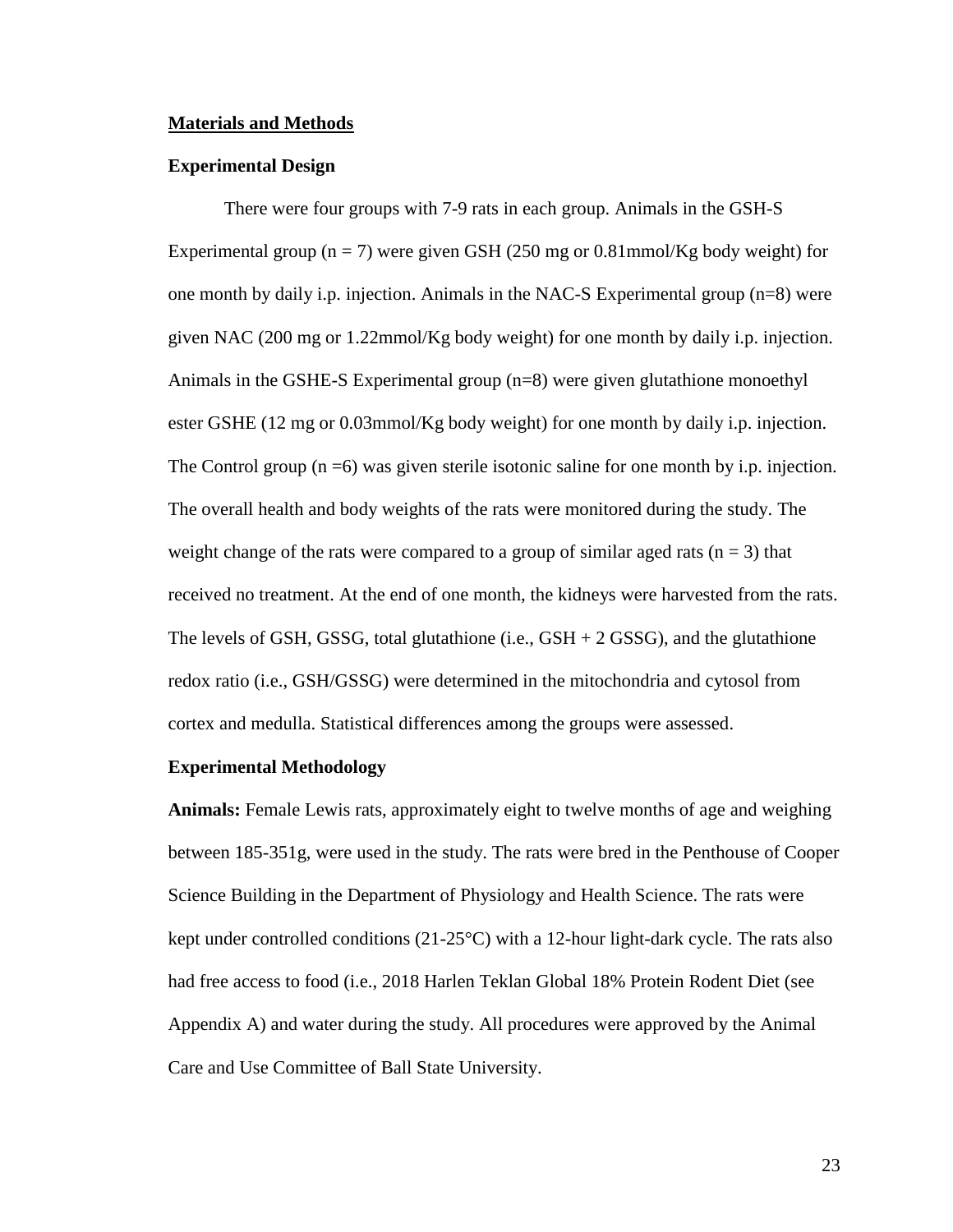**Preparation of the supplements for Injections:** Reagent grade NAC, GSH, and GSHE were purchased from Sigma Biochemical (St. Louis, MO). For the GSH-S group, 2.94g of GSH was dissolved in 28ml of isotonic saline and titrated with saturated NaOH to a pH of 7.4. The solution was subsequently diluted to 30ml for a final concentration of 98 mg/ml or 0.81mM and filtered through a 0.22µm millipore sterile syringe filter. For the GSHE-S group, 100mg of GSHE was dissolved in 21.5ml of isotonic saline and titrated with saturated NaOH to a pH of 7.4. The final solution (4.65 mg/ml or 0.03mM) was filtered through a 0.22µm sterile millipore filter. For the NAC-S group, 2.1 grams of NAC was dissolved in 25ml of isotonic saline which and titrated with saturated NaOH to a pH of 7.4. The solution was subsequently diluted to 28ml for a final concentration of 75 mg/ml or 1.22mM and filtered through a 0.22µm sterile millipore filter. The Control group was given approximately 0.7 ml of pH adjusted isotonic saline that was also filtered through a 0.22µm sterile millipore filter. Care was taken to inject the rats on the right side of the peritoneal cavity as injection into the cecum can occur when rats are injected on the left side of the peritoneal cavity (Arioli, 1970; Coria-Avila, 2007; Miner, 1969; Steward, 1968).

**Harvesting of Kidney Tissue:** At the end of the injection period, the rats were anesthetized with Inactin (100mg/Kg of body weight). A midline abdominal incision was used to expose the left and right kidneys. The intestines were moved aside to expose the abdominal aorta and vena cava. A tie was placed just superior to the bifurcation of the left and right femoral arteries. A second tie was placed just above the first suture. The suture above the femoral arteries was tied off and the abdominal aorta was clamped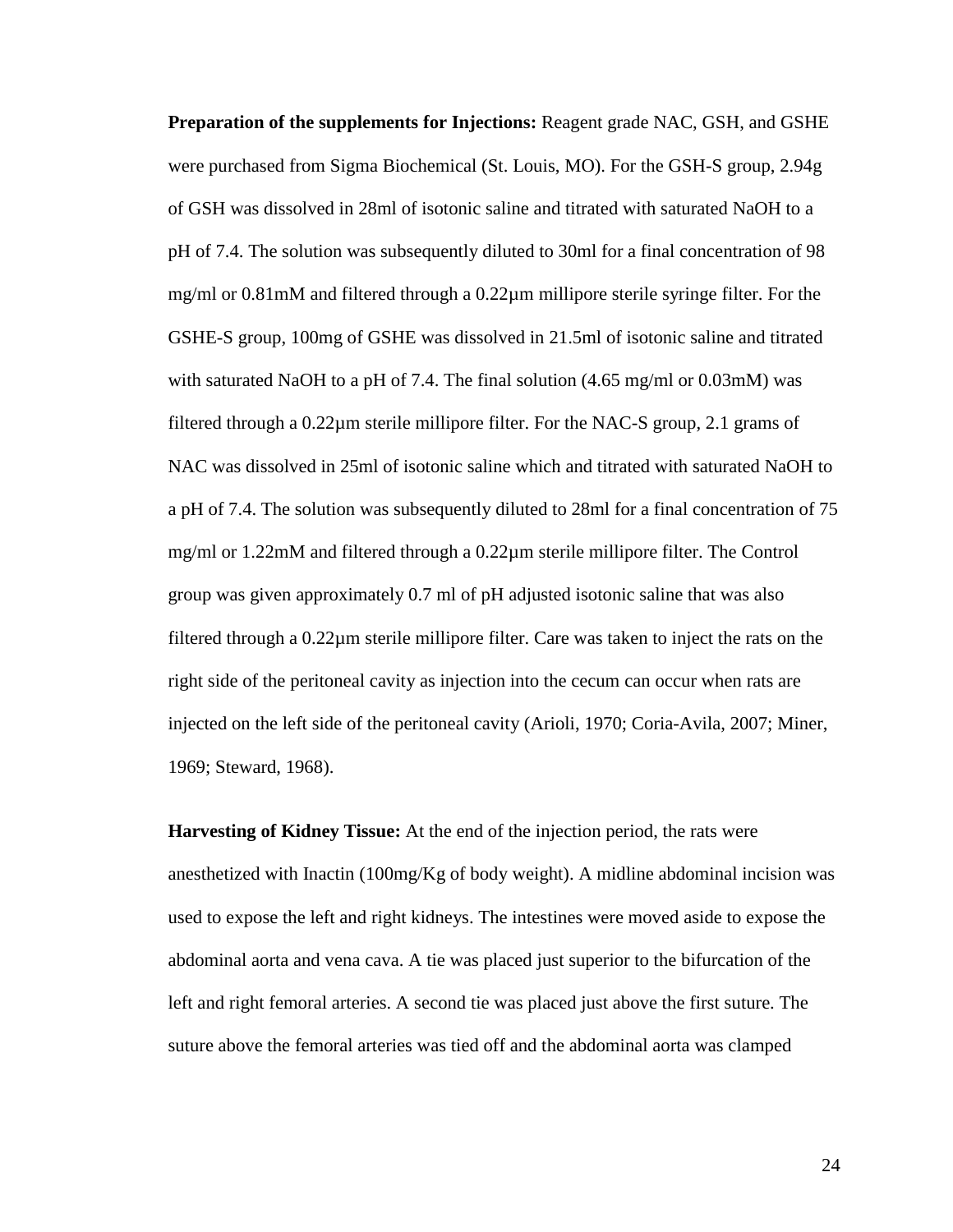above the second tie. An incision was made in the abdominal aorta and a cannula filled with isotonic saline was inserted and threaded up to the level of the clamp. The cannula was tied in place and the clamp removed. The kidneys were flushed with approximately 30ml of cold isotonic saline. The kidneys were harvested, decapsulated and separated into cortical and medullary sections. The kidney sections were weighed and homogenized in 5% metaphosphoric acid (MPA) in isotonic saline. The sections were further separated into cytosolic and mitochondrial fractions by differential centrifugation. The samples were centrifuged for 10 minutes at 5° at 2400 rpm (650x g) to remove crude cellular debris. The supernatant was removed and further centrifuged at 5° for 15 minutes at 11,500 rpm (12,000x g) to separate the mitochondria from the cytosolic fractions (Paller, 1984). The supernatant (cytosol) was transferred to a newly tared tube and weighed. The mitochondrial pellet was also weighed and dissolved in 0.4ml of 5% MPA dissolved in distilled water.

**Determination of Glutathione:** The GSH and total glutathione levels (GSH + 2 GSSG) levels in the mitochondrial and cytosolic fractions were determined by a colorimetric assay purchased from Calbiochem (San Diego, CA). Turbidity was removed by filtering the supernates through a 0.22µm millipore filter prior to the assay. Dilutions of 1:36 for cytosol and 1:4.8 for mitochondria were made with 200mM potassium phosphate buffer. A BioTek Instruments µQuant Microplate Spectrophotometer was used to read the absorbance of six standards (i.e. 0, 11, 22, 44, 66, 88, and 108µmol/L) as well as each sample. Buffer (200mM potassium phosphate) was added to each sample to reach a final volume of 720  $\mu$ l. Twenty microliter of the R1 proprietary solution was added to each of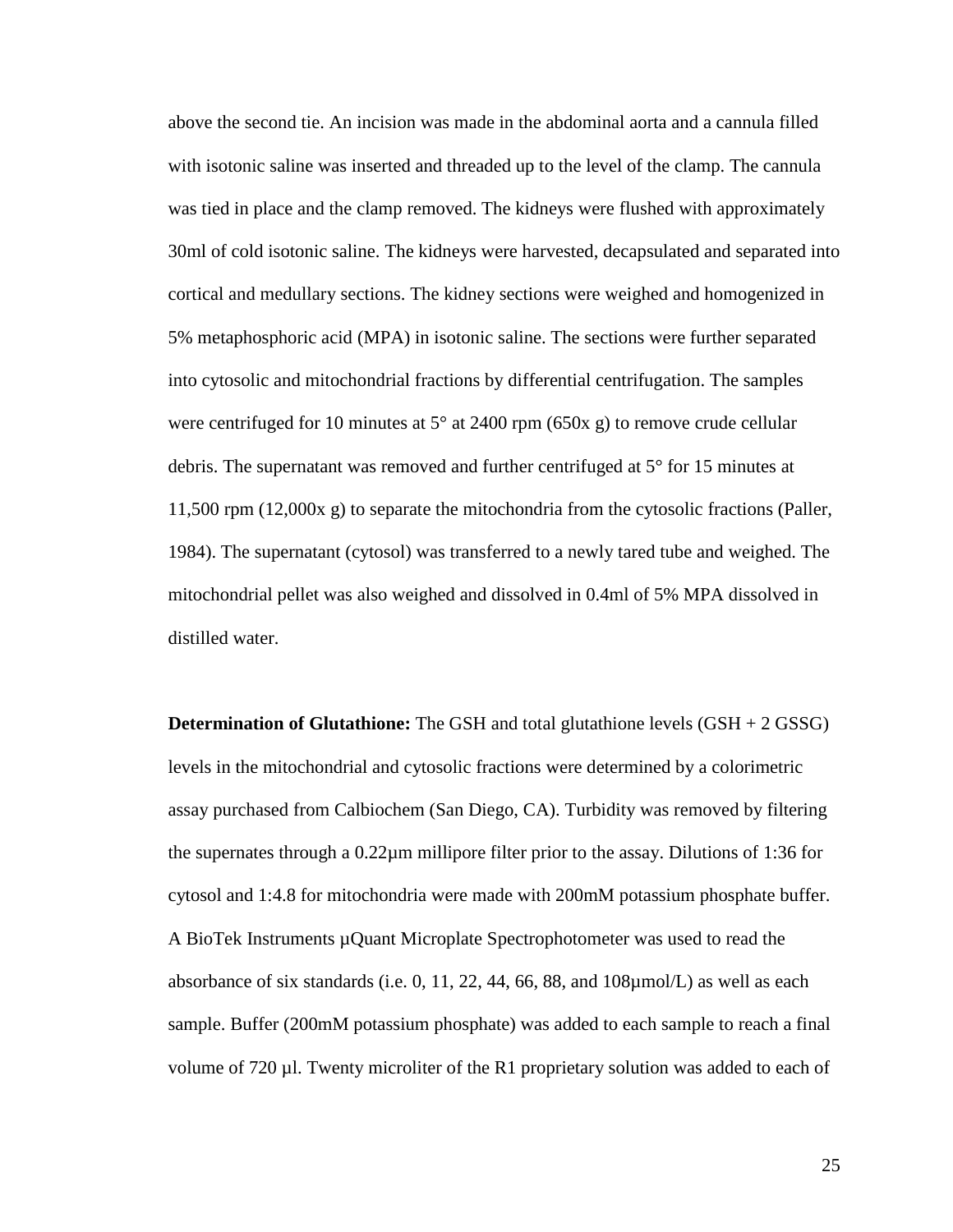the samples and the samples were mixed. The samples were incubated at 25° for ten minutes in the dark before measuring absorbance at a wavelength of 356 nm to determine the GSH concentration. Twenty microliters of 30% NaOH was then added to each sample, to convert GSSG to GSH. The samples were once again incubated for ten minutes in the dark at 25°C. The absorbance was then measured at 400 nm to determine the total glutathione concentration. The optical densities of the samples were plotted against the standards to determine concentrations. The GSSG concentrations were calculated from the difference between the absorbance readings at 400nm (i.e., total glutathione) and 356nm (i.e., GSH) and dividing the result by two. Concentrations of GSH, GSSG and total glutathione were expressed as umol or nmol per gram of kidney wet weight (see sample calculation in Appendix B).

**Statistical Analysis of Data:** ANOVA followed by the Fishers protected post hoc test was used to compare differences among the groups (Bluman, 2007). All data are expressed as  $X_{\pm}$  SEM and a p <0.05 was used to indicate statistical significance.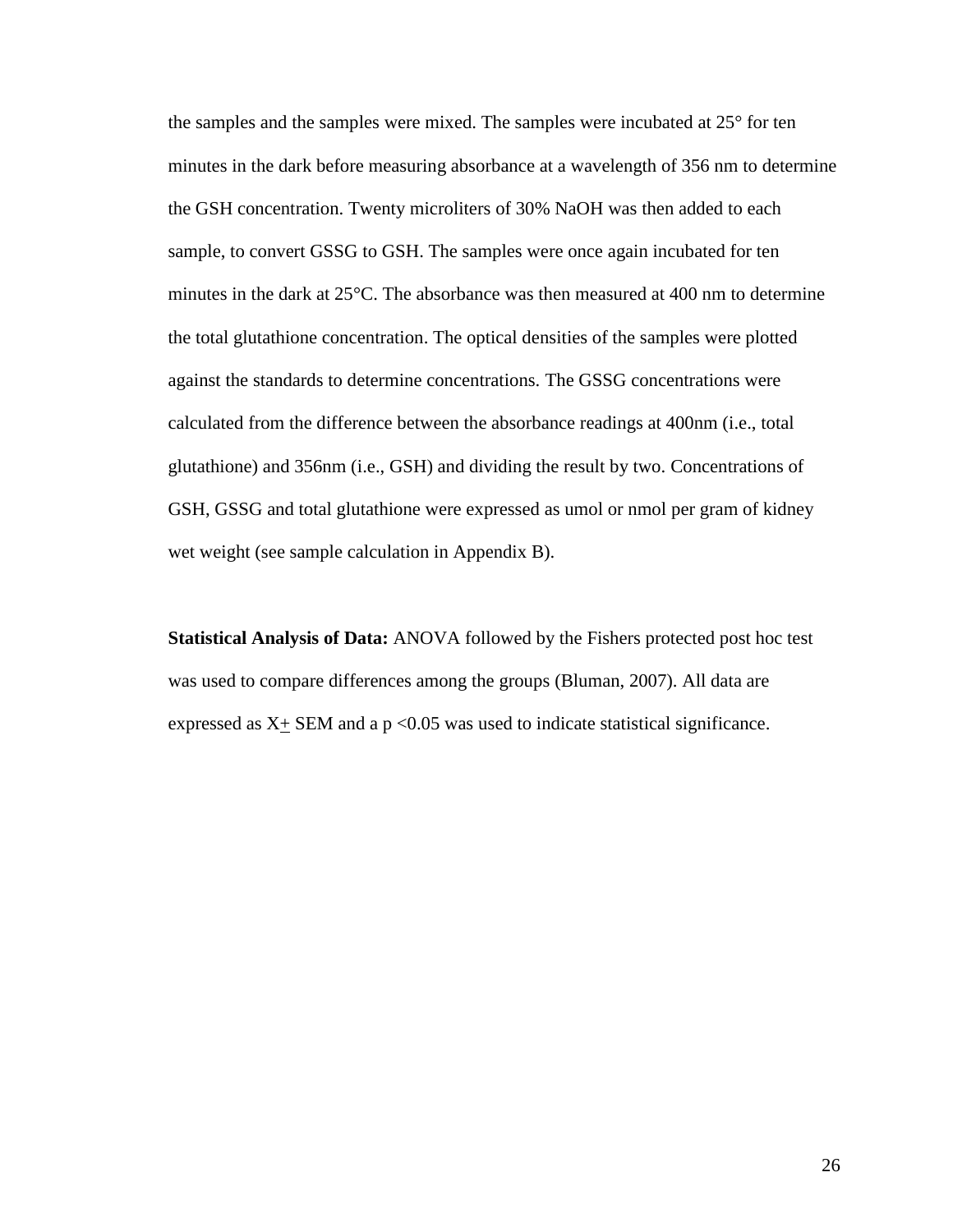### **Results**

# **Effect of GSH, NAC and GSHE Supplementation on the body weights of Rats (see Figure 7)**

All rats receiving injections underwent a small change (~5%) in body weight when compared to rats receiving no treatment. The weight loss in the rats receiving GSH-S, GSHE-S, or NAC-S was not different from the Control rats receiving only saline.

# **Effect of Supplementation on Mitochondrial Glutathione Levels (see Figures 8 and 9 and Table 1)**

All three supplements significantly increased mitochondrial GSH levels in both the cortex and medulla. The increases in cortical mitochondria were ~72% for GSH-S, ~122% for GSHE-S, and ~168% for NAC. The increases in medullary mitochondria were  $\sim$ 48% for GSH-S,  $\sim$ 73% for GSHE-S, and  $\sim$ 177% for NAC. Total glutathione levels in the mitochondria were also increased within cortical and medullary mitochondria with NAC-S ( $\sim$ 175% and  $\sim$ 142%, respectively) and GSHE-S ( $\sim$ 100% and  $\sim$ 52%, respectively). However, GSH-S caused a significant increase in total glutathione levels only in cortical mitochondria (~58%). Although GSSG levels exhibited a tendency to increase with supplementation, the increases were not significant. There was no significant change in the redox ratio with supplementation.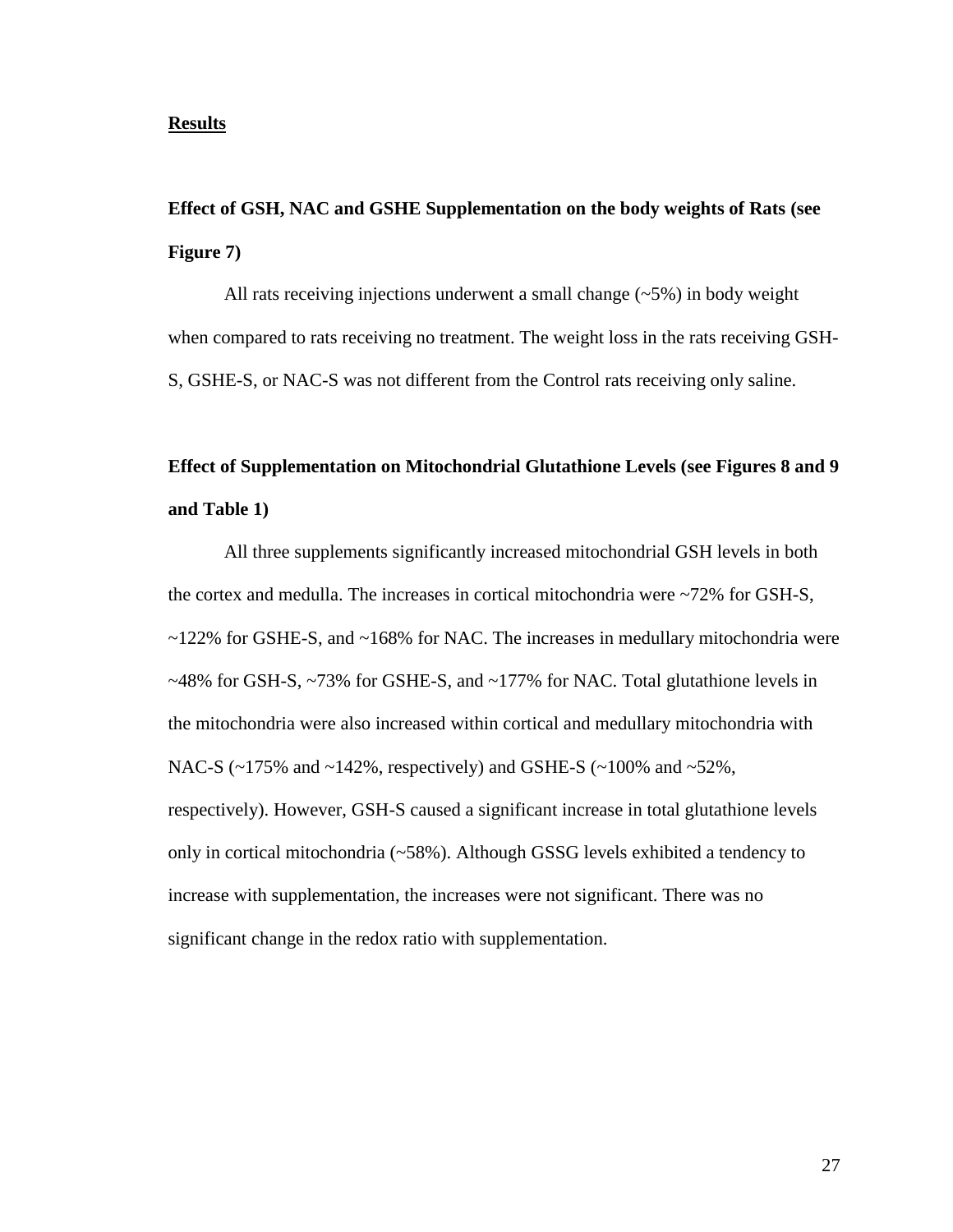Figure 7 – Weight Change in Rats

Rats (n=3) in the No Treatment group received no injections of sterile isotonic saline. Their weight was monitored for one month. The percent change was the difference in weight from the beginning of the treatment until the end of treatment divided by the weight at the beginning of treatment.

a- Significantly different from the No Treatment group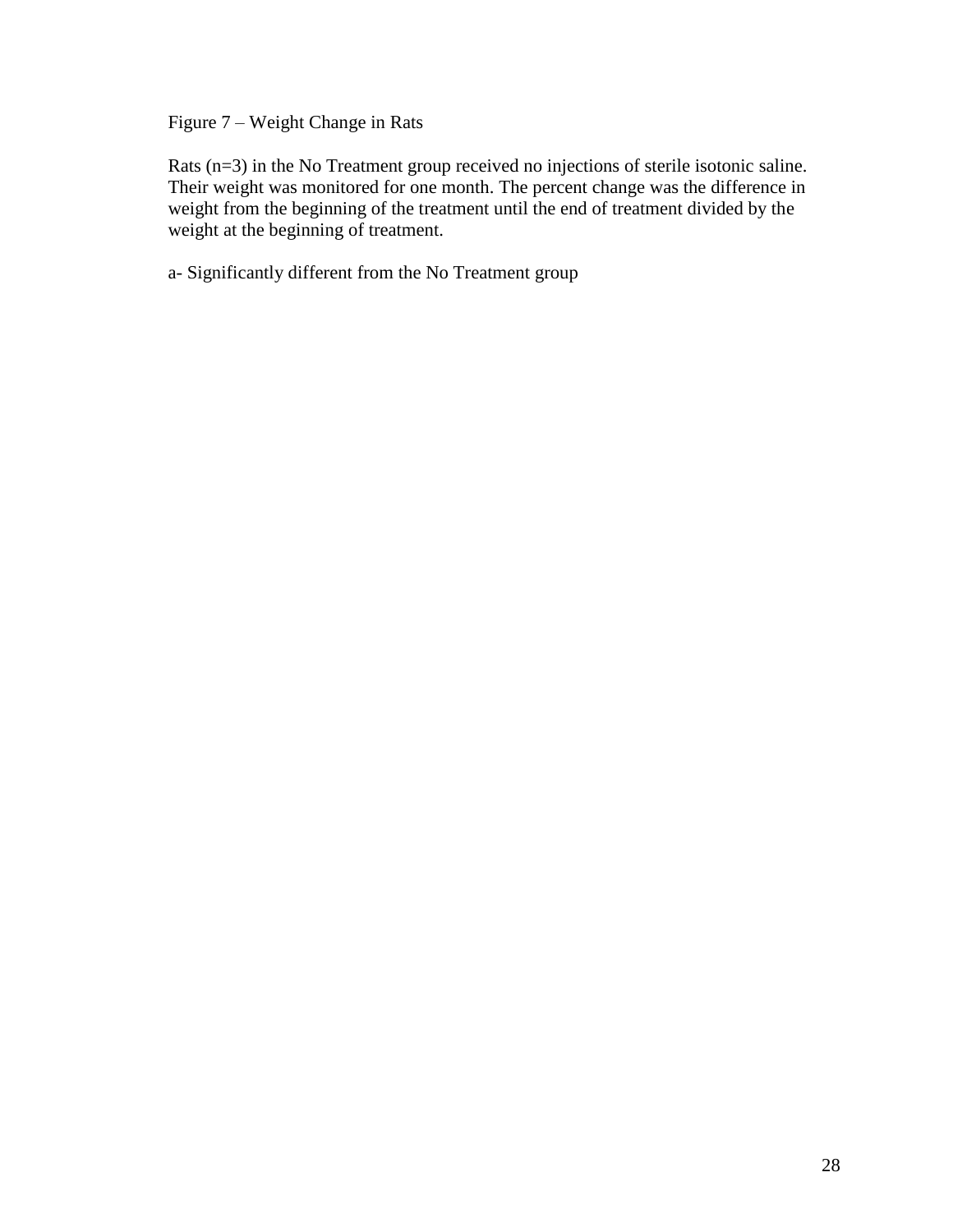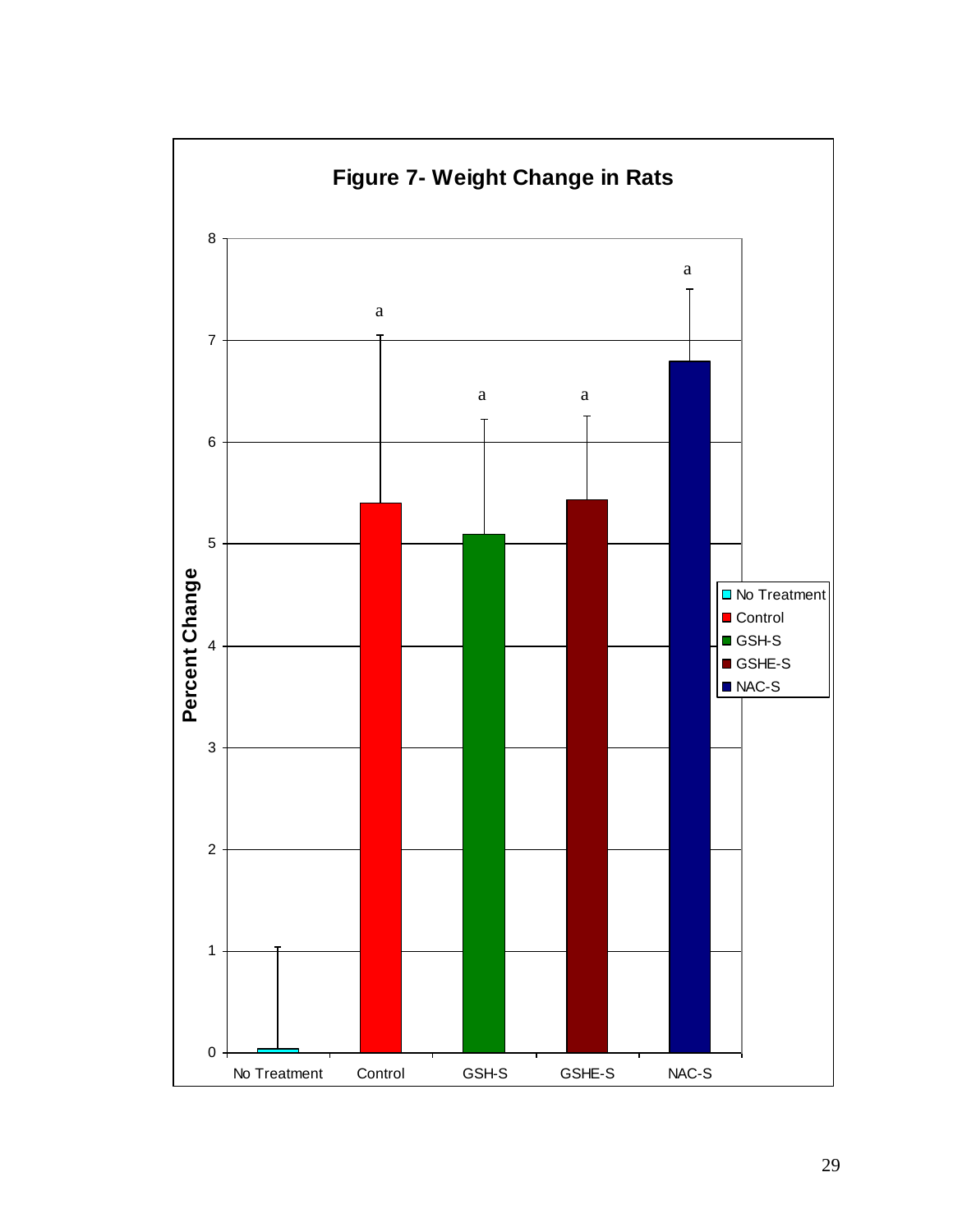Figure 8 – Mitochondrial Glutathione Levels in the Kidney Cortex

- a- Significantly different from Control  $(n = 6)$
- b- Significantly different from NAC-S  $(n = 7)$
- c- Significantly different from GSHE-S  $(n = 8)$
- d- Significantly different from GSH-S  $(n = 7)$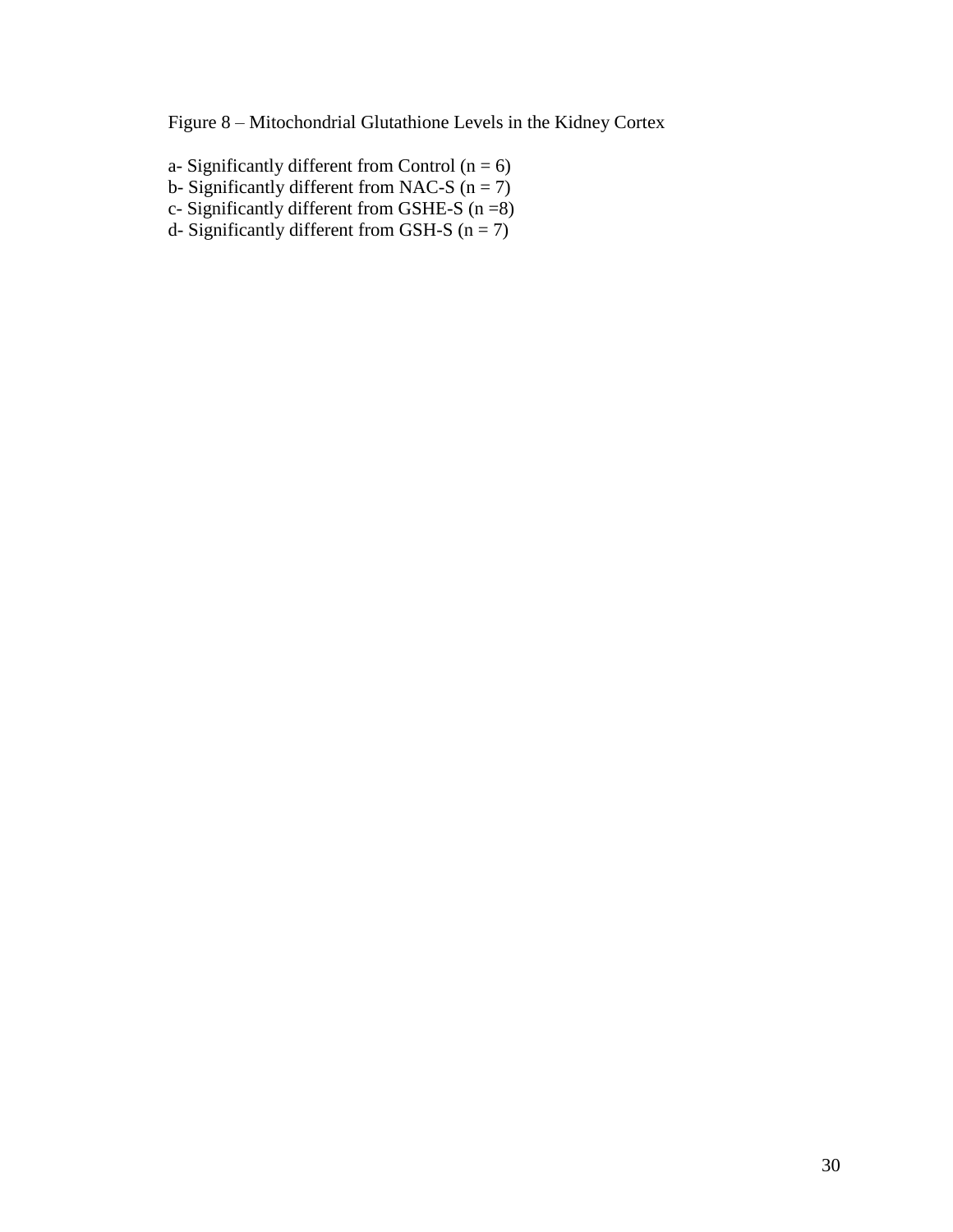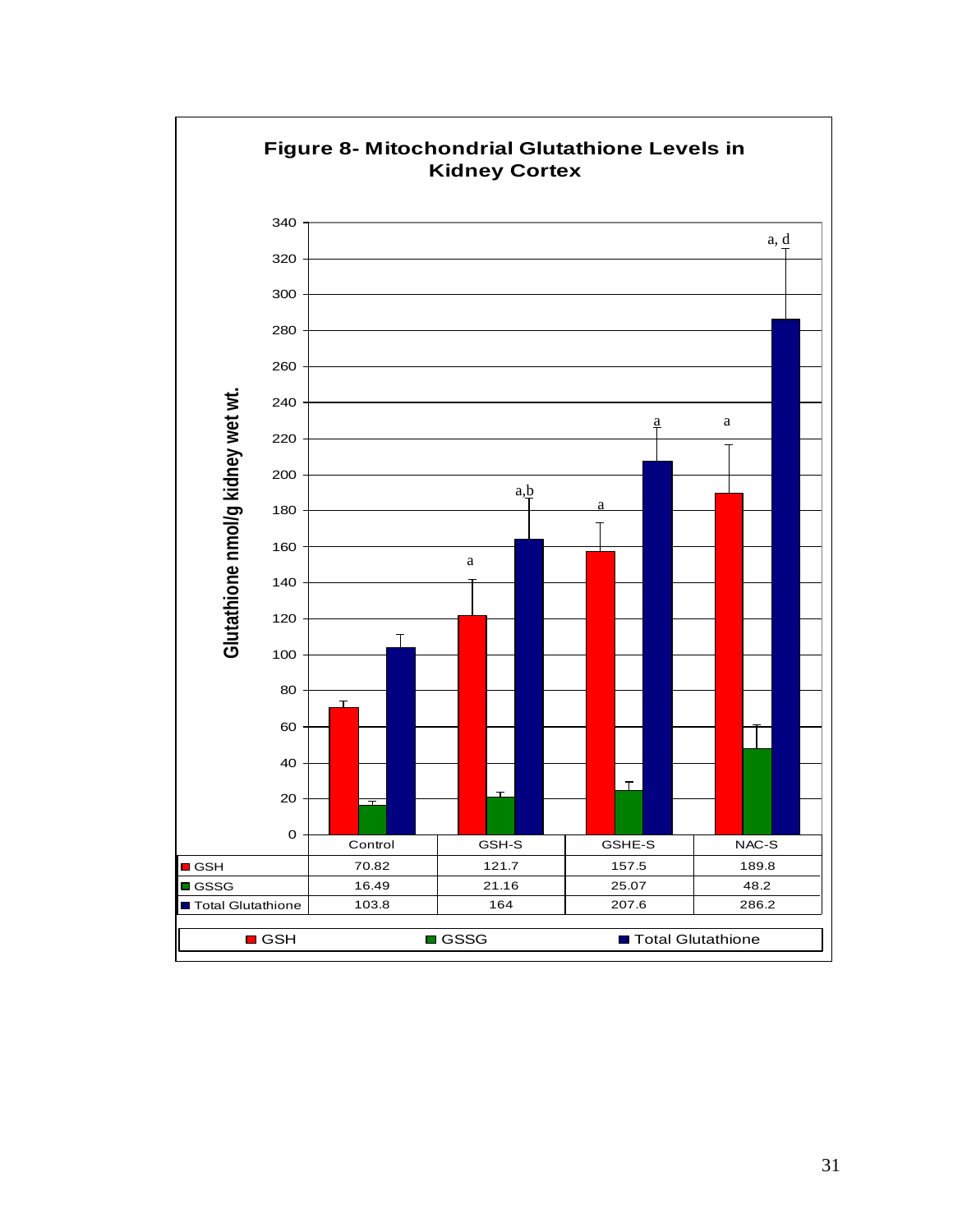Figure 9 – Mitochondrial Glutathione Levels in Kidney Medulla

- a- Significantly different from Control  $(n = 6)$
- b- Significantly different from NAC-S  $(n = 8)$
- c- Significantly different from GSHE-S  $(n = 8)$
- d- Significantly different from GSH-S  $(n = 7)$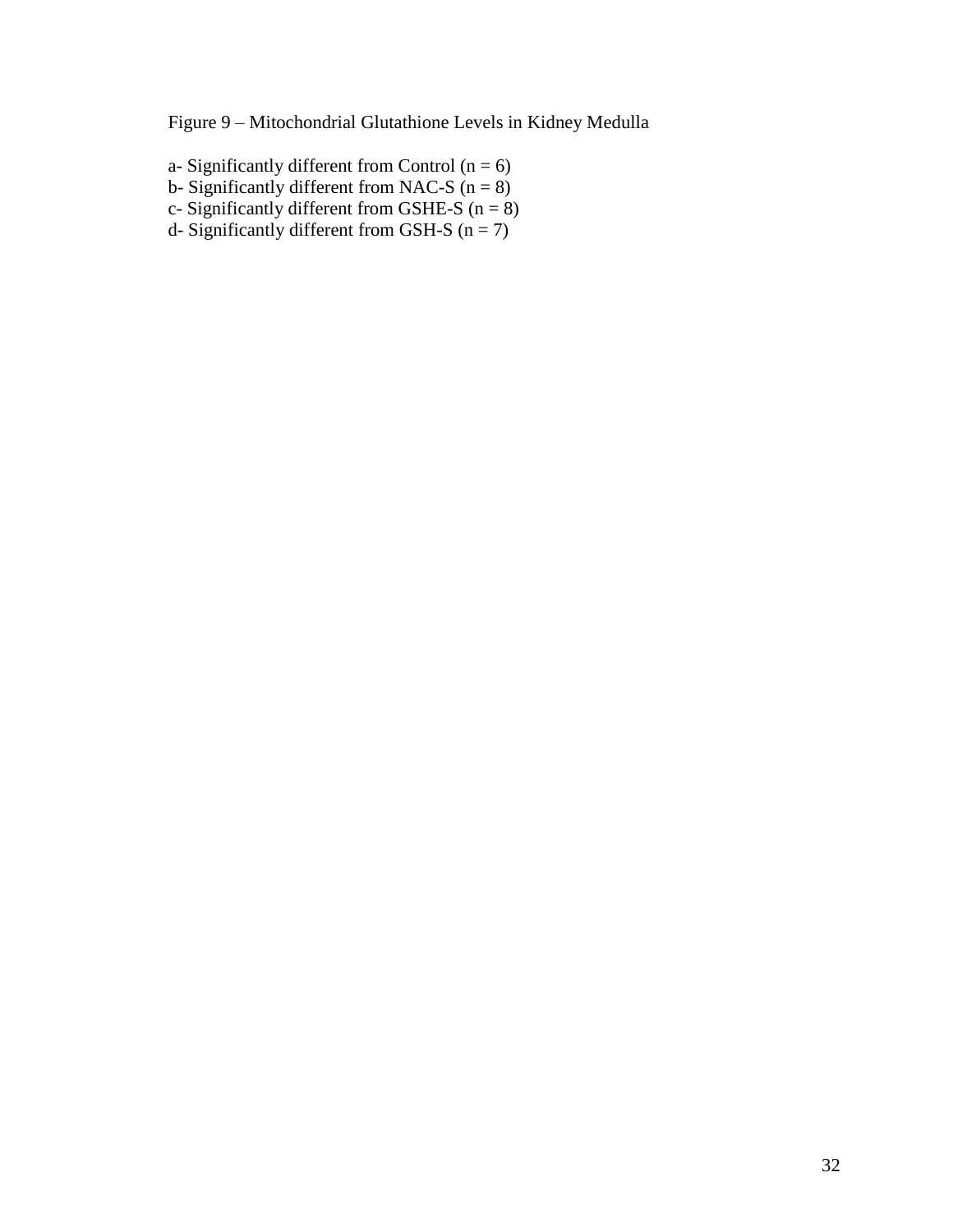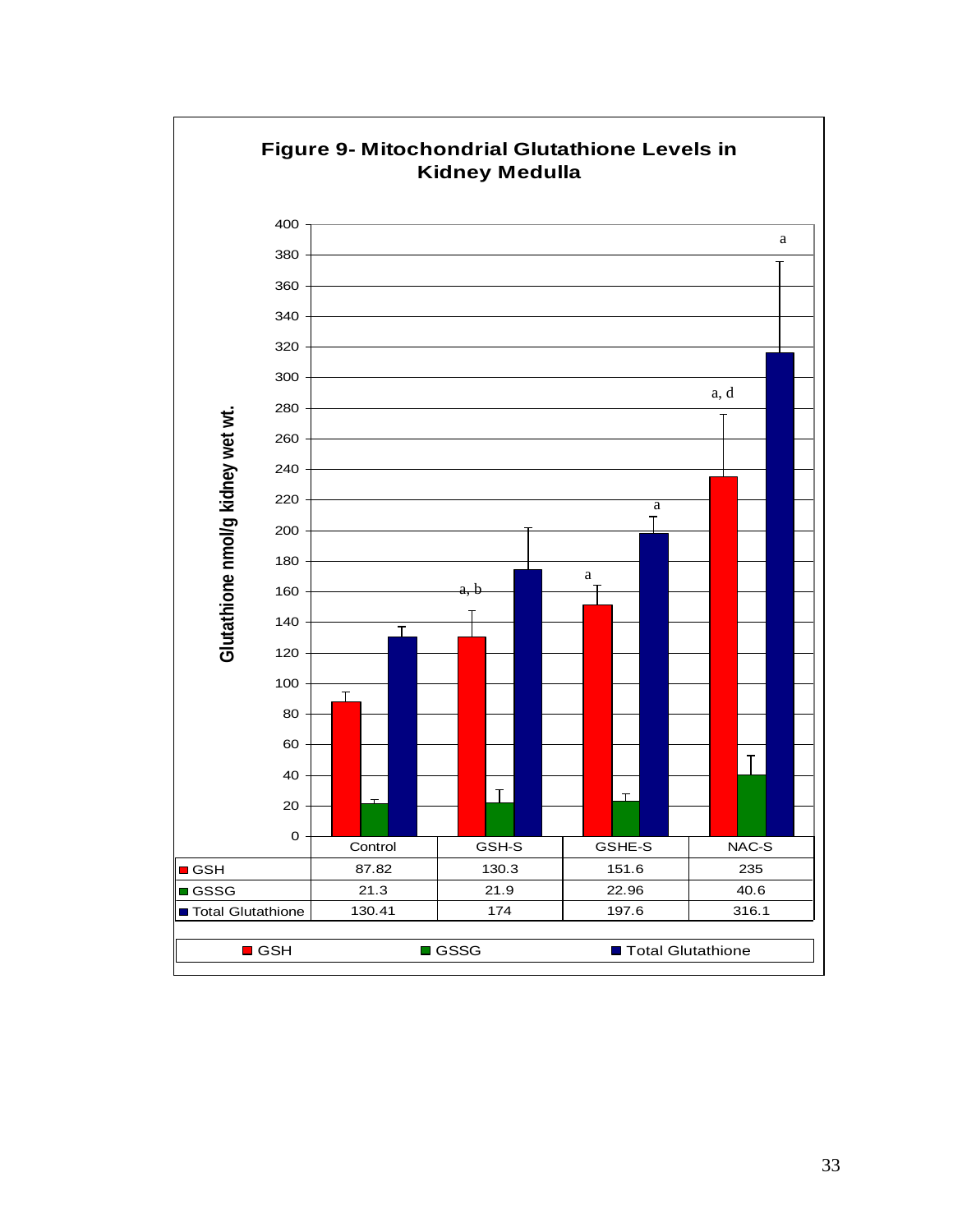|                | <b>Control</b><br>$n=6$ | <b>GSH-S</b><br>$n=8$ | <b>GSHE-S</b><br>$n=8$                | NAC-S<br>$n=7$ |
|----------------|-------------------------|-----------------------|---------------------------------------|----------------|
| <b>Cortex</b>  | $4.73 + 0.68$           | $5.9 + 0.83$          | $7.4 + 1.1$                           | $5.87 + 1.56$  |
| <b>Medulla</b> | $4.5 + 0.61$            |                       | $10.65 + 4.2$   11.34+4.4   12.73+5.4 |                |

**Table 1: Glutathione Redox Ratio (GSH/GSSG) in Kidney Mitochondria**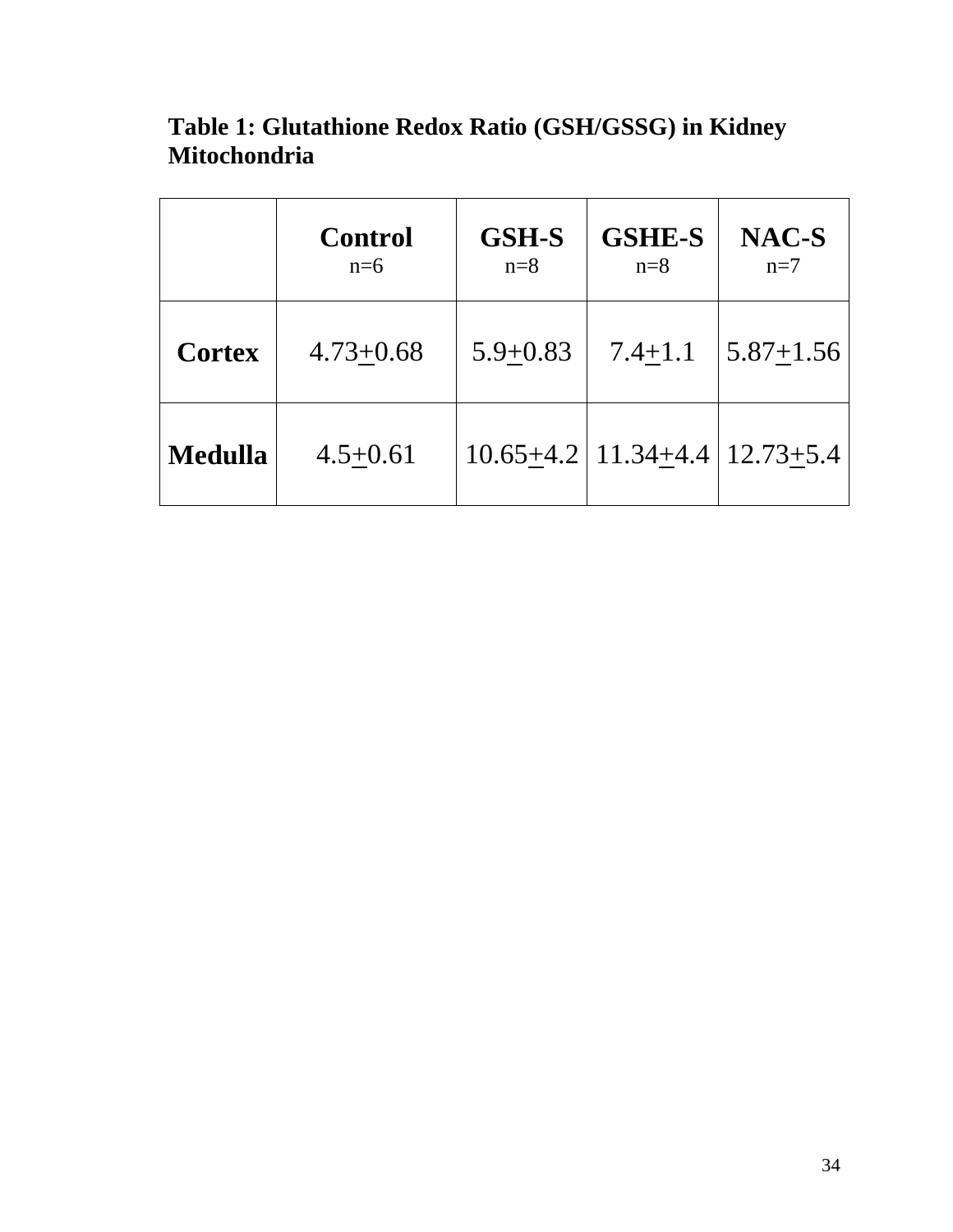# **Effect of Supplementation on Cytosolic Glutathione Levels (see Figures 10 and 11 and Table 2)**

All three supplements significantly increased cytosolic GSH levels in both the cortex and medulla. The increases in cortical cytosol were ~84% for GSH-S, ~18% for GSHE-S, and ~20% for NAC. The increases in medullary cytosol were ~77% for GSH-S, ~30% for GSHE-S, and ~77% for NAC. The increases in cytosolic GSH with GSH-S were two-fold higher than with either GSHE-S or NAC-S in the kidney cortex and medulla. The level of GSSG in the cytosol showed variable changes with supplementation. Total glutathione levels tended to increase with supplementation, but the increases were not always significant. Similar to the mitochondria, the redox ratios in the cytosol were not changed with supplementation.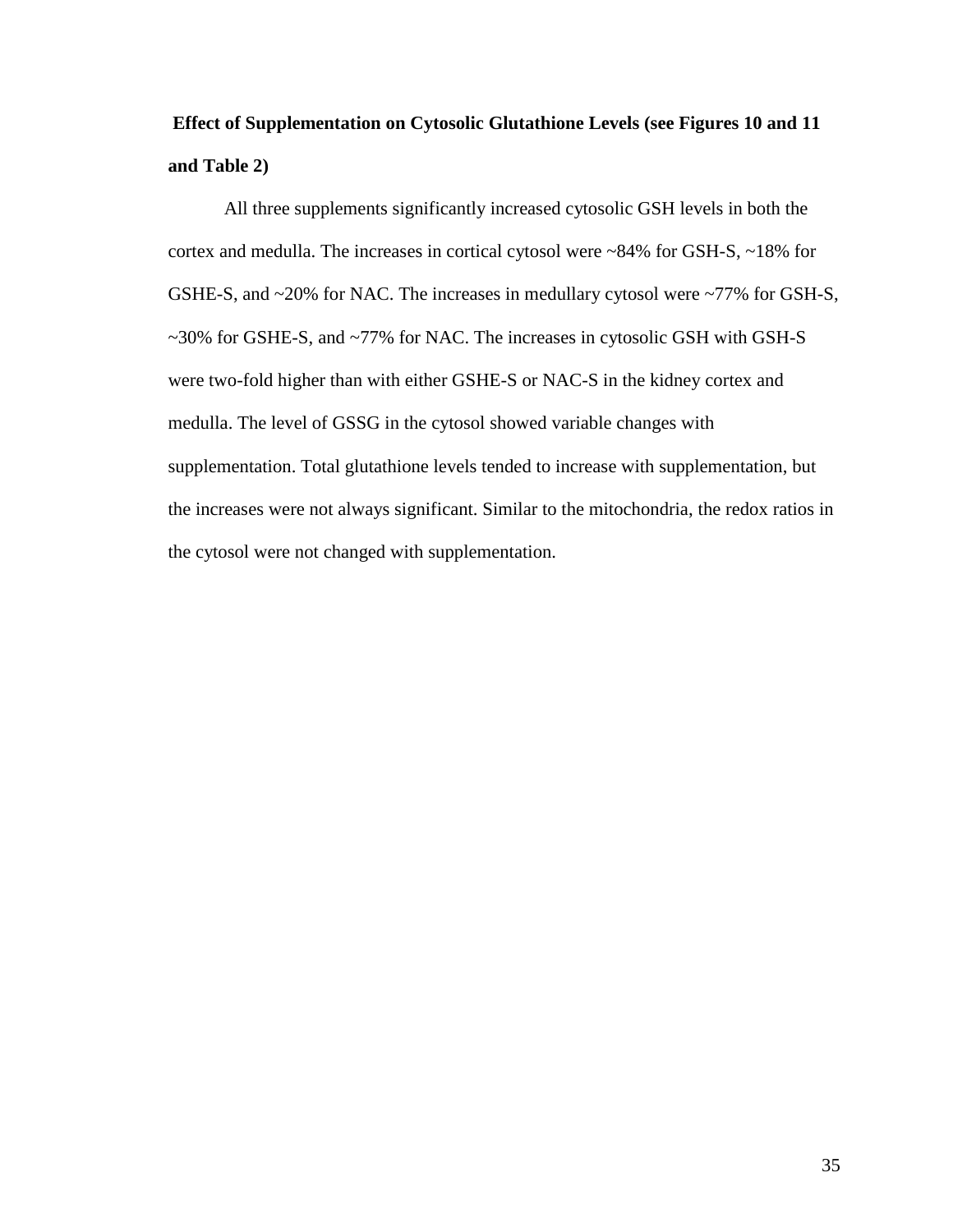Figure 10 – Cytosolic Glutathione Levels in Kidney Cortex

- a- Significantly different from Control  $(n = 6)$
- b- Significantly different from NAC-S  $(n = 8)$
- c- Significantly different from GSHE-S  $(n = 8)$
- d- Significantly different from GSH-S  $(n = 7)$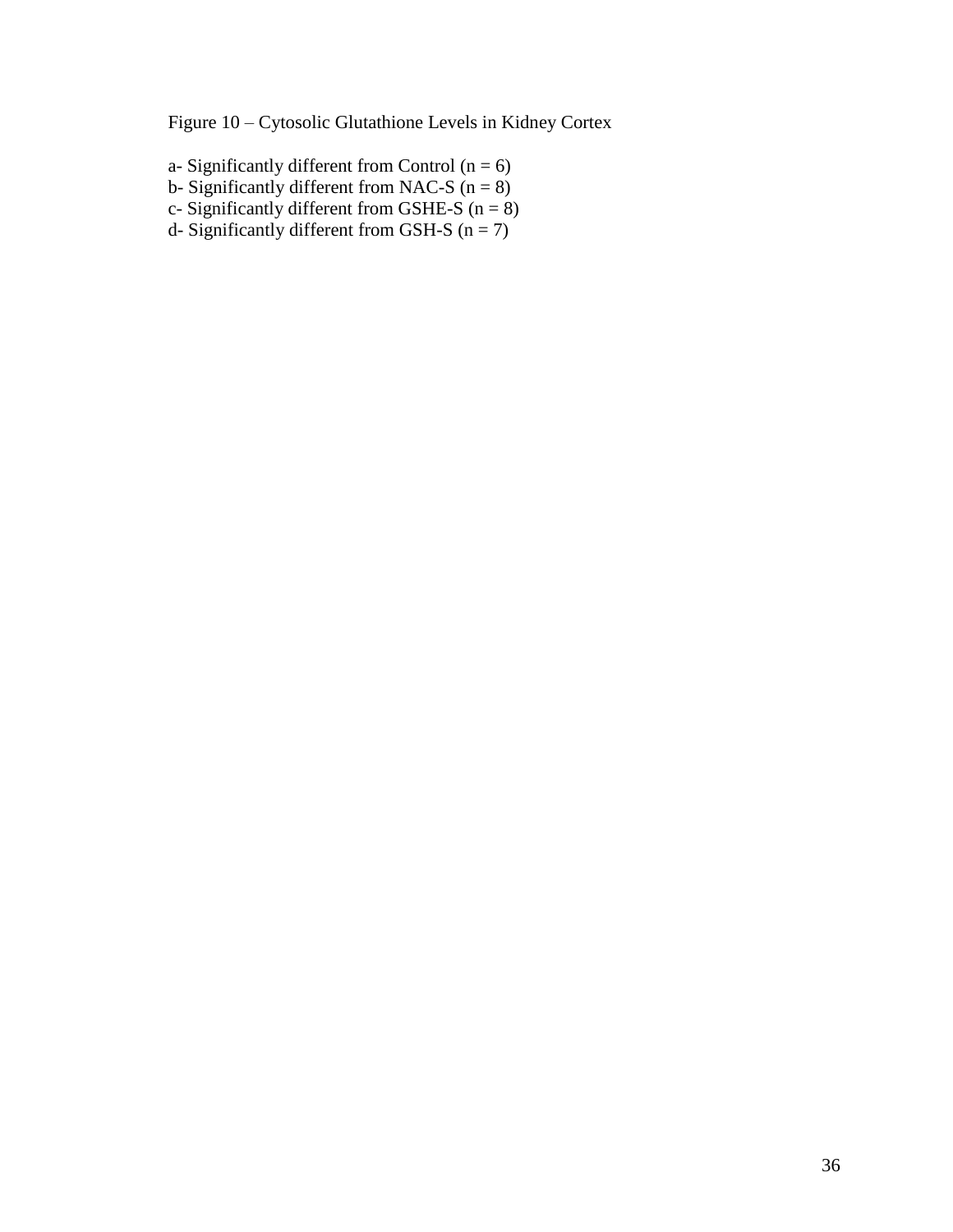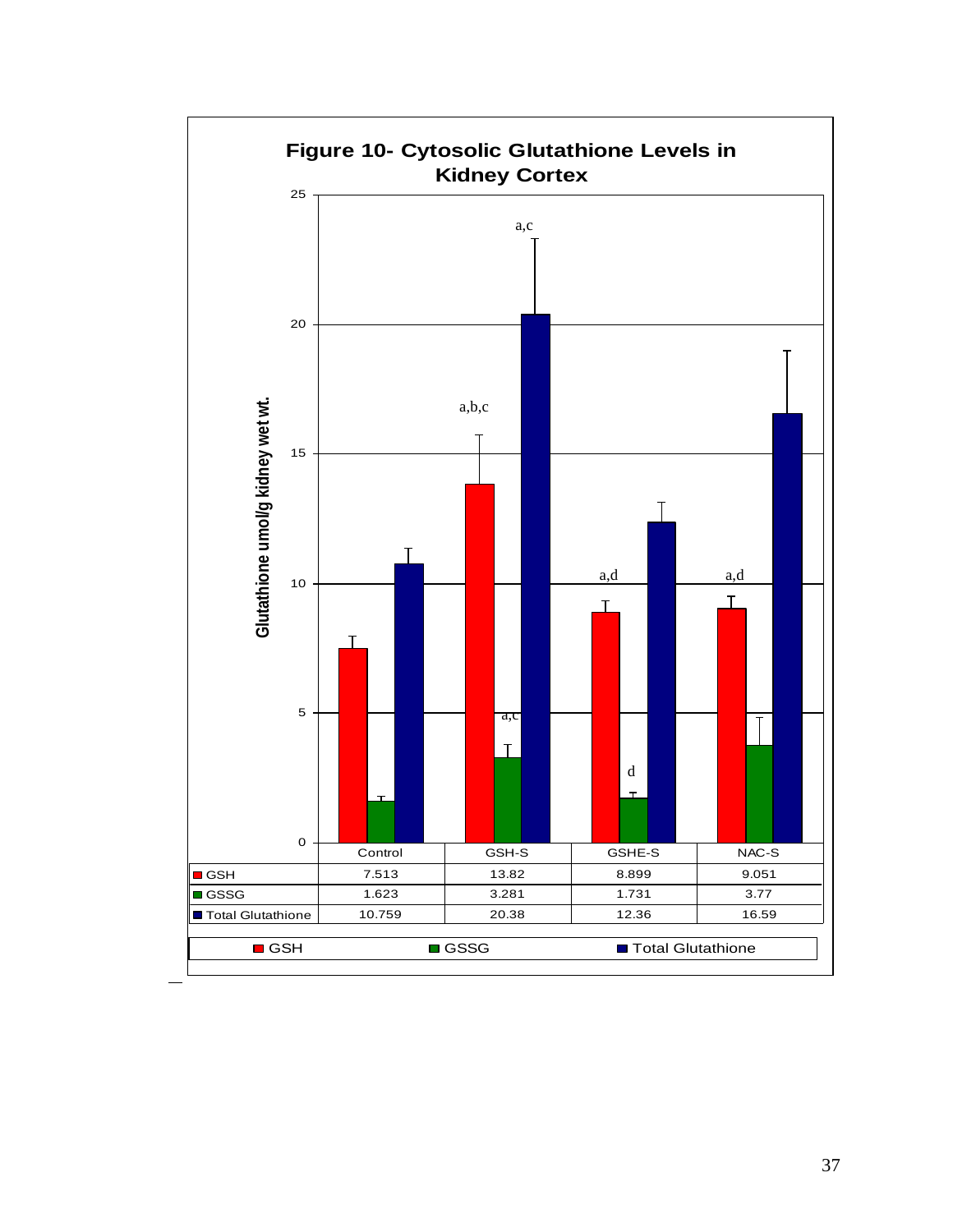Figure 11 – Cytosolic Glutathione Levels in Kidney Medulla

- a- Significantly different from Control  $(n = 6)$
- b- Significantly different from NAC-S  $(n = 8)$
- c- Significantly different from GSHE-S  $(n = 8)$
- d- Significantly different from GSH-S  $(n = 7)$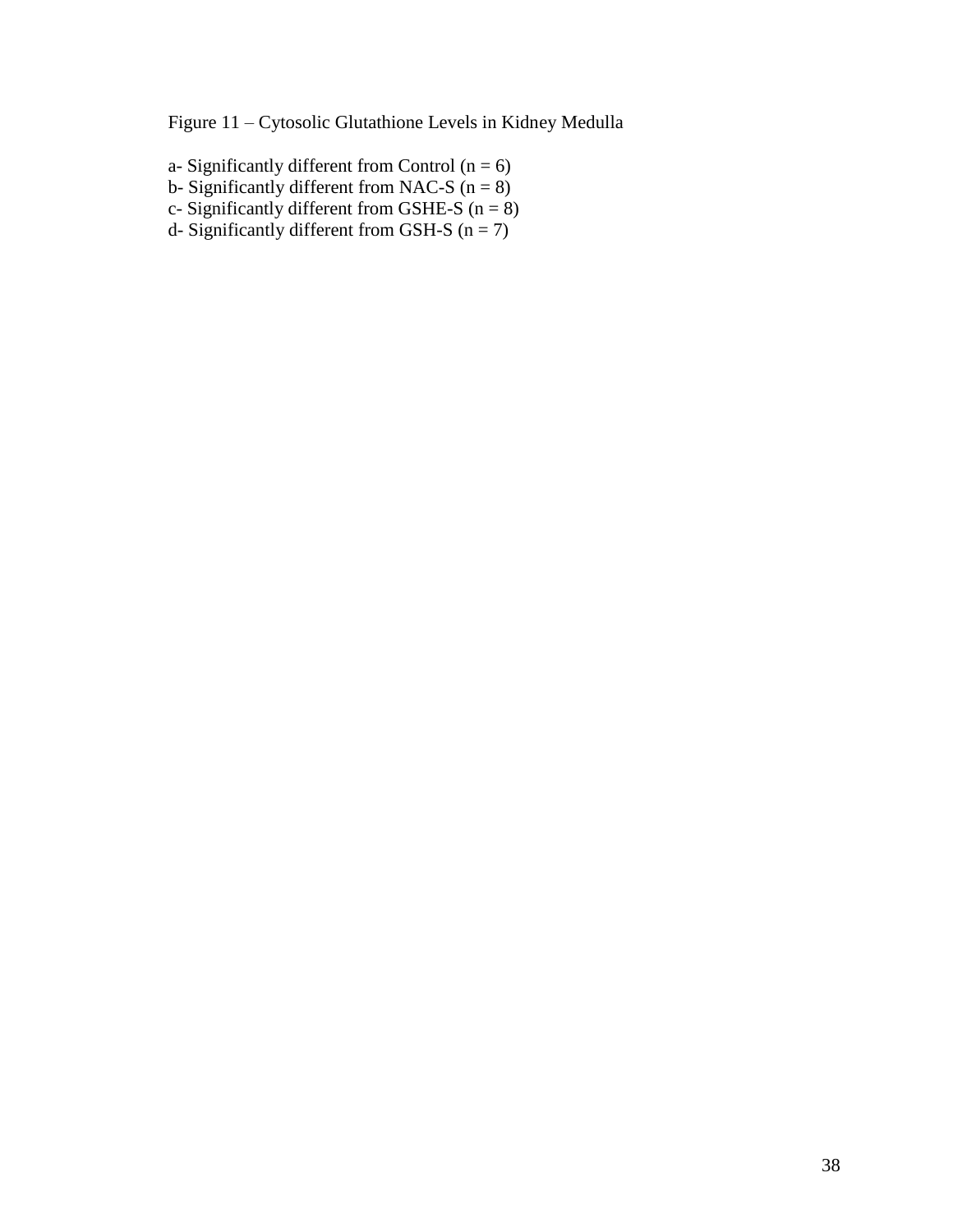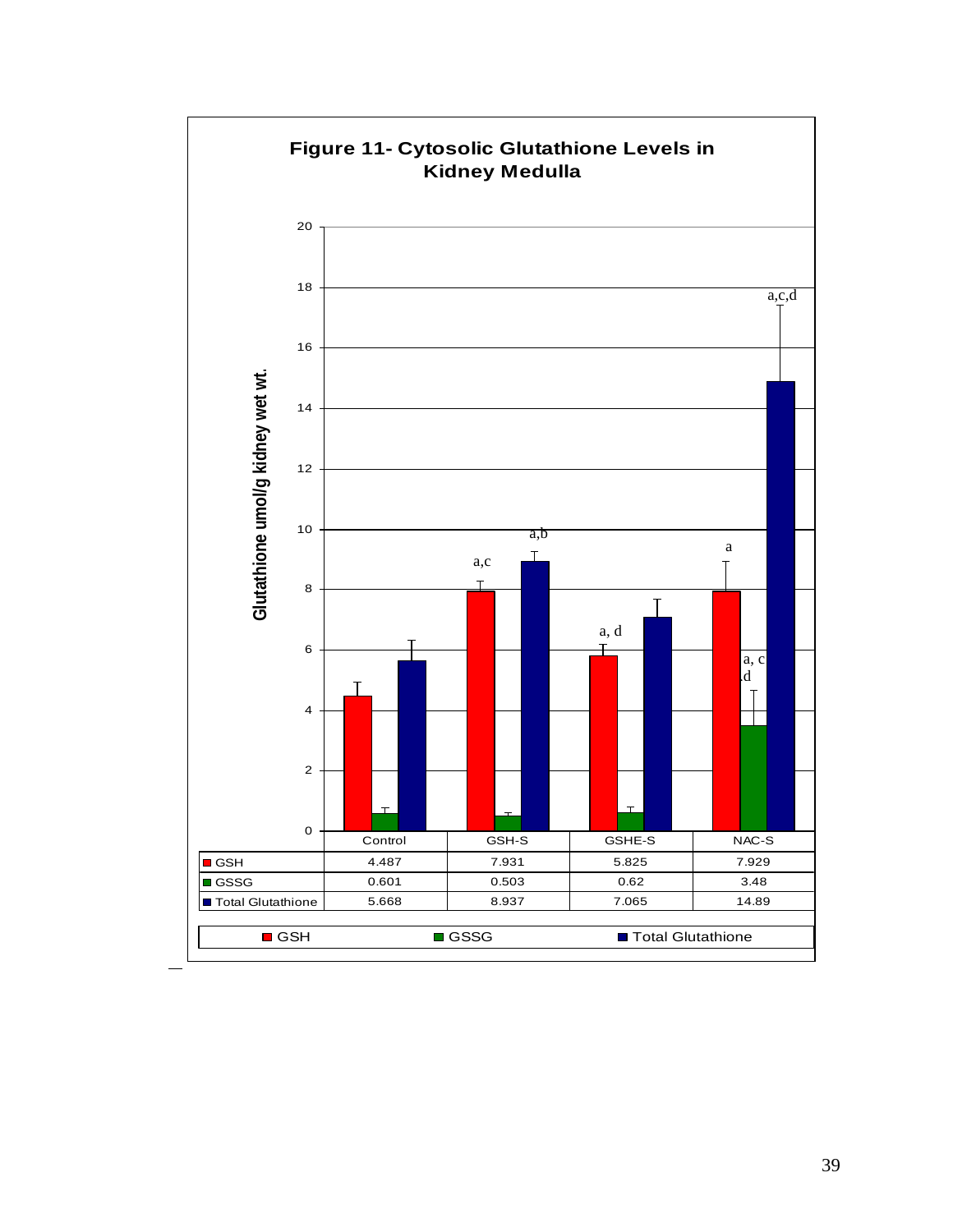**Table 2 Glutathione Redox Ratio (GSH/GSSG) in Kidney Cytosol**

|                | <b>Control</b><br>$n=6$ | <b>GSH-S</b><br>$n=8$ | <b>GSHE-S</b><br>$n=8$        | NAC-S<br>$n=7$ |
|----------------|-------------------------|-----------------------|-------------------------------|----------------|
| <b>Cortex</b>  | $4.94 + 0.71$           | $4.36 + 0.33$         | $5.75 + 0.7$                  | $3.48 + 0.67$  |
| <b>Medulla</b> | $10.17 + 2.49$          |                       | $17.1 + 4.02$   $14.79 + 3.3$ | $8.93 + 4.13$  |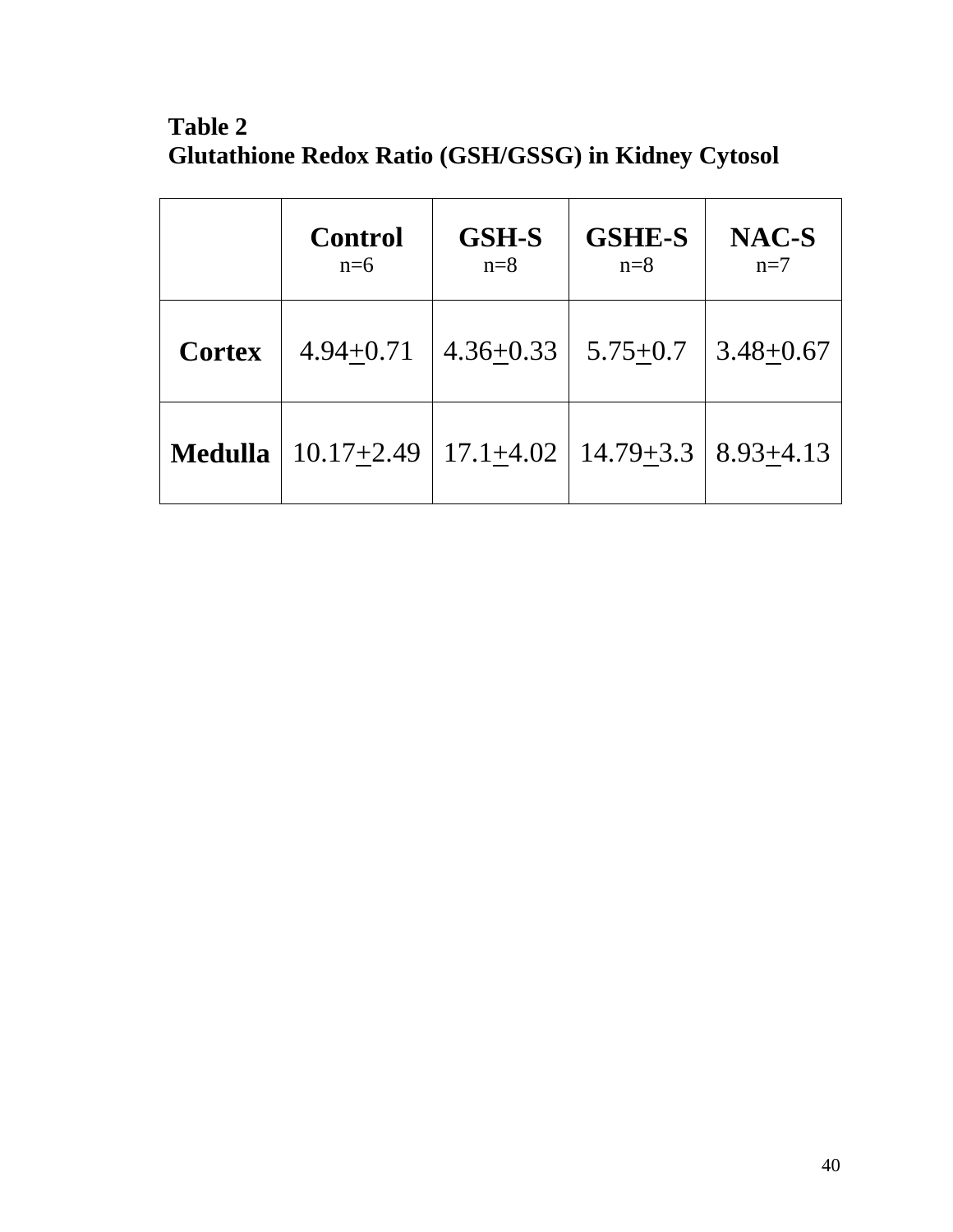#### **Discussion**

The present study demonstrates that exogenous supplementation with the antioxidants GSH, GSHE and NAC are effective at increasing the mitochondrial as well as the cytosolic pool of GSH in the rat kidney. The increases in the cytosolic GSH pool with exogenous supplementation is not surprising since cytosolic GSH makes up most of the kidney tissue GSH, and increases in kidney GSH have been reported with supplementation (Abul-Ezz, 1991; Aebi, 1992; Arfsten 2004; Scaduto, 1991; Scaduto, 1988; Sen, 1994). Few of the previous studies investigated whether supplementation increases the mitochondrial GSH pool. Arivazhagan (2001) reported that alpha lipoic acid (100 mg/Kg of body weight) increased the mitochondrial GSH level in whole rat kidney of old animals (i.e., 22 months of age) when given the supplement via intraperitoneal injection for one or two weeks. Since the supplements in this study were given at different concentrations, with GSH at 250 mg/Kg body wt, GSHE at 25 mg/ Kg body wt and NAC at 200 mg/Kg body wt, it is difficult to make any conclusions on which supplement was more effective at increasing the cytosolic and/or mitochondrial GSH pools. The handling of each supplement by cells is also different. The dose of GSHE used was very low compared to GSH and NAC due to the cost of GSHE. Yet there were significant increases in mitochondrial and cytosolic GSH levels with GSHE despite the dose being one tenth of the dose for GSH or NAC.

The cortex and medulla of the kidney are structurally distinct areas of the kidney, and there is limited information on the effects of dietary supplementation on these regions of the kidney. The cortex of the kidney, containing glomeruli and proximal and distal tubules, has a high blood flow and high rate of aerobic metabolism (Lash, 1994;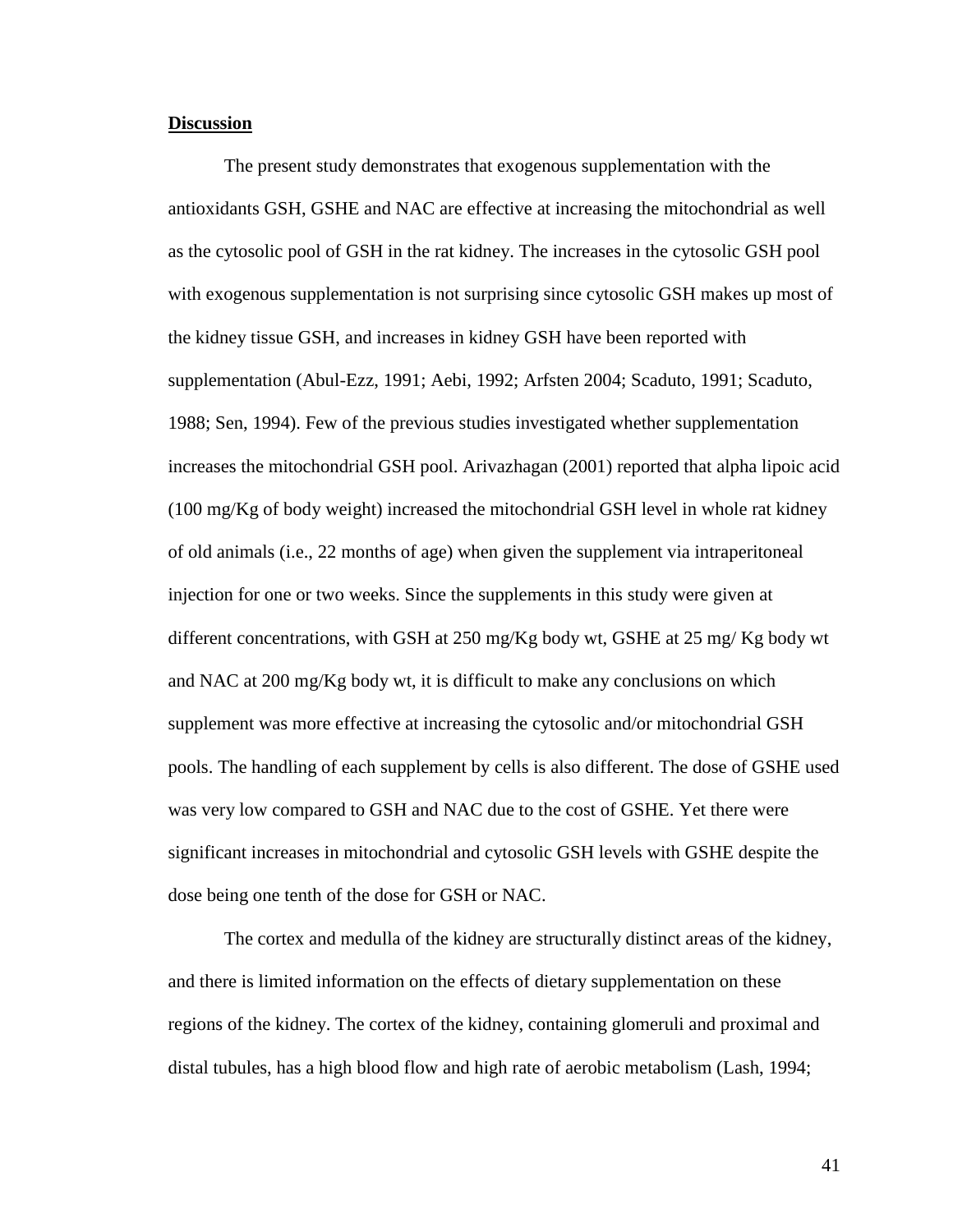Higgins, 2004). The generation of ATP by oxidative phosphorylation results in increased free radical production (Zhan, 2004), which has been shown to increase GSH content in a variety of tissues (Deneke, 1989; Woods, 1992, 1995, 1999). In contrast, the medulla of the kidney, containing the limbs of Henle and collecting duct, has a lower blood flow and a high rate of anaerobic metabolism (Jung, 1988; Kean, 1962; Mori, 2006). The medullary mitochondria may require less ATP. The activity of gamma  $(\gamma)$  glutamylcysteine transferase, the enzyme that adds GSH to a toxin to neutralize it, has been shown to be two fold higher in the cortex of the rabbit kidney when compared to the outer medulla (Mohandes, 1984). The inner medulla of the rabbit kidney has about one eighth the activity of the outer medulla (Mohandes, 1984). The cortex of the kidney contains more mitochondria than the medulla (Abrahams, 1991; Bondi, 1972; Kean 1962), and there is a lot of heterogeneity in the size of mitochondria in the kidney (Lash, 1998). The mitochondrial GSH pool turnover is also much slower (i.e., 30 – 70 hrs) compared to the cytosolic GSH pool turnover (i.e., 2 hrs) (Lash, 1995; Petrushanko, 2006). In this study, mitochondrial GSH levels were similar in both the cortex and medulla before supplementation, and mitochondria in both the cortex and medulla showed significant increases in GSH with supplementation. The cytosolic GSH levels were higher in the cortex than the medulla in this study before supplementation, but similar magnitude increases were seen in cytosol in both cortex and medulla following supplementation.

The redox ratio (i.e., GSH/GSSG) has been used to determine oxidative stress in cells (Andziak, 2006). It was anticipated that with an increase in GSH levels with supplementation, the redox ratio (i.e., GSH/GSSG) would increase. However, there were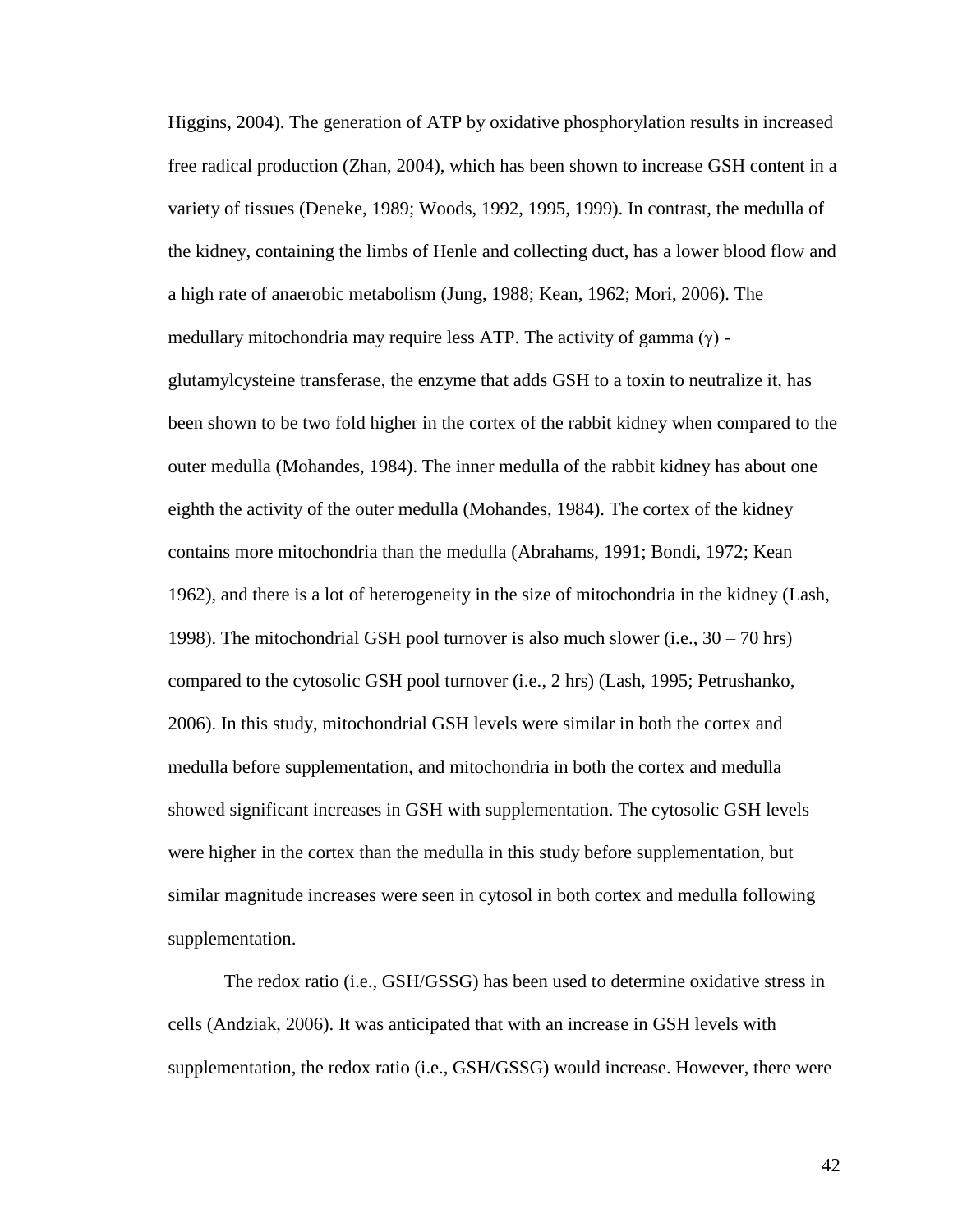no significant changes in the redox ratio in either the cytosol or mitochondria from kidney cortex or medulla with supplementation. This may be due to increases in the GSSG level that were also seen with supplementation. The redox ratio is tightly coupled to the metabolic rate in the different parts of the cell (Andziak, 2006).

In summary, the present study confirms that exogenous dietary supplementation with antioxidants is effective at increasing both the mitochondrial and cytosolic GSH pools in the rat kidney. An increase in the mitochondrial GSH pool with supplementation may prove to be beneficial in protecting the mitochondria from damage related to increased oxidative stress seen in various diseases and conditions, such as ischemiareperfusion injury following surgical trauma or transplantation.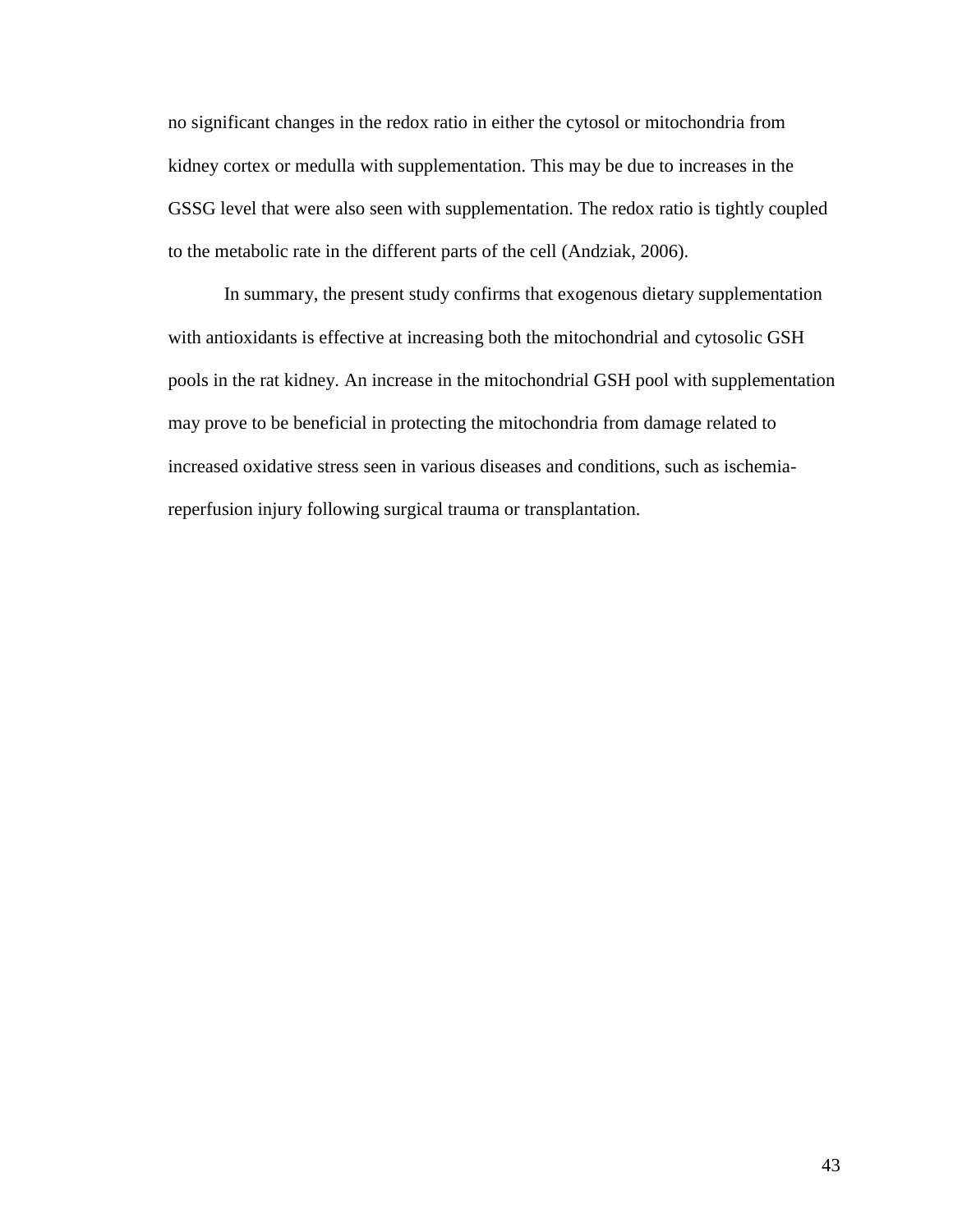# **References Cited**

Abrahams S, Greenwald L, Stetson DL. Contribution of renal medullary mitochondrial density to urinary concentrating ability in mammals. Am J Physiol. 261:R719-R726, 1991.

Abul-Ezz SR, Walker PD, Shah SV. Role of glutathione in an animal model of myoglobinuric acute renal failure. Proc Natl Acad Sci U S A. 88:9833-9837, 1991.

Aebi S, Assereto R, Lauterburg BH. High-dose intravenous glutathione in man. Pharmacokinetics and effects on cyst(e)ine in plasma and urine. Eur J Clin Invest. 21: 103-110, 1991.

Aebi S, Lauterburg BH. Divergent effects of intravenous GSH and cysteine on renal and hepatic GSH. Am J Physiol. 263: R348-R352, 1992.

Afaq F, Abidi P, Rahman Q. N-acetyl L-cysteine attenuates oxidant-mediated toxicity induced by chrysotile fibers. Toxicol Lett. Sep 30;117(1-2):53-60, 2000.

Ames BN, Shigenaga MK, Hagen TM. Oxidants, antioxidants, and the degenerative diseases of aging. Proc Natl Acad Sci U S A. 90:7915-7922, 1993.

Anderson ME, Meister A. Glutathione monoesters. Anal Biochem. 183:16-20, 1989.

Anderson ME, Powrie F, Puri RN, Meister A. Glutathione monoethyl ester: preparation, uptake by tissues, and conversion to glutathione. Arch Biochem Biophys. 239:538-548, 1985.

Anderson ME. Glutathione: an overview of biosynthesis and modulation. Chem Biol Interact. 111-112:1-14, 1998.

Anderson MF, Sims NR. The effects of focal ischemia and reperfusion on the glutathione content of mitochondria from rat brain subregions. J Neurochem. 81:541-549, 2002.

Andreyev AY, Kushnareva YE, Starkov AA. Mitochondrial metabolism of reactive oxygen species. Biochemistry (Mosc). 70:200-214, 2005.

Andziak B, O'Connor TP, Qi W, DeWaal EM, Pierce A, Chaudhuri AR, Van Remmen H, Buffenstein R. High oxidative damage levels in the longest-living rodent, the naked mole-rat. Aging Cell. 5:463-471, 2006.

Aoyama K, Suh SW, Hamby AM, Liu J, Chan WY, Chen Y, Swanson RA. Neuronal glutathione deficiency and age-dependent neurodegeneration in the EAAC1 deficient mouse. Nat Neurosci. 9:119-126, 2006.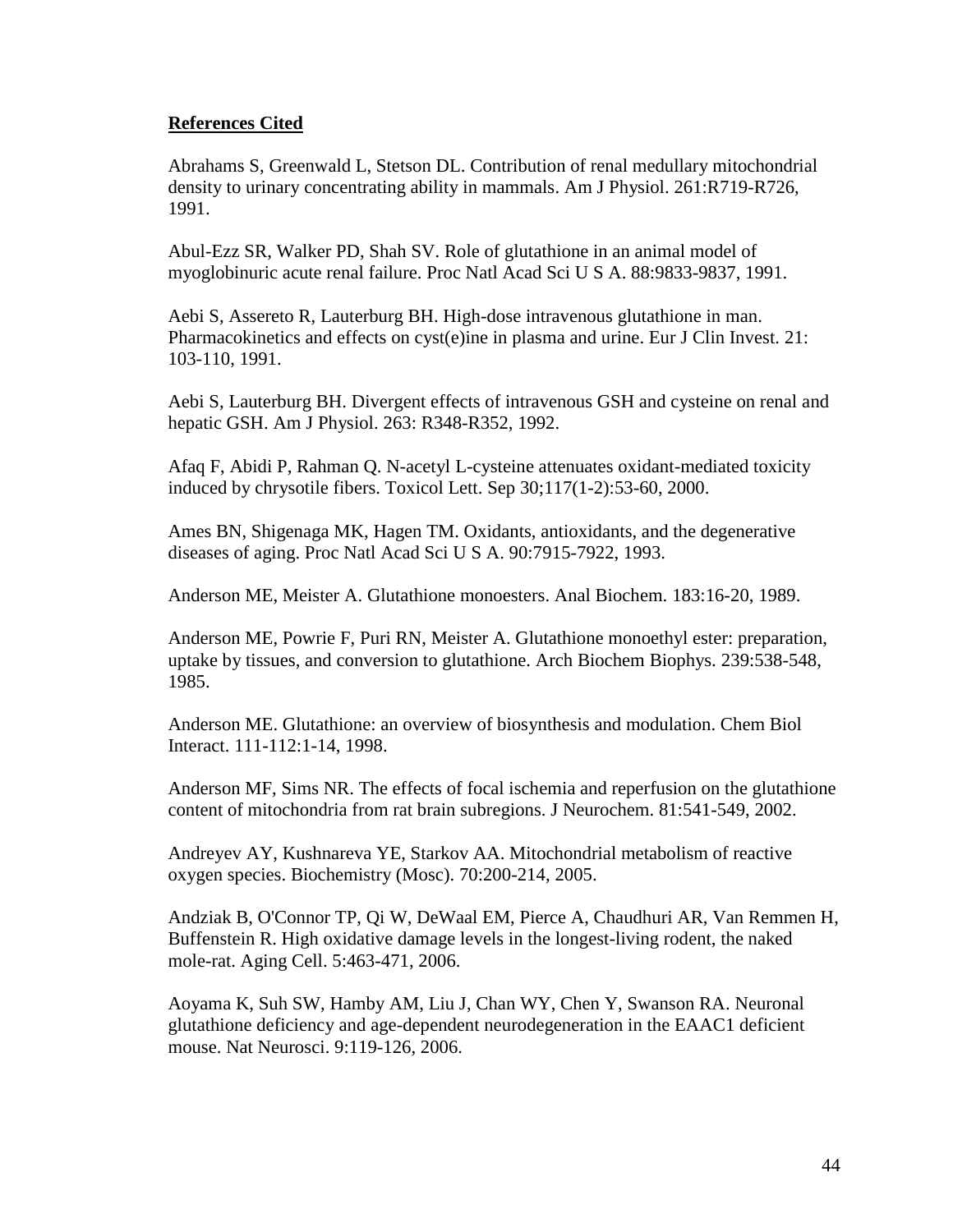Arfsten D, Johnson E, Thitoff A, Jung A, Wilfong E, Lohrke S, Bausman T, Eggers J, Bobb A. Impact of 30-day oral dosing with N-acetyl-L-cysteine on Sprague-Dawley rat physiology. Int J Toxicol. 23:239-247, 2004.

Arfsten DP, Johnson EW, Wilfong ER, Jung AE, Bobb AJ. Distribution of radio-labeled N-Acetyl-L-Cysteine in Sprague-Dawley rats and its effect on glutathione metabolism following single and repeat dosing by oral gavage. Cutan Ocul Toxicol. 26:113-134, 2007.

Arioli V, Rossi E. Errors related to different techniques of intraperitoneal injection in mice. Appl Microbiol. 19:704-705, 1970.

Arivazhagan,P, Ramanathan,C, Panneerselvam. Effects of DL-lipoic Acid on Mitochondrial Enzymes in Aged Rats. Chemico-Biological Interactions. 138(2):189-198, 2001.

Ault JG, Lawrence DA. Glutathione distribution in normal and oxidatively stressed cells. Exp Cell Res. 285(1):9-14, 2003.

Aw TY, Wierzbicka G, Jones DP. Oral glutathione increases tissue glutathione in vivo. Chem Biol Interact. 80:89-97, 1991.

Aw TY, Williams MW. Intestinal absorption and lymphatic transport of peroxidized lipids in rats: effect of exogenous GSH. Am J Physiol. 263:G665-G672 1992.

Banaclocha MM, Hernández AI, Martínez N, Ferrándiz ML. N-acetylcysteine protects against age-related increase in oxidized proteins in mouse synaptic mitochondria. Brain Res. 762:256-258, 1997.

Banks MF, Stipanuk MH. The utilization of N-acetylcysteine and 2-oxothiazolidine-4 carboxylate by rat hepatocytes is limited by their rate of uptake and conversion to cysteine. J Nutr. 124:378-387, 1994.

Bannai S, Ishii T. Formation of sulfhydryl groups in the culture medium by human diploid fibroblasts. J Cell Physiol. 104:215-223, 1980.

Bannai S, Tateishi N. Role of membrane transport in metabolism and function of glutathione in mammals. J Membr Biol. 89:1-8, 1986.

Bannai S, Ishii T. A novel function of glutamine in cell culture: utilization of glutamine for the uptake of cystine in human fibroblasts. J Cell Physiol.137:360-366, 1988.

Bass R, Ruddock LW, Klappa P, Freedman RB. A major fraction of endoplasmic reticulum-located glutathione is present as mixed disulfides with protein. J Biol Chem. 279:5257-5262, 2004.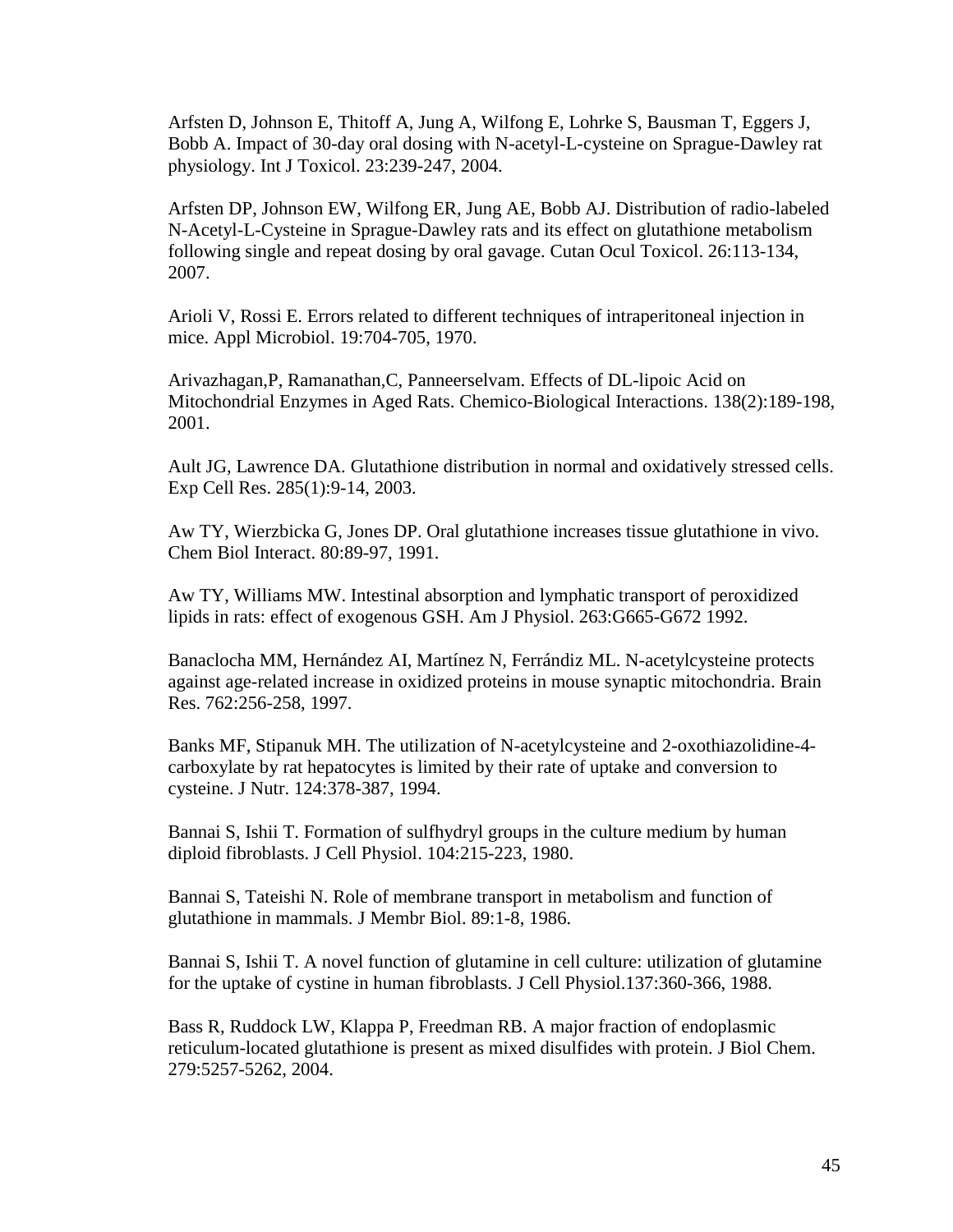Baud L, Ardaillou R. Involvement of reactive oxygen species in kidney damage. Br Med Bull. 49:621-629, 1993.

Bluman, A, G. Elementary Statistics: A step by Step Approach  $6<sup>th</sup>$  Ed. New York, NY: McGraw-Hill, 2007.

Bonanomi L, Gazzaniga A. Toxicological, pharmacokinetic and metabolic studies on acetylcysteine. Eur J Respir Dis Suppl. 111:45-51, 1980.

Bondi EE, Devlin TM, Ch'ih JJ. Distribution of two mitochondrial populations in rabbit kidney cortex and medulla. Biochem Biophys Res Commun. 47:574-580, 1972.

Borgström L, Kågedal B, Paulsen O. Pharmacokinetics of N-acetylcysteine in man. Eur J Clin Pharmacol. 31:217-222, 1986.

Budisavljevic MN, Hodge L, Barber K, Fulmer JR, Durazo-Arvizu RA, Self SE, Kuhlmann M, Raymond JR, Greene EL. Oxidative stress in the pathogenesis of experimental mesangial proliferative glomerulonephritis. Am J Physiol. 285:F1138- F1148, 2003.

Bukowski DM, Deneke SM, Lawrence RA, Jenkinson SG.A noninducible cystine transport system in rat alveolar type II cells. Am J Physiol. 268:L21-L26, 1995.

Burdo J, Dargusch R, Schubert D. Distribution of the cystine/glutamate antiporter system Xc- in the brain, kidney, and duodenum. J Histochem Cytochem. 54:549-557, 2006.

Capobianco L, Bisaccia F, Mazzeo M, Palmieri F. The mitochondrial oxoglutarate carrier: sulfhydryl reagents bind to cysteine-184, and this interaction is enhanced by substrate binding. Biochemistry. 35:8974-8980, 1996.

Chen HI, Liou SH, Ho SF, Wu KY, Sun CW, Chen MF, Cheng LC, Shih TS, Loh CH. Oxidative DNA damage estimated by plasma 8-hydroxydeoxyguanosine (8-OHdG): influence of 4, 4'-methylenebis (2-chloroaniline) exposure and smoking. J Occup Health. 49:389-398, 2007.

Chen TS, Richie JP Jr, Lang CA. The effect of aging on glutathione and cysteine levels in different regions of the mouse brain. Proc Soc Exp Biol Med. 190:399-402, 1989.

Chen TS, Richie JP, Nagasawa HT, Lang CA. Glutathione monoethyl ester protects against glutathione deficiencies due to aging and acetaminophen in mice. Mech Ageing Dev. 120:127-139, 2000.

Chen Z, Putt DA, Lash LH. Enrichment and functional reconstitution of glutathione transport activity from rabbit kidney mitochondria: further evidence for the role of the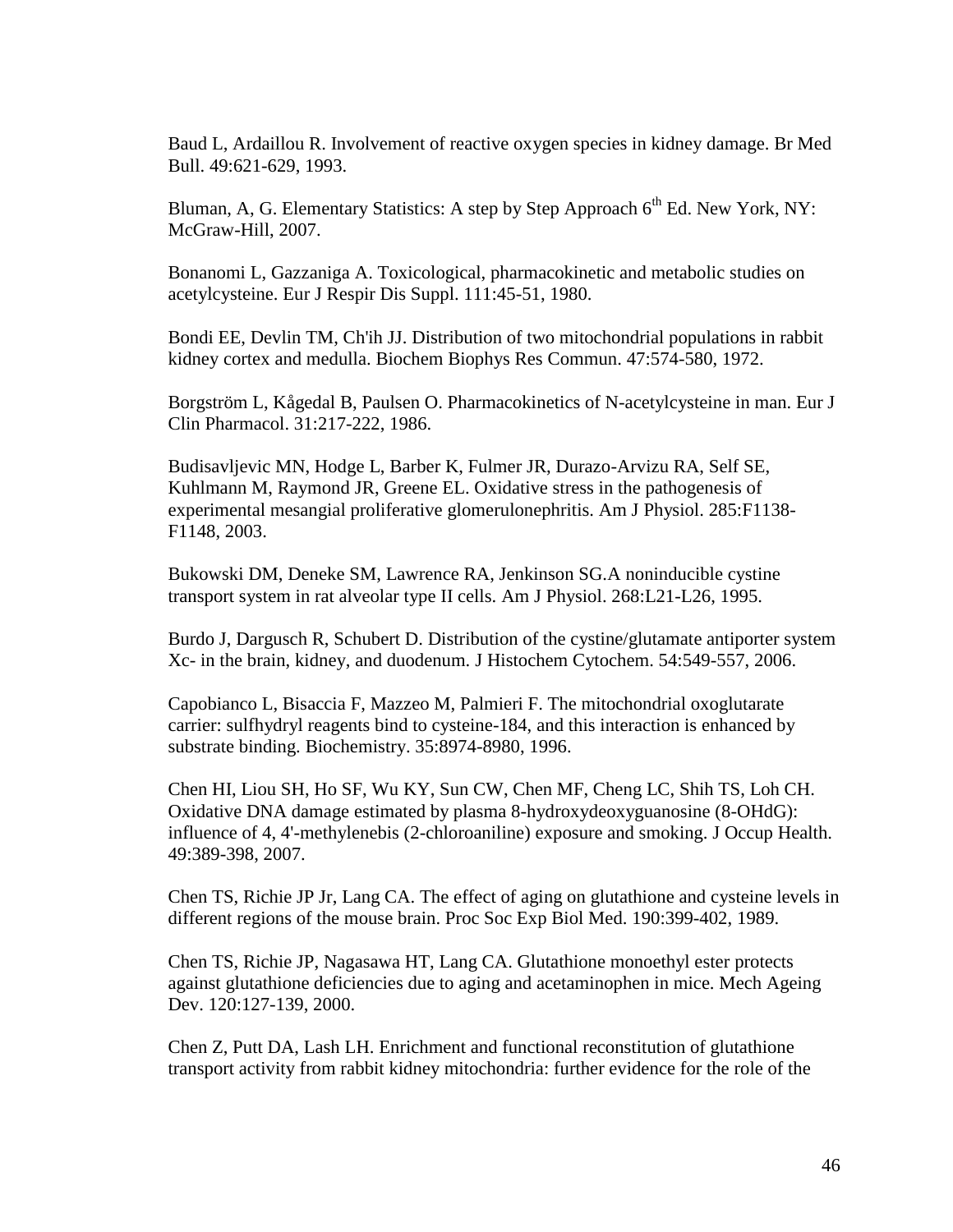dicarboxylate and 2-oxoglutarate carriers in mitochondrial glutathione transport. Arch Biochem Biophys. 373:193-202, 2000.

Chen Z, Lash LH. Evidence for mitochondrial uptake of glutathione by dicarboxylate and 2-oxoglutarate carriers. J Pharmacol Exp Ther. 285:608-618, 1998.

Choksi KB, Nuss JE, Boylston WH, Rabek JP, Papaconstantinou J. Age-related increases in oxidatively damaged proteins of mouse kidney mitochondrial electron transport chain complexes. Free Radic Biol Med. 43:1423-1438, 2007.

Cocco T, Sgobbo P, Clemente M, Lopriore B, Grattagliano I, Di Paola M, Villani G. Tissue-specific changes of mitochondrial functions in aged rats: effect of a long-term dietary treatment with N-acetylcysteine. Free Radical Biol Med. 38:796-805, 2005.

Conour JE, Graham WV, Gaskins HR. A combined in vitro/bioinformatic investigation of redox regulatory mechanisms governing cell cycle progression. Physiology Genomics. 18:196-205, 2004.

Coria-Avila GA. Gavrila AM, Ménard S, Ismail N, Pfaus JG. Cecum location in rats and the implications for intraperitoneal injections. Lab Anim (NY). 36:25-30, 2007.

De Flora S, Bennicelli C, Camoirano A, Serra D, Romano M, Rossi GA, Morelli A, De Flora A. In vivo effects of N-acetylcysteine on glutathione metabolism and on the biotransformation of carcinogenic and/or mutagenic compounds. Carcinogenesis. 6:1735- 1745, 1985.

de la Asuncion JG, Millan A, Pla R, Bruseghini L, Esteras A, Pallardo FV, Sastre J, Viña J. Mitochondrial glutathione oxidation correlates with age-associated oxidative damage to mitochondrial DNA. FASEB J. 10:333-338, 1996.

De Vries N, De Flora S. N-acetyl-l-cysteine. J Cell Biochem Suppl. 17:F270-F277, 1993.

Deneke SM, Fanburg BL. Regulation of cellular glutathione. Am J Physiol. 257: L163- L173, 1989.

Deneke SM, Susanto I, Vogel KA, Williams CE, Lawrence RA. Mechanisms of use of extracellular glutathione by lung epithelial cells and pulmonary artery endothelial cells. Am J Respir Cell Mol Biol. 12:662-668,1995.

Dhanasekaran A, Kotamraju S, Kalivendi SV, Matsunaga T, Shang T, Keszler A, Joseph J, Kalyanaraman B. Supplementation of endothelial cells with mitochondria-targeted antioxidants inhibit peroxide-induced mitochondrial iron uptake, oxidative damage, and apoptosis. J Biol Chem. 279:37575-37587, 2004.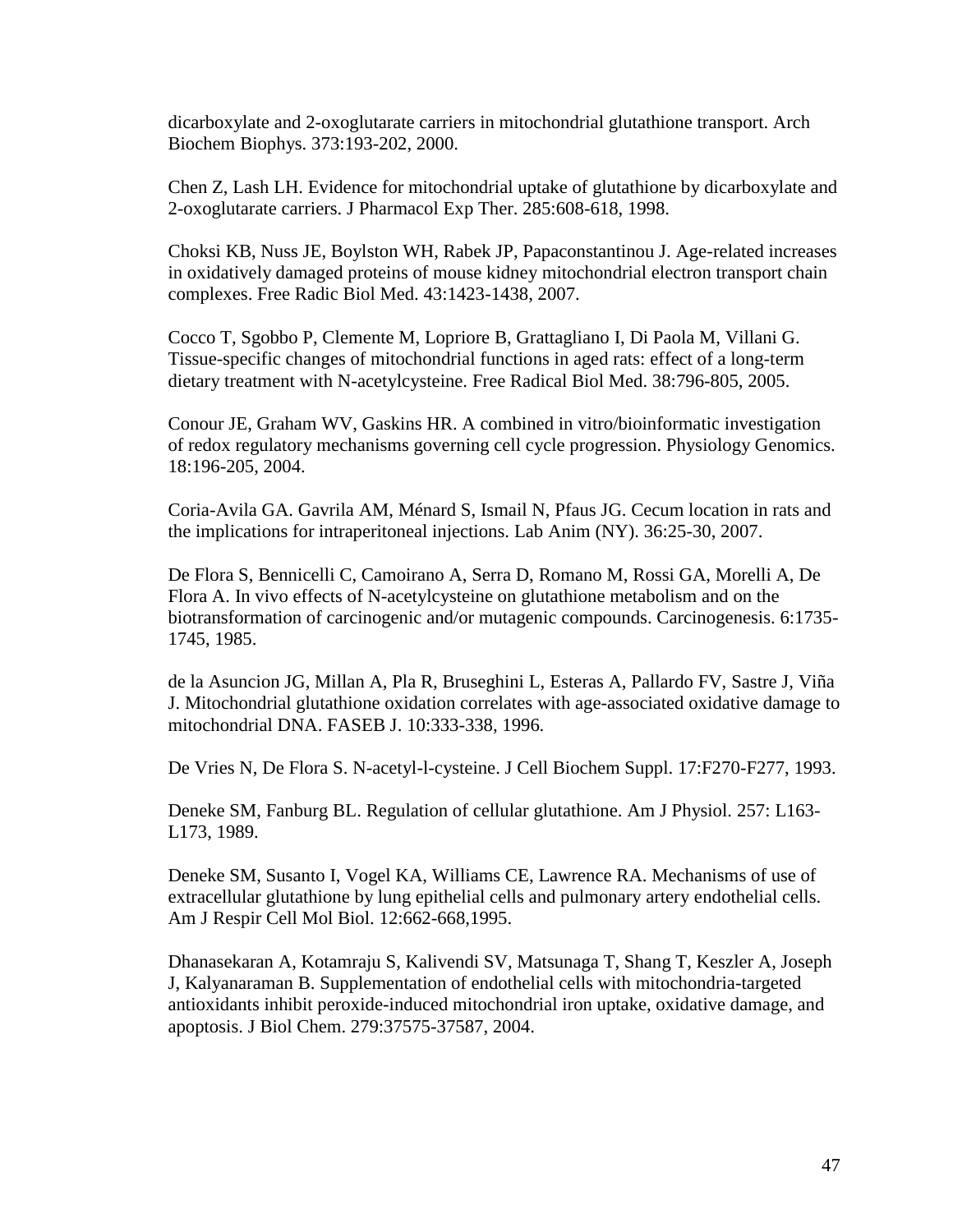Estrela JM, Sáez GT, Such L, Viña J. The effect of cysteine and N-acetyl cysteine on rat liver glutathione (GSH). Biochem Pharmacol. 32:3483-3485, 1983.

Fernández-Checa JC, Kaplowitz N, García-Ruiz C, Colell A, Miranda M, Marí M, Ardite E, Morales A. GSH transport in mitochondria: defense against TNF-induced oxidative stress and alcohol-induced defect. Am J Physiol. 273:G7-G17, 1997.

Fernández-Checa JC, Kaplowitz N, Gnandez, García-Ruiz C, Colell A. Mitochondrial glutathione: importance and transport. Semin Liver Dis. 18:389-401, 1998.

Fernandez-Checa JC, Kaplowitz N. Hepatic mitochondrial glutathione: transport and role in disease and toxicity. Toxicology Appl Pharmacol. 204:263-273, 2005.

Flessner MF, Credit K, Li X, Tanksley J. Similitude of transperitoneal permeability in different rodent species. Am J Physiol Renal Physiol. 292:F495-F499, 2007.

Flessner MF. Small-solute transport across specific peritoneal tissue surfaces in the rat. J Am Soc Nephrol. 7:225-233, 1996.

Flessner MF. Peritoneal transport physiology: insights from basic research. J Am Soc Nephrol. 2:122-135, 1991.

Fraga CG, Shigenaga MK, Park JW, Degan P, Ames BN. Oxidative damage to DNA during aging: 8-hydroxy-2'-deoxyguanosine in rat organ DNA and urine. Proc Natl Acad Sci U S A. 87:4533-4537, 1990.

Genova ML, Pich MM, Bernacchia A, Bianchi C, Biondi A, Bovina C, Falasca AI, Formiggini G, Castelli GP, Lenaz G. The mitochondrial production of reactive oxygen species in relation to aging and pathology. Ann N Y Acad Sci.1011:86-100, 2004.

Godwin AK, Meister A, O'Dwyer PJ, Huang CS, Hamilton TC, Anderson ME. High resistance to cisplatin in human ovarian cancer cell lines is associated with marked increase of glutathione synthesis. Proc Natl Acad Sci U S A. 89:3070-3074, 1992.

Grattagliano I, Portincasa P, Cocco T, Moschetta A, Di Paola M, Palmieri VO, Palasciano G. Effect of dietary restriction and N-acetylcysteine supplementation on intestinal mucosa and liver mitochondrial redox status and function in aged rats. Exp Gerontol. 39:1323-1332, 2004.

Grattagliano I, Wieland P, Schranz C, Lauterburg BH. Disposition of glutathione monoethyl ester in the rat: glutathione ester is a slow release form of extracellular glutathione. J Pharmacol Exp Ther. 272:484-488, 1995. Green RM, Graham M, O'Donovan MR, Chipman JK, Hodges NJ. Subcellular compartmentalization of glutathione: correlations with parameters of oxidative stress related to genotoxicity. Mutagenesis. 21:383-390, 2006.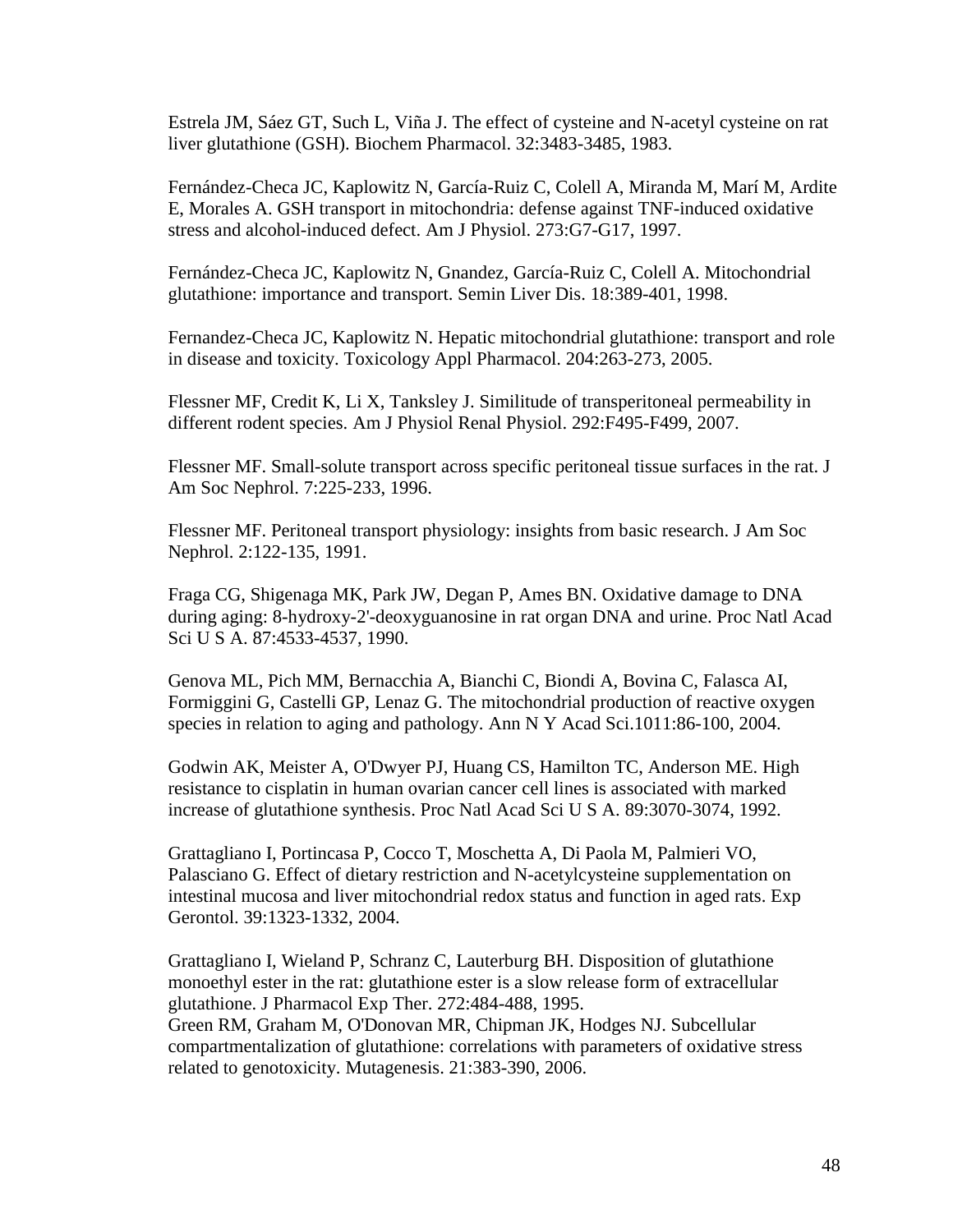Griffith OW. Biologic and pharmacologic regulation of mammalian glutathione synthesis. Free Radic Biol Med. 27:922-935, 1999.

Guidet BR, Shah SV. In vivo generation of hydrogen peroxide by rat kidney cortex and glomeruli. Am J Physiol. 256:F158-F164, 1989.

Hagen TM (B), Wierzbicka GT, Bowman BB, Aw TY, Jones DP. Fate of dietary glutathione: disposition in the gastrointestinal tract. Am J Physiol. 259:G530-G535, 1990.

Hagen TM, Wierzbicka GT, Sillau AH, Bowman BB, Jones DP. Bioavailability of dietary glutathione: effect on plasma concentration. Am J Physiol. 259:G524-G529, 1990.

Hahn R, Wendel A, Flohé L. The fate of extracellular glutathione in the rat. Biochim Biophys Acta. 539:324-337, 1978.

Halliwell B. Free radicals, antioxidants, and human disease: curiosity, cause, or consequence? Lancet. 344:721-724, 1994.

Halliwell B. Why and how should we measure oxidative DNA damage in nutritional studies? How far have we come? Am J Clin Nutr. 72:1082-1087, 2000.

Hayes JD, Flanagan JU, Jowsey IR. Glutathione transferases. Annual Rev Pharmacol Tox. 45:51-88, 2005.

Hazelton GA, Lang CA. Glutathione contents of tissues in the aging mouse. Biochem J. 188:25-30, 1980.

Higgins JP, Wang L, Kambham N, Montgomery K, Mason V, Vogelmann SU, Lemley KV, Brown PO, Brooks JD, van de Rijn M. Gene expression in the normal adult human kidney assessed by complementary DNA microarray. Mol Biol Cell. 15:649-656, 2004.

Holdiness MR. Clinical pharmacokinetics of N-acetylcysteine. Clin Pharmacokinet. 20: 123-134, 1991.

Hopkins FG. On an Autoxidisable Constituent of the Cell. Biochem J. 15:286-305, 1921.

Hosokawa M. Structure and catalytic properties of carboxylesterase isozymes involved in metabolic activation of prodrugs. Molecules.13: 412-431, 2008.

Hwang C, Sinskey AJ, Lodish HF. Oxidized redox state of glutathione in the endoplasmic reticulum. Science. 257:1496-1502, 1992.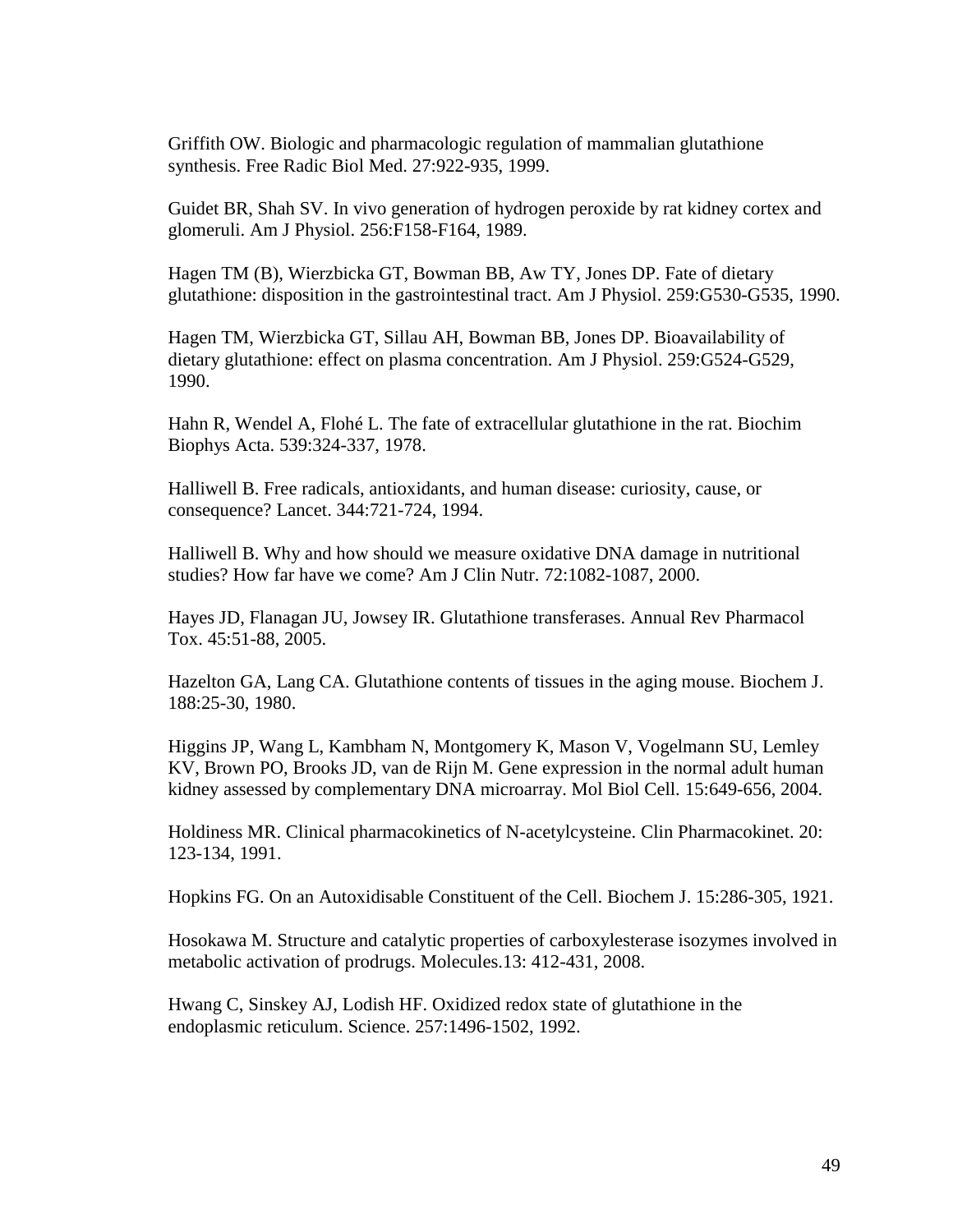Imai T. Human carboxylesterase isozymes: catalytic properties and rational drug design. Drug Metab Pharmacokinet.21:173-185, 2006.

Issels RD, Nagele A. Promotion of cystine uptake, increase of glutathione biosynthesis, and modulation of glutathione status by S-2-(3-aminopropylamino)ethyl phosphorothioic acid (WR-2721) in Chinese hamster cells. Cancer Res.49:2082-2086, 1989.

Jessop CE, Chakravarthi S, Watkins RH, Bulleid NJ. Oxidative protein folding in the mammalian endoplasmic reticulum. Biochem Soc Trans. 32(Pt 5):655-658, 2004.

Johansson M, Westerlund D. Determination of N-acetylcysteine, intact and oxidized, in plasma by column liquid chromatography and post-column derivatization. J Chromatogr. 385:343-356, 1987.

Jung K, Pergande M. Different susceptibility of cortical and medullary rat kidney mitochondria to ischemic injury. Biomed Biochim Acta. 47:455-460, 1988.

Kean EL, Adams PH, Davies HC, Winters RW, Davies RE. Oxygen consumption and respiratory pigments of mitochondria of the inner medulla of the dog kidney. Biochim Biophys Acta. 64:503-507, 1962.

Kelly GS. Clinical applications of N-acetylcysteine. Altern Med Rev. 3:114-127, 1998.

Koh AS, Simmons-Willis TA, Pritchard JB, Grassl SM, Ballatori N. Identification of a mechanism by which the methylmercury antidotes N-acetylcysteine and dimercaptopropanesulfonate enhance urinary metal excretion: transport by the renal organic anion transporter-1. Mol Pharmacol. 62:921-926, 2002.

Kowluru RA, Chan PS. Oxidative stress and diabetic retinopathy. Exp Diabetes Res. 2007: 1-12, 2007.

Kurosawa K, Hayashi N, Sato N, Kamada T, Tagawa K. Transport of glutathione across the mitochondrial membranes. Biochem Biophys Res Commun.167:367-372, 1990.

Lash LH, Hagen TM, Jones DP. Exogenous glutathione protects intestinal epithelial cells from oxidative injury. Proc Natl Acad Sci U S A. 83:4641-4645, 1986.

Lash LH, Putt DA, Hueni SE, Cao W, Xu F, Kulidjian SJ, Horwitz JP. Cellular energetics and glutathione status in NRK-52E cells: toxicological implications. Biochem Pharmacol. 64:1533-1546, 2002.

Lash LH, Putt DA, Xu F, Matherly LH. Role of rat organic anion transporter 3 (Oat3) in the renal basolateral transport of glutathione. Chem Biol Interact. 170:124-134, 2007.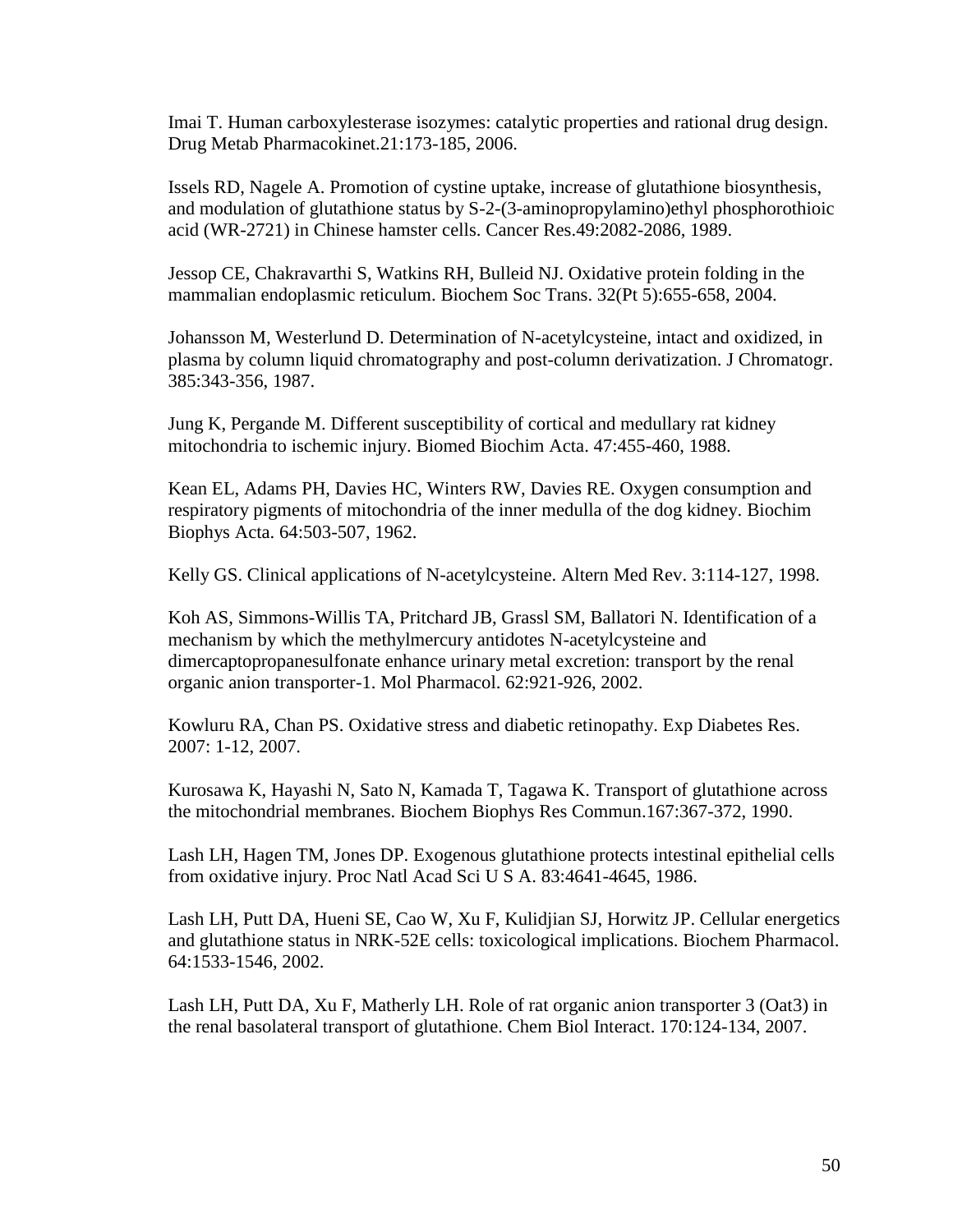Lash LH, Tokarz JJ. Oxidative stress and cytotoxicity of 4-(2-thienyl)butyric acid in isolated rat renal proximal tubular and distal tubular cells. Toxicology. 103:167-175, 1995.

Lash LH, Visarius TM, Sall JM, Qian W, Tokarz JJ. Cellular and subcellular heterogeneity of glutathione metabolism and transport in rat kidney cells. Toxicology. 130:1-15, 1998.

Lash LH, Zalups RK. Alterations in renal cellular glutathione metabolism after in vivo administration of a subtoxic dose of mercuric chloride. J Biochem Toxicol. 11:1-9, 1996.

Lash LH. Mitochondrial glutathione transport: physiological, pathological and toxicological implications. Chem Biol Interact. 163:54-67, 2006.

Lash LH, Zalups RK. Activities of enzymes involved in renal cellular glutathione metabolism after uninephrectomy in the rat. Arch Biochem Biophys. 309:129-138, 1994.

Lecomte E, Herbeth B, Pirollet P, Chancerelle Y, Arnaud J, Musse N, Paille F, Siest G, Artur Y. Effect of alcohol consumption on blood antioxidant nutrients and oxidative stress indicators. Am J Clin Nutr. 60:255-261, 1994.

Lee W, Ryu J, Hah J, Tsujita T, Jung CY. Association of carboxyl esterase with facilitative glucose transporter isoform 4 (GLUT4) intracellular compartments in rat adipocytes and its possible role in insulin-induced GLUT4 recruitment. J Biol Chem. 275:10041-10046, 2000.

Leeuwenburgh C, Ji LL. Alteration of glutathione and antioxidant status with exercise in unfed and refed rats. J Nutr. 126:1833-1843, 1996.

Lewerenz J, Klein M, Methner A. Cooperative action of glutamate transporters and cystine/glutamate antiporter system Xc- protects from oxidative glutamate toxicity. J Neurochem. 98:916-925, 2006.

Lim PS, Ma YS, Cheng YM, Chai H, Lee CF, Chen TL, Wei YH. Mitochondrial DNA mutations and oxidative damage in skeletal muscle of patients with chronic uremia. J Biomed Sci. 9:549-560, 2002.

Liu RM, Dickinson DA. Decreased synthetic capacity underlies the age-associated decline in glutathione content in Fisher 344 rats. Antioxid Redox Signal. 5:529-536, 2003.

Lluis JM, Morales A, Blasco C, Colell A, Mari M, Garcia-Ruiz C, Fernandez-Checa JC. Critical role of mitochondrial glutathione in the survival of hepatocytes during hypoxia. J Biol Chem. 280:3224-3232, 2005.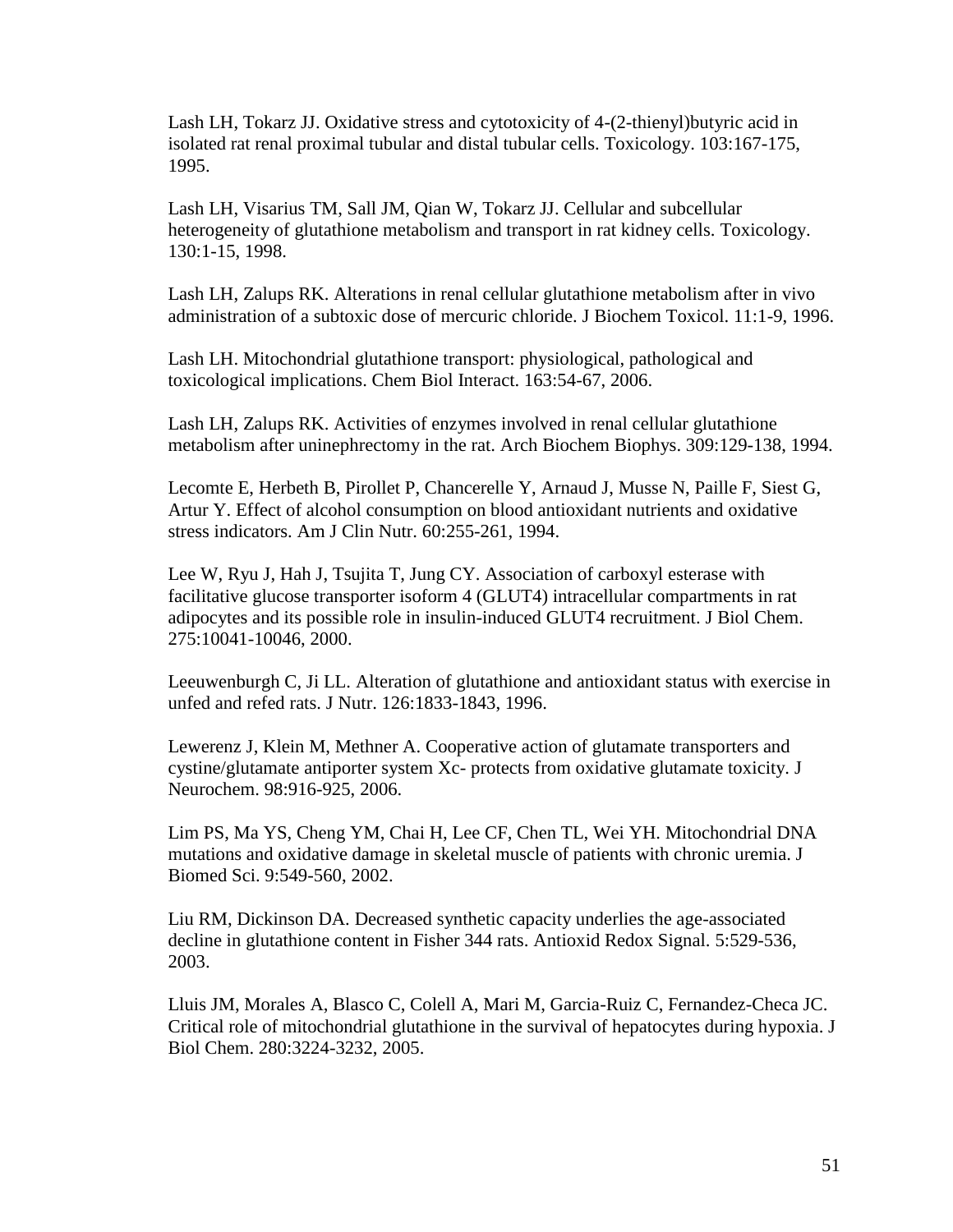Lo M, Wang YZ, Gout PW. (B) The x(c)- cystine/glutamate antiporter: a potential target for therapy of cancer and other diseases. J Cell Physiol.215:593-602, 2008.

Lu SC. Regulation of hepatic glutathione synthesis: current concepts and controversies. FASEB J. 13:1169-1183, 1999.

Mansfield KD, Simon MC, Keith B. Hypoxic reduction in cellular glutathione levels requires mitochondrial reactive oxygen species. J Appl Physiol. 97:1358-1366, 2004.

Markovic J, Borrás C, Ortega A, Sastre J, Viña J, Pallardó FV. Glutathione is recruited into the nucleus in early phases of cell proliferation. J Biol Chem. 282:20416-20424, 2007.

Mårtensson J (C), Jain A, Frayer W, Meister A. Glutathione metabolism in the lung: inhibition of its synthesis leads to lamellar body and mitochondrial defects. Proc Natl Acad Sci U S A. 86:5296-5300, 1989.

Mårtensson J, Meister A. Mitochondrial damage in muscle occurs after marked depletion of glutathione and is prevented by giving glutathione monoester. Proc Natl Acad Sci U S A. 86:471-475, 1989.

Mårtensson J (B), Steinherz R, Jain A, Meister A. Glutathione ester prevents buthionine sulfoximine-induced cataracts and lens epithelial cell damage. Proc Natl Acad Sci U S A. 86:8727-8731, 1989.

Mårtensson J, Meister A. (B) Glutathione deficiency decreases tissue ascorbate levels in newborn rats: ascorbate spares glutathione and protects. Proc Natl Acad Sci U S A. 88: 4656-4660, 1991.

Mårtensson J, Lai JC, Meister A. High-affinity transport of glutathione is part of a multicomponent system essential for mitochondrial function. Proc Natl Acad Sci U S A. 87:7185-7189, 1990.

Martínez M, Hernández AI, Martínez N. N-Acetylcysteine delays age-associated memory impairment in mice: role in synaptic mitochondria. Brain Res. 855:100-106, 2000.

Mashiach E, Sela S, Weinstein T, Cohen HI, Shasha SM, Kristal B. Mesna: a novel renoprotective antioxidant in ischemic acute renal failure. Nephrol Dial Transplant.16:542-551, 2001.

McLellan LI, Lewis AD, Hall DJ, Ansell JD, Wolf CR. Uptake and distribution of Nacetylcysteine in mice: tissue-specific effects on glutathione concentrations. Carcinogenesis. 16:2099-2106, 1995.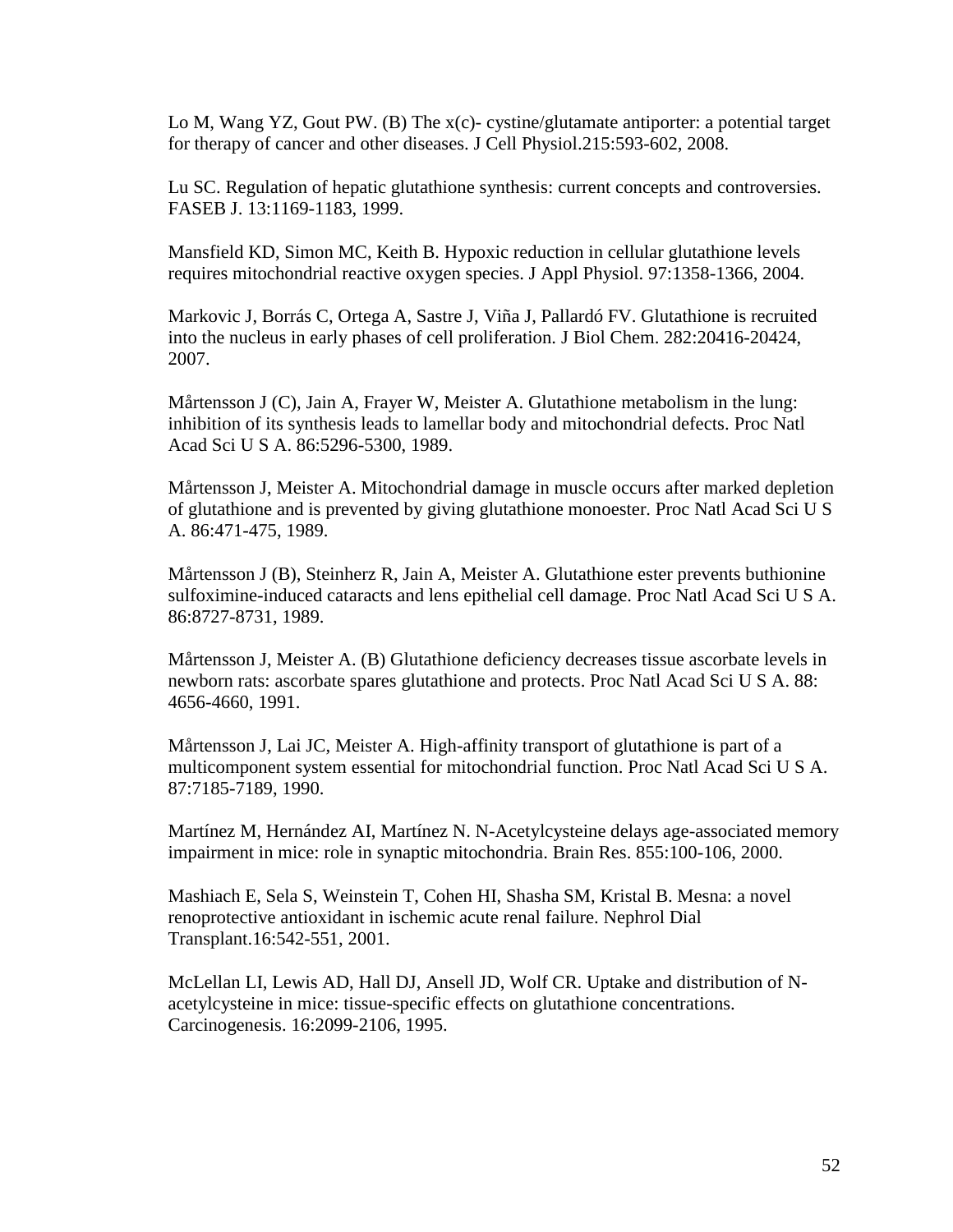Meier T, Issels RD. Promotion of cyst(e)ine uptake. Methods Enzymol. 252:103-112, 1995.

Meister A. Mitochondrial changes associated with glutathione deficiency. Biochim Biophys Acta. 1271:35-42, 1995.

Meister A. (A) Glutathione, ascorbate, and cellular protection. Cancer Res. 5:1969s-1975s, 1994.

Miner NA, Koehler J, Greenaway L. Intraperitoneal injection of mice. Appl Microbiol. 17:250-251, 1969.

Mohandas J, Marshall JJ, Duggin GG, Horvath JS, Tiller DJ. Differential distribution of glutathione and glutathione-related enzymes in rabbit kidney. Possible implications in analgesic nephropathy. Biochem Pharmacol.33:1801-1807, 1984.

Moldéus P, Cotgreave IA, Berggren M. Lung protection by a thiol-containing antioxidant: N-acetylcysteine. Respiration. 50 Suppl 1:31-42, 1986.

Mori T, Cowley AW Jr, Ito S. Molecular mechanisms and therapeutic strategies of chronic renal injury: physiological role of angiotensin II-induced oxidative stress in renal medulla. J Pharmacol Sci. 100:2-8, 2006.

Moriarty-Craige SE, Jones DP. Extracellular thiols and thiol/disulfide redox in metabolism. Annual Rev Nutr. 24:481-509, 2004.

Murali G, Panneerselvam C. Age-associated oxidative macromolecular damages in rat brain regions: role of glutathione monoester. J Gerontol A Biol Sci Med Sci. 62:824-830, 2007.

Nakata K, Kawase M, Onion S, Kinoshita C, Murata H, Sakaue T, Ogata K, Homeric S. Effects of age on levels of cysteine, glutathione and related enzyme activities in livers of mice and rats and an attempt to replenish hepatic glutathione level of mouse with cysteine derivatives. Mech Ageing Dev. 90:195-207, 1996.

Newman D, Ablaze N, Scholz K, Dekant W, Tsuprun V, Ryazantsev S, Bondar G, Sassani P, Kurtz I, Pushkin A. Specificity of aminoacylase III-mediated deacetylation of mercapturic acids. Drug Metab Dispos. 35:43-50, 2007.

Njålsson R. Glutathione synthetase deficiency. Cell Mol Life Sci. 62:1938-1945, 2005.

Nitescu N, Ricksten SE, Marcussen N, Haraldsson B, Nilsson U, Basu S, Guron G. Nacetylcysteine attenuates kidney injury in rats subjected to renal ischemia-reperfusion. Nephrol Dial Transplant. 21:1240-1247, 2006.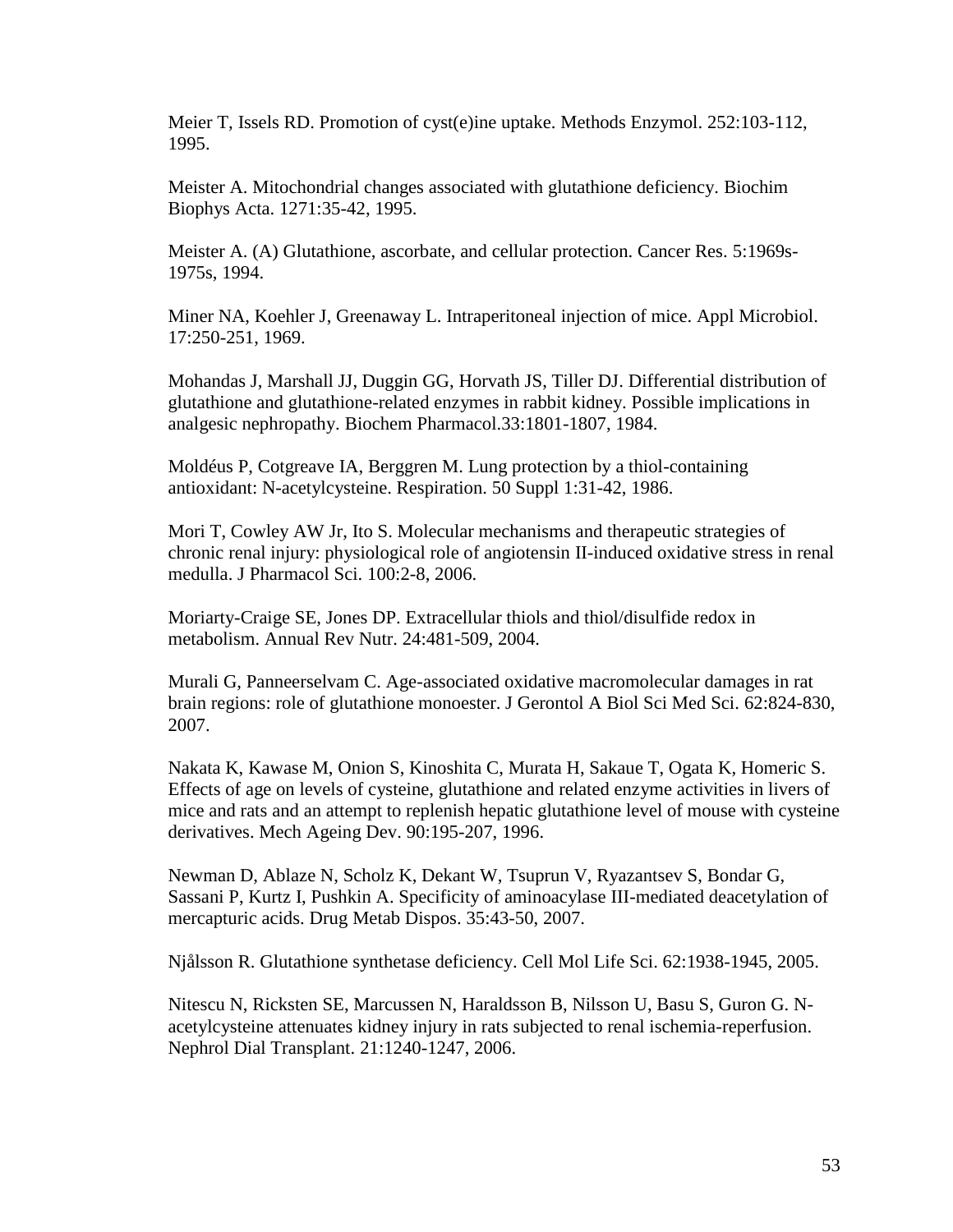Ogawa M, Isse T, Oyama T, Kunugita N, Yamaguchi T, Kinaga T, Narai R, Matsumoto A, Kim YD, Kim H, Uchiyama I, Kawamoto T. Urinary 8-hydoxydeoxyguanosine (8- OHdG) and plasma malondialdehyde (MDA) levels in Aldh2 knock-out mice under acetaldehyde exposure. Ind Health. 44:179-183, 2006.

Ortolani O, Conti A, De Gaudio AR, Moraldi E, Cantini Q, Novelli G. The effect of glutathione and N-acetylcysteine on lipoperoxidative damage in patients with early septic shock. Am J Respir Crit Care Med. 161:1907-1911, 2000.

Paller MS, Hoidal JR, Ferris TF. Oxygen free radicals in ischemic acute renal failure in the rat. J Clin Invest. 74:1156-1164, 1984.

[Palmieri F,](http://www.ncbi.nlm.nih.gov/pubmed?term=%22Palmieri%20F%22%5BAuthor%5D) [Bisaccia F,](http://www.ncbi.nlm.nih.gov/pubmed?term=%22Bisaccia%20F%22%5BAuthor%5D) [Iacobazzi V,](http://www.ncbi.nlm.nih.gov/pubmed?term=%22Iacobazzi%20V%22%5BAuthor%5D) Indiveri C, [Zara V.](http://www.ncbi.nlm.nih.gov/pubmed?term=%22Zara%20V%22%5BAuthor%5D) Mitochondrial substrate carriers. [Biochim Biophys Acta.](javascript:AL_get(this,%20) 1101:223-237, 1992.

Palmieri F, Prezioso G, Quagliariello E, Klingenberg M. Kinetic study of the dicarboxylate carrier in rat liver mitochondria. Eur J Biochem.22:66-74, 1971.

Panee J, Liu W, Nakamura K, Berry MJ. The responses of HT22 cells to the blockade of mitochondrial complexes and potential protective effect of selenium supplementation. Int J Biol Sci. 3:335-341, 2007.

Pang AJ, Bustos SP, Reithmeier RA. Structural characterization of the cytosolic domain of kidney chloride/bicarbonate anion exchanger 1 (kAE1). Biochemistry. 47:4510-4517, 2008.

Petrushanko I, Bogdanov N, Bulygina E, Grenacher B, Leinsoo T, Boldyrev A, Gassmann M, Bogdanova A. Na-K-ATPase in rat cerebellar granule cells is redox sensitive. Am J Physiology Regul Integr Comp Physiology. 290:R916-R925, 2006.

Peuke AD, Rennenberg, H. Phytomediation. European Molecular Biology Organization Reports. 6:497-501, 2005.

Poovala VS, Huang H, Salahudeen AK. Role of reactive oxygen metabolites in organophosphate-bidrin-induced renal tubular cytotoxicity. J Am Soc Nephrol. 10:1746- 1752, 1999.

Puri RN, Meister A. Transport of glutathione, as gamma-glutamylcysteinylglycyl ester, into liver and kidney. Proc Natl Acad Sci U S A. 80:5258-5260, 1983.

Raftos JE, Whillier S, Chapman BE, Kuchel PW. Kinetics of uptake and deacetylation of N-acetylcysteine by human erythrocytes. Int J Biochem Cell Biol. 39:1698-1706, 2007.

Rajasekaran NS, Devaraj H, Devaraj SN. The effect of glutathione monoester (GME) on glutathione (GSH) depleted rat liver. J Nutr Biochem. 13:302-306, 2002.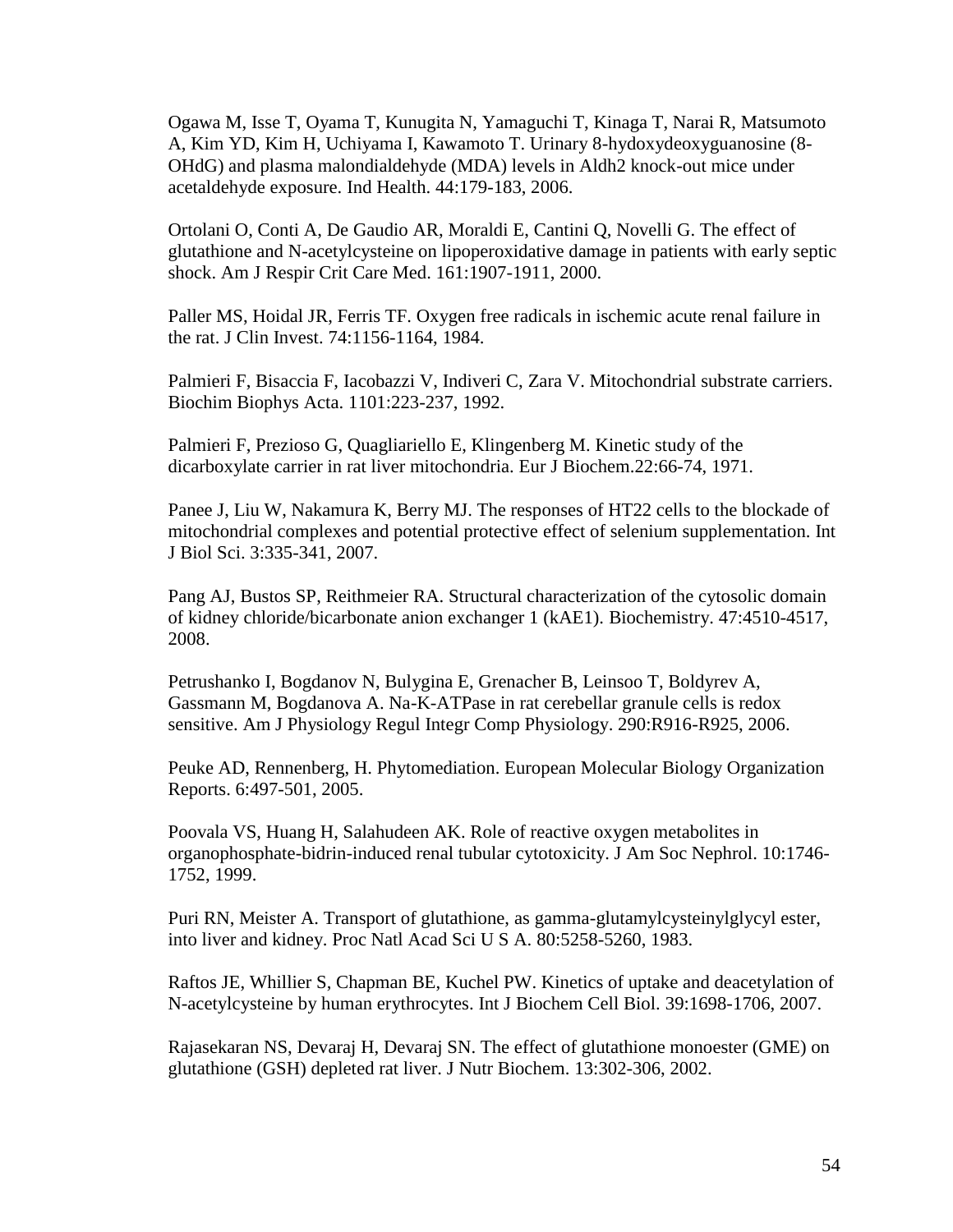Ramires PR, Ji LL. Glutathione supplementation and training increases myocardial resistance to ischemia-reperfusion in vivo. Am J Physiol. 281:H679-H688, 2001.

Reichard SM, Bailey NM, Galvin MJ Jr. Alterations in tissue glutathione levels following shock. Adv Shock Res. 5:37-45, 1981.

Richman PG, Meister A. Regulation of gamma-glutamyl-cysteine synthetase by nonallosteric feedback inhibition by glutathione. J Biol Chem. 250:1422-1426, 1975.

Robinson MK, Ahn MS, Rounds JD, Cook JA, Jacobs DO, Wilmore DW. Parenteral glutathione monoester enhances tissue antioxidant stores. JPEN J Parenter Enteral Nutr. 16:413-418, 1992.

Rodrigo R, Bosco C. Oxidative stress and protective effects of polyphenols: comparative studies in human and rodent kidney. Comp Biochem Physiol C Toxicol Pharmacol.142:317-327, 2006.

Rodrigo R(A), Rivera G, Orellana M, Araya J, Bosco C. Rat kidney antioxidant response to long-term exposure to flavonol rich red wine. Life Sci. 71:2881-2895, 2002.

Rodrigo R (B), Rivera G. Renal damage mediated by oxidative stress: a hypothesis of protective effects of red wine. Free Radic Biol Med. 33:409-422, 2002.

Sagara Y, Dargusch R, Chambers D, Davis J, Schubert D, Maher P. Cellular mechanisms of resistance to chronic oxidative stress. Free Radic Biol Med. 24:1375-1389, 1998.

Sastre J, Pallardó FV, Viña J. Mitochondrial oxidative stress plays a key role in aging and apoptosis. IUBMB Life. 49:427-435, 2000.

Satoh T, Hosokawa M. The mammalian carboxylesterases: from molecules to functions. Annu Rev Pharmacol Toxicol. 38:257-288, 1998.

Satoh T, Taylor P, Bosron WF, Sanghani SP, Hosokawa M, La Du BN. Current progress on esterases: from molecular structure to function. Drug Metab Dispos.30:488-493, 2002.

Satoh T, Hosokawa M. Structure, function and regulation of carboxylesterases. Chem Biol Interact.162:195-211, 2006.

Scaduto RC Jr, Gattone VH 2nd, Grotyohann LW, Wertz J, Martin LF. Effect of an altered glutathione content on renal ischemic injury. Am J Physiology. 255:F911-F921, 1988.

Scaduto RC Jr, Gattone VH 2nd, Martin LF, Yang HC. Elevation of renal glutathione enhances ischemic injury. Ren Physiology Biochem. 14:259-270, 1991.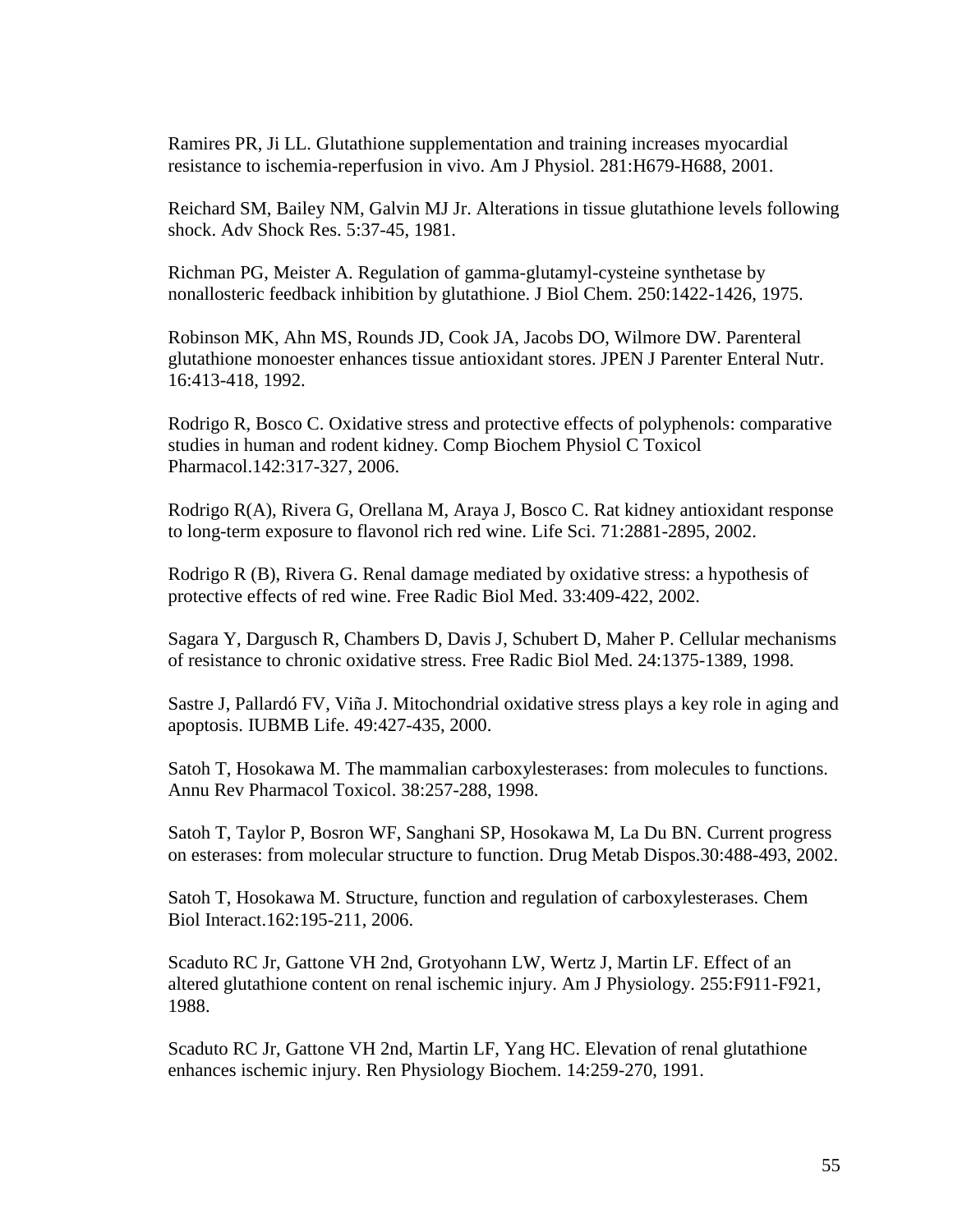Schafer FQ, Buettner GR. Redox environment of the cell as viewed through the redox state of the glutathione disulfide/glutathione couple. Free Radic Biol Med. 30:1191-1212, 2001.

Schumacher CP, Sicart MT, Khadari-Essalouh L, Robe Y. Glutathione uptake after intraperitoneal administration and glutathione radiopharmacology after rectal administration, in mice. Farmaco. 56:175-180, 2001.

Sen CK, Atalay M, Hänninen O. Exercise-induced oxidative stress: glutathione supplementation and deficiency. J Appl Physiol. 77:2177-2187, 1994.

Sen CK, Packer L. Thiol homeostasis and supplements in physical exercise. Am J Clin Nutr. 72(2 Suppl):653S-669S, 2000.

Sen CK. Redox signaling and the emerging therapeutic potential of thiol antioxidants. Biochem Pharmacol. 55:1747-1758, 1998.

Sharp, Patrick E., and Marie C. La Regina. The Laboratory Rat. Ed. Mark A. Suckow. Boca Raton: CRC P, 1998.

Shan X, Aw TY, Shapira R, Jones DP. Oxygen dependence of glutathione synthesis in hepatocytes. Toxicol Appl Pharmacol. 101:261-270, 1989.

Shattuck KE, Rassin DK, Grinnell CD. N-acetylcysteine protects from glutathione depletion in rats exposed to hyperoxia. JPEN J Parenter Enteral Nutr. 22:228-233, 1998.

Sigma Life Sciences Catalog. St. Louis, MO: Sigma-Aldrich Corporation, 2011.

Sjödin K, Nilsson E, Hallberg A, Tunek A. Metabolism of N-acetyl-L-cysteine. Some structural requirements for the deacetylation and consequences for the oral bioavailability. Biochem Pharmacol. 38:3981-3985, 1989.

Slusser SO, Grotyohann LW, Martin LF, Scaduto RC Jr. Glutathione catabolism by the ischemic rat kidney. Am J Physiology. 258:F1546-F1553, 1990.

Smith CV, Jones DP, Guenthner TM, Lash LH, Lauterburg BH. Compartmentation of glutathione: implications for the study of toxicity and disease. Toxicol Appl Pharmacol. 140:1-12, 1996.

Söderdahl T, Enoksson M, Lundberg M, Holmgren A, Ottersen OP, Orrenius S, Bolcsfoldi G, Cotgreave IA. Visualization of the compartmentalization of glutathione and protein-glutathione mixed disulfides in cultured cells. FASEB J. 17:124-126, 2003.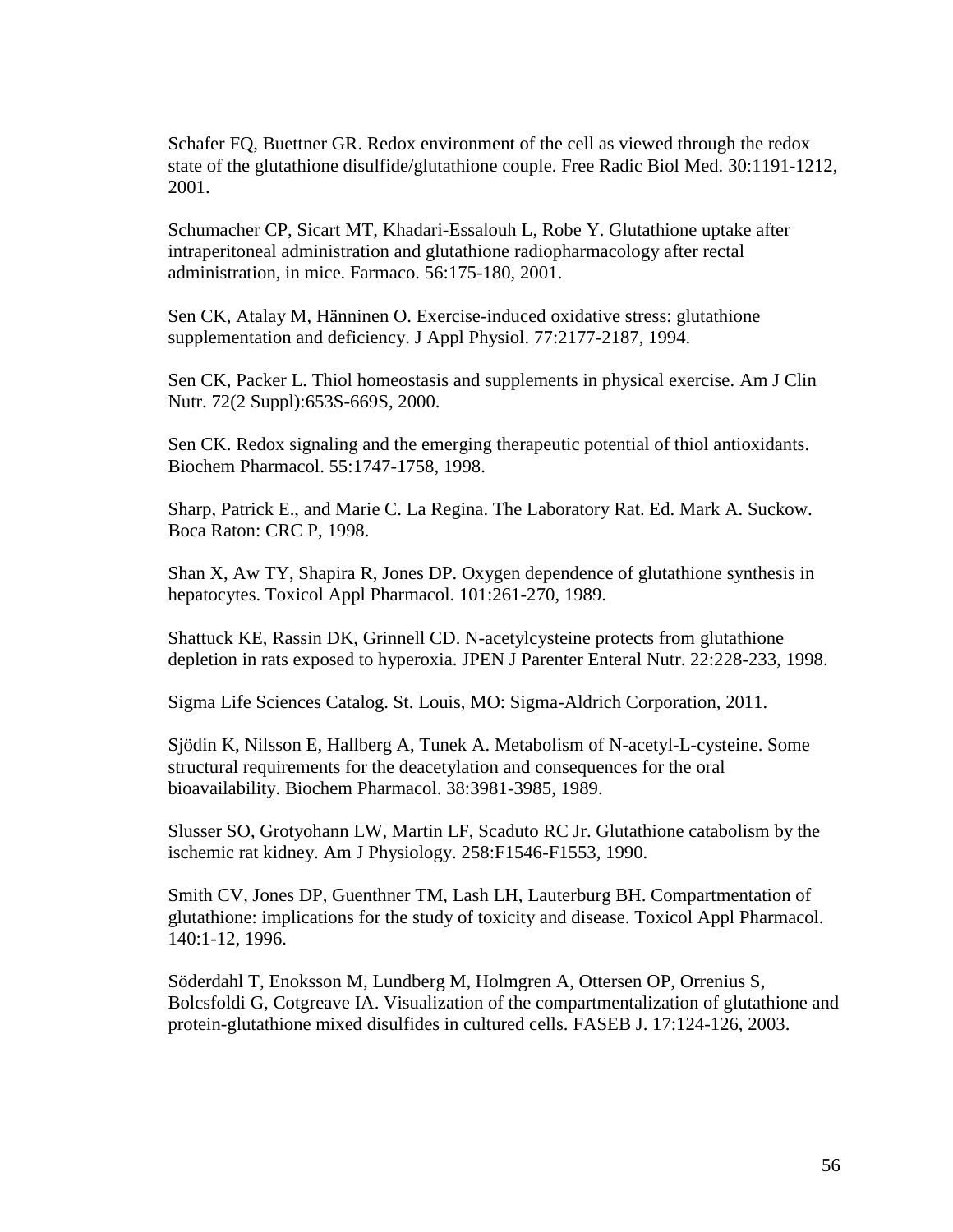States B, Harris D, Segal S. Uptake and utilization of exogenous cystine by cystinotic and normal fibroblasts. J Clin Invest. 53:1003-1016, 1974.

Steward JP, Ornellas EP, Beernink KD, Northway WH. Errors in the technique of intraperitoneal injection of mice. Appl Microbiol. 16:1418-1419, 1968.

Stipani I, Mangiullo G, Stipani V, Daddabbo L, Natuzzi D, Palmieri F. Inhibition of the reconstituted mitochondrial oxoglutarate carrier by arginine-specific reagents. Arch Biochem Biophys. 331:48-54, 1996.

Sun WM, Huang ZZ, Lu SC. Regulation of gamma-glutamylcysteine synthetase by protein phosphorylation. Biochem J. 320:321-328, 1996.

Szeto HH. Mitochondria-targeted peptide antioxidants: novel neuroprotective agents. AAPS J. 8:E521-E531, 2006.

Szeto HH. (B) Cell-permeable, mitochondrial-targeted, peptide antioxidants. American Association of Pharmaceutical Scientists. 8:E277-E283, 2006.

Taniguchi M, Hara T, Honda H. Similarities between rat liver mitochondrial and cytosolic glutathione reductases and their apoenzyme accumulation in riboflavin deficiency. Biochem Int. 13:447-454, 1986.

Townsend DM, Tew KD, Tapiero H. The importance of glutathione in human disease. Biomed Pharmacother. 57:145-155, 2003.

Tsujita T, Okuda H, Yamasaki N. Purification and some properties of carboxylesterase of rat adipose tissue. Biochim Biophys Acta. 715:181-188, 1982.

Tsujita T, Okuda H. Fatty acid ethyl ester synthase in rat adipose tissue and its relationship to carboxylesterase. J Biol Chem. 267:23489-23494, 1992.

Ueno Y, Kizaki M, Nakagiri R, Kamiya T, Sumi H, Osawa T. Dietary glutathione protects rats from diabetic nephropathy and neuropathy. J Nutr. 132:897-900, 2002.

Uttamsingh V, Baggs RB, Krenitsky DM, Anders MW. Immunohistochemical localization of the acylases that catalyze the deacetylation of N-acetyl-L-cysteine and haloalkene-derived mercapturates. Drug Metab Dispos. 28:625-632, 2000.

Valencia E, Hardy G. Practicalities of glutathione supplementation in nutritional support. Curr Opin Clin Nutr Metab Care. 5:321-326, 2002.

Valencia E, Marin A, Hardy G. Glutathione--nutritional and pharmacological viewpoints: part II. Nutrition. 17:485-486, 2001.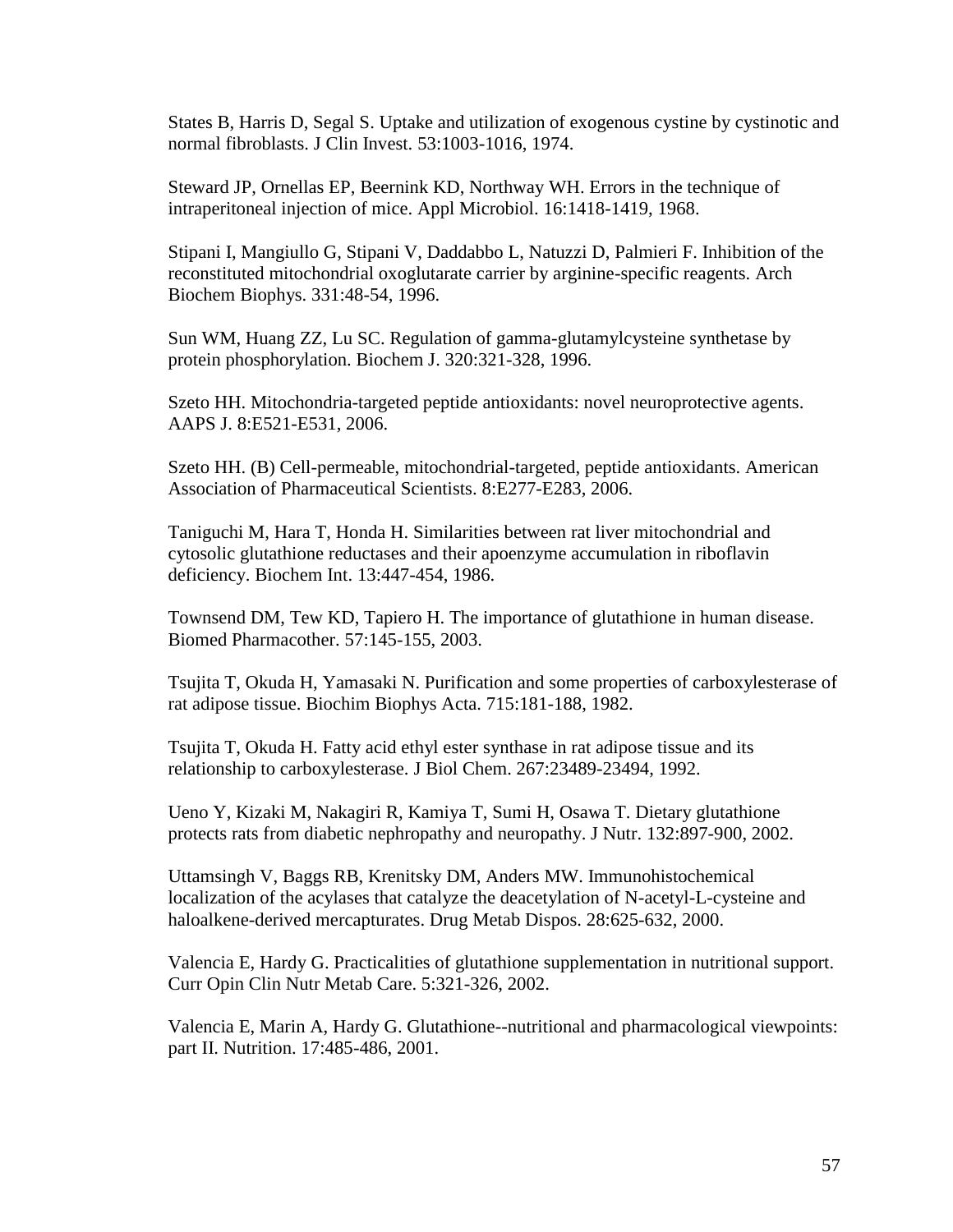Walsh SB, Borgese F, Gabillat N, Unwin RJ, Guizouarn H. Cation transport activity of anion exchanger 1 (AE1) mutations found in inherited distal renal tubular acidosis (dRTA): structure-function implications for AE1. Am J Physiol. 295:F343-F350, 2008.

Wang S, Cawthon D, Bottje WG. Age-related changes of plasma glutathione and cysteine in broilers: effect of dithiothreitol reduction vitro on free and bound pools. Poult Sci. 77:1234-1240, 1998.

Waynforth, H. B. Experimental and Surgical Technique in the Rat. London: Academic Press Limited, 1980.

Welbourne TC. Ammonia production and glutamine incorporation into glutathione in the functioning rat kidney. Can J Biochem. 57:233-237, 1979.

Wellner VP, Anderson ME, Puri RN, Jensen GL, Meister A. Radioprotection by glutathione ester: transport of glutathione ester into human lymphoid cells and fibroblasts. Proc Natl Acad Sci U S A. 81:4732-4735, 1984.

Wells, T.A. G. The Rat. New York: Dover Publications Inc, 1964.

Woods JS, Davis HA, Baer RP. Enhancement of gamma-glutamylcysteine synthetase mRNA in rat kidney by methyl mercury. Arch Biochem Biophys. 296:350-353, 1992.

Woods JS, Ellis ME. Up-regulation of glutathione synthesis in rat kidney by methyl mercury. Relationship to mercury-induced oxidative stress. Biochem Pharmacol. 50:1719-1724, 1995.

Woods JS, Kavanagh TJ, Corral J, Reese AW, Diaz D, Ellis ME. The role of glutathione in chronic adaptation to oxidative stress: studies in a normal rat kidney epithelial (NRK52E) cell model of sustained upregulation of glutathione biosynthesis. Toxicol Appl Pharmacol. 160:207-216, 1999.

Wu G, Fang YZ, Yang S, Lupton JR, Turner ND. Glutathione metabolism and its implications for health. J Nutr. 134:489-492, 2004.

Xu F, Putt DA, Matherly LH, Lash LH. Modulation of expression of rat mitochondrial 2 oxoglutarate carrier in NRK-52E cells alters mitochondrial transport and accumulation of glutathione and susceptibility to chemically induced apoptosis. J Pharmacol Exp Ther. 316:1175-1186, 2006.

Yamauchi A, Ueda N, Hanafusa S, Yamashita E, Kihara M, Naito S. Tissue distribution of and species differences in deacetylation of N-acetyl-L-cysteine and immunohistochemical localization of acylase I in the primate kidney. J Pharm Pharmacol. 54:205-212, 2002.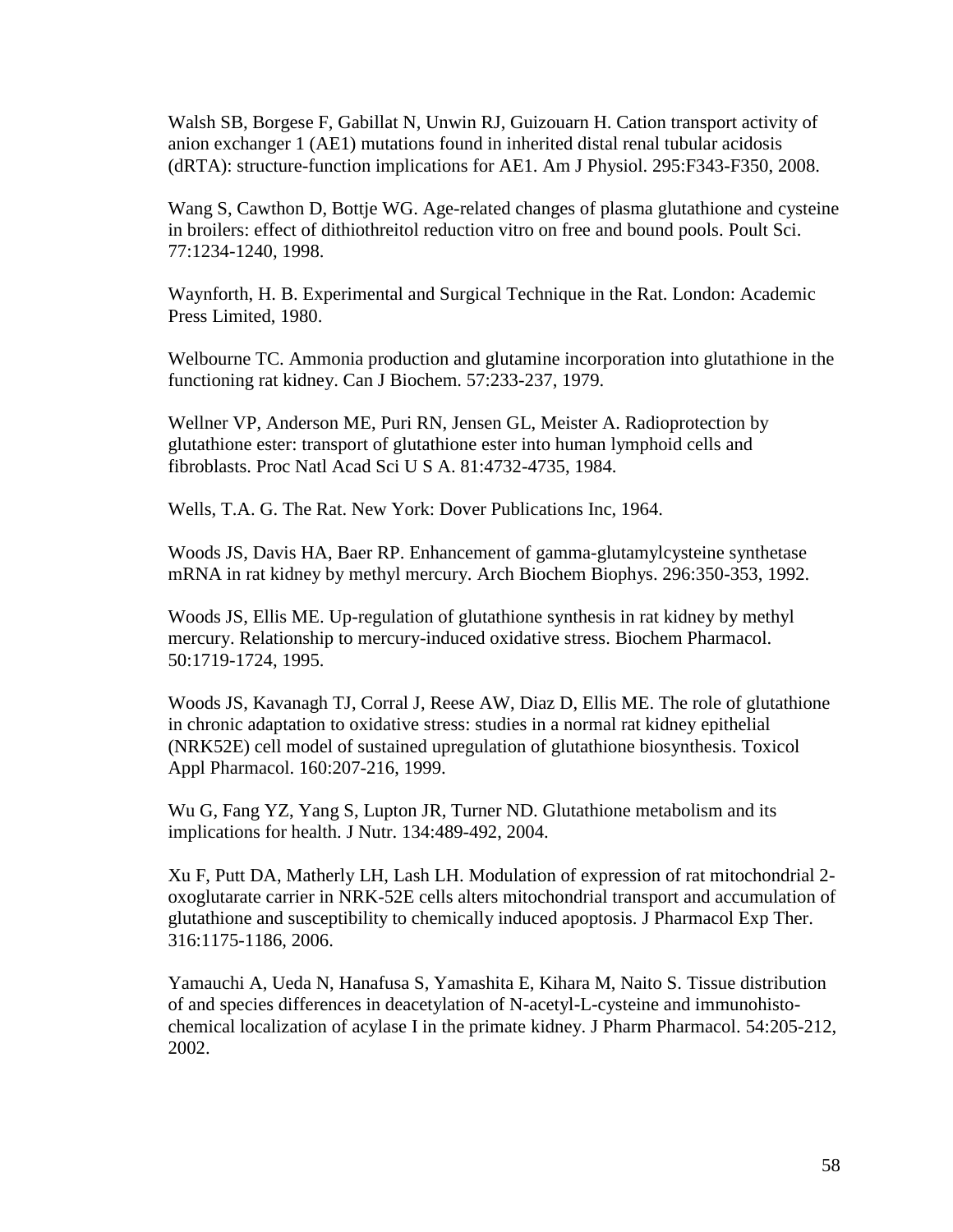Yan B, Yang D, Brady M, Parkinson A. Rat kidney carboxylesterase. Cloning, sequencing, cellular localization, and relationship to rat liver hydrolase. J Biol Chem. 269:29688-29696, 1994.

Young IS, Woodside JV. Antioxidants in health and disease. J Clin Pathol. 54:176-186, 2001.

Zachara BA, Gromadzińska J, Wasowicz W, Zbróg Z. Red blood cell and plasma glutathione peroxidase activities and selenium concentration in patients with chronic kidney disease: Acta Biochim Pol. 53:663-677, 2006.

Zhan CD, Sindhu RK, Pang J, Ehdaie A, Vaziri ND. Superoxide dismutase, catalase and glutathione peroxidase in the spontaneously hypertensive rat kidney: effect of antioxidant-rich diet. J Hypertens. 10:2025-2033, 2004.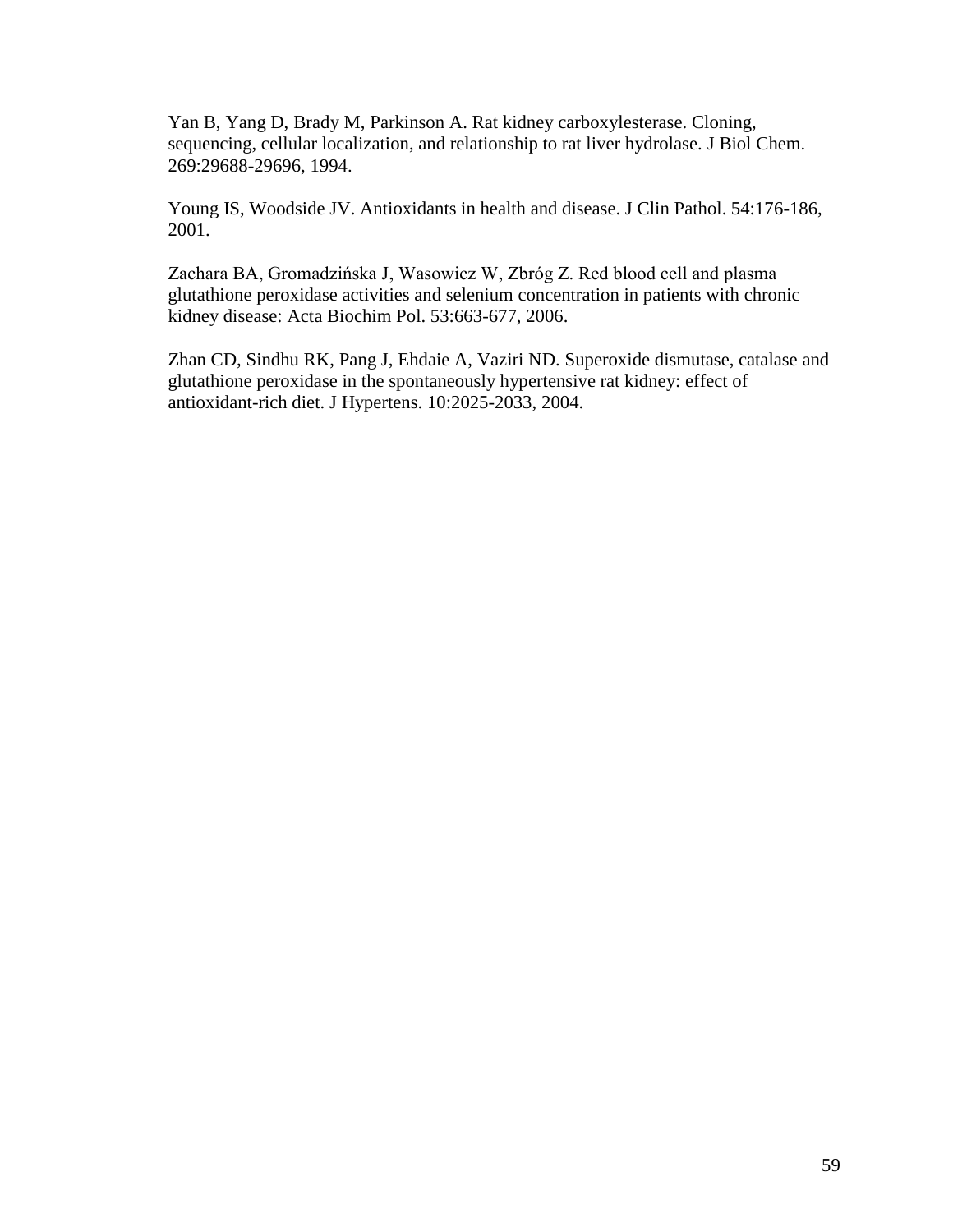# 2018 Teklad Global 18% Protein Rodent Diet

Product Description-2018 Teklad Global 18% Protein Rodent Diet is designed and manufactured with high quality ingredients. 2018 is a fixed formula, non-autoclavable diet containing a minimum of 18% protein and 5% fat. Promotes gestation, lactation, and consistent growth of rodents. Absence of animal protein and fish meal eliminates the presence of nitrosamines. Does not contain alfalfa, thus lowering the occurrence of natural phytoestrogens. For autoclavable diet, please refer to 2018S Teklad Global 18% Protein Rodent Diet (Sterilizable). Diet 2018 is available certified (2018C) and irradiated (2918).

#### Macronutrients+

|                | 18.8          |
|----------------|---------------|
| %              | 6.0           |
| %              | 3.8           |
| %              | 5.9           |
| $\frac{9}{6}$  | 50.0          |
| %              | 45.0          |
| $\frac{9}{6}$  | 5.0           |
| Kcal/g (MJ/kg) | 3.4(14.0)     |
| Kcal/g (MJ/kg) | 3.3(13.7)     |
| $\frac{96}{6}$ | 23            |
| %              | 17            |
| %              | 60            |
|                | $\frac{9}{6}$ |

#### **Minerals**

| Calcium        | $\frac{9}{6}$ | 1.00  |
|----------------|---------------|-------|
| Phosphorus     | $\%$          | 0.65  |
| Sodium         | $\frac{9}{6}$ | 0.23  |
| Potassium      | $\%$          | 0.68  |
| Chloride       | $\frac{9}{6}$ | 0.40  |
| Magnesium      | $\%$          | 0.20  |
| Zinc           | mg/kg         | 77.0  |
| Manganese      | mg/kg         | 118.0 |
| Copper         | mg/kg         | 15.0  |
| Iodine (added) | mg/kg         | 12.0  |
| Iron           | mg/kg         | 225.0 |
| Selenium       | ug/kg         | 200   |
| Cobalt         | ug/kg         | 600   |
| Chromium       | ug/kg         | 500   |

ug/kg

#### Amino Acids<sup>+</sup>

| Aspartic Acid    | $\frac{96}{2}$ | 1.42 |
|------------------|----------------|------|
| Glutamic Acid    | $\frac{9}{6}$  | 3.70 |
| Alanine          | %              | 1.08 |
| Glycine          | $\frac{9}{6}$  | 0.79 |
| Threonine        | %              | 0.67 |
| Proline          | $\frac{9}{6}$  | 1.55 |
| Serine           | $\frac{9}{6}$  | 0.97 |
| Leucine          | %              | 1.94 |
| Isoleucine       | $\frac{9}{6}$  | 0.85 |
| Valine           | $\%$           | 0.95 |
| Phenylalanine    | %              | 0.99 |
| Tyrosine         | %              | 0.61 |
| $Phe + Tyr$      | %              | 1.60 |
| Methionine       | $\frac{9}{6}$  | 0.35 |
| Cystine          | $\frac{9}{6}$  | 0.33 |
| $Met + Cyst$     | %              | 0.69 |
| Lysine           | $\frac{9}{6}$  | 0.92 |
| Histidine        | %              | 0.47 |
| Arginine         | $\frac{9}{6}$  | 1.06 |
| Tryptophan       | $\frac{9}{6}$  | 0.20 |
| Available Lysine | $\frac{9}{6}$  | 0.83 |
|                  |                |      |

Standard Product Form: PELLET

Ingredients-Ground wheat, ground corn, wheat middlings, dehulled soybean meal, corn gluten meal, soybean oil, calcium carbonate, brewers dried yeast, dicalcium phosphate, iodized salt, L-lysine, DL-methionine, choline chloride, niacin, vitamin A acetate, biotin, pyridoxine hydrochloride, thiamine mononitrate, vitamin D, supplement, folic acid, menadione sodium bisulfite complex (source of vitamin K activity), vitamin E supplement, vitamin  $B_{12}$ supplement, riboflavin, calcium pantothenate, ferrous sulfate, magnesium oxide, manganous oxide, zinc oxide, copper sulfate, calcium iodate, cobalt carbonate, chromium potassium sulfate, kaolin.

#### **Vitamins**

| Vitamin A                                | iu/g  | 15.4   |
|------------------------------------------|-------|--------|
| Retinol                                  | mg/kg | 4.7    |
| Vitamin D,                               | iu/g  | 1.5    |
| Cholecalciferol                          | ug/kg | 38     |
| Vitamin E (a-tocopherol)                 | mg/kg | 100.0  |
| Vitamin K, (menadione)                   | mg/kg | 51.0   |
| Vitamin B, (thiamine)                    | mg/kg | 16.5   |
| Vitamin B, (riboflavin)                  | mg/kg | 14.9   |
| Avail. Niacin (nicotinic acid)           | mg/kg | 41.2   |
| Vitamin B <sub>6</sub> (pyridoxine)      | mg/kg | 18.5   |
| Pantothenic Acid                         | mg/kg | 33.0   |
| Vitamin B <sub>12</sub> (cyanocobalamin) | ug/kg | 80     |
| Avail. Biotin                            | mg/kg | 0.3    |
| Folate                                   | mg/kg | 3.3    |
| Vitamin C                                | mg/kg |        |
| Choline                                  | mg/kg | 1120.0 |
| <b>B</b> Carotene                        | mg/kg | 2.5    |
| Inositol                                 | mg/kg | 1450.0 |

#### **Fatty Acids**

Cholesterol

| C16:0 Palmitic         | g/kg | 7.6  |
|------------------------|------|------|
| C18:0 Stearic          | g/kg | 1.5  |
| C18:109 Oleic          | g/kg | 12.6 |
| C18:2006 Linoleic      | g/kg | 31.3 |
| C18:3003 Linolenic     | g/kg | 2.8  |
| <b>Total Saturated</b> | g/kg | 9.6  |
| Total Monounsaturated  | g/kg | 12.8 |
| Total Polyunsaturated  | g/kg | 34.1 |
|                        |      |      |

mg/kg

\*Calculations performed using values of 4 kcal/g for protein and carbohydrate and

9 kcal/g for oil (fat). The star given transverse in the ottal (gross) amount of energy in the diet minus the energy eliminated in the feces. It accounts for energy contained in the indigestible

portion of the diet. Of the digestible energy, some is lost as a result of various metabolic processes in the urine and sometimes in gases from the digestive tract. The remaining energy in the body is available to support metabolism and is known as the  $\texttt{Metabolizable}$  Energy (ME). This value more accurately reflects the usable energy contained in the diet.

 $\blacklozenge$  Nutrient levels are calculated from raw material data and are adjusted to 10% moisture level in the diet. Nutrient values may vary due to the inherent variability in the natural ingredients and from laboratory analysis.